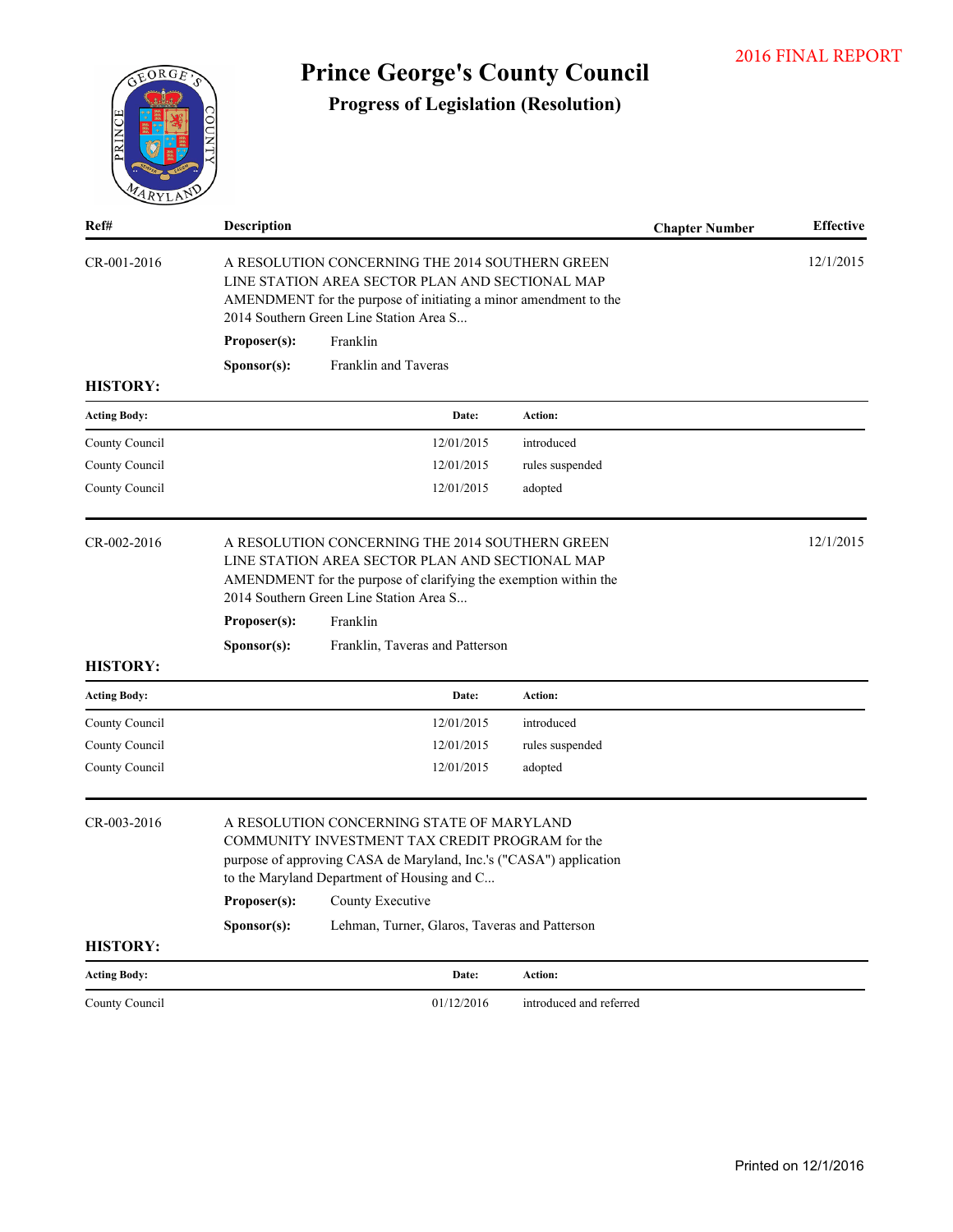|                     |                                                                                                                                                                                                                                                                                                                           |                                                                                                                                                                                                                   |                 |                       | Page 2 of 33     |
|---------------------|---------------------------------------------------------------------------------------------------------------------------------------------------------------------------------------------------------------------------------------------------------------------------------------------------------------------------|-------------------------------------------------------------------------------------------------------------------------------------------------------------------------------------------------------------------|-----------------|-----------------------|------------------|
| Ref#                | <b>Description</b>                                                                                                                                                                                                                                                                                                        |                                                                                                                                                                                                                   |                 | <b>Chapter Number</b> | <b>Effective</b> |
| CR-004-2016         |                                                                                                                                                                                                                                                                                                                           | A RESOLUTION CONCERNING THE 2013 LARGO TOWN<br>CENTER SECTOR PLAN AND SECTIONAL MAP AMENDMENT<br>for the purpose of initiating a minor amendment to the 2013 Largo<br>Town Center Sector Plan and Sectional Map A |                 |                       |                  |
|                     | Proposer(s):                                                                                                                                                                                                                                                                                                              | M-NCPPC                                                                                                                                                                                                           |                 |                       |                  |
|                     | Sponsor(s):                                                                                                                                                                                                                                                                                                               | Toles, Davis, Harrison and Taveras                                                                                                                                                                                |                 |                       |                  |
| <b>HISTORY:</b>     |                                                                                                                                                                                                                                                                                                                           |                                                                                                                                                                                                                   |                 |                       |                  |
| <b>Acting Body:</b> |                                                                                                                                                                                                                                                                                                                           | Date:                                                                                                                                                                                                             | Action:         |                       |                  |
| County Council      |                                                                                                                                                                                                                                                                                                                           | 01/12/2016                                                                                                                                                                                                        | introduced      |                       |                  |
| County Council      |                                                                                                                                                                                                                                                                                                                           | 01/12/2016                                                                                                                                                                                                        | rules suspended |                       |                  |
| County Council      |                                                                                                                                                                                                                                                                                                                           | 01/12/2016                                                                                                                                                                                                        | adopted         |                       |                  |
| CR-005-2016         | A RESOLUTION CONCERNING THE MILITARY<br>INSTALLATION OVERLAY ZONE for the purpose of directing the<br>Planning Board to prepare a new Military Installation Overlay (M-I-O)<br>Zone for a designated area of land                                                                                                         |                                                                                                                                                                                                                   |                 |                       | 1/19/2016        |
|                     | Proposer(s):                                                                                                                                                                                                                                                                                                              | M-NCPPC                                                                                                                                                                                                           |                 |                       |                  |
|                     | Sponsor(s):                                                                                                                                                                                                                                                                                                               | Davis                                                                                                                                                                                                             |                 |                       |                  |
| <b>HISTORY:</b>     |                                                                                                                                                                                                                                                                                                                           |                                                                                                                                                                                                                   |                 |                       |                  |
| <b>Acting Body:</b> |                                                                                                                                                                                                                                                                                                                           | Date:                                                                                                                                                                                                             | Action:         |                       |                  |
| County Council      |                                                                                                                                                                                                                                                                                                                           | 01/19/2016                                                                                                                                                                                                        | introduced      |                       |                  |
| County Council      |                                                                                                                                                                                                                                                                                                                           | 01/19/2016                                                                                                                                                                                                        | rules suspended |                       |                  |
| County Council      |                                                                                                                                                                                                                                                                                                                           | 01/19/2016                                                                                                                                                                                                        | adopted         |                       |                  |
| CR-006-2016         | A RESOLUTION CONCERNING HISTORIC SITE DESIGNATION<br>OF COUNTY PROPERTIES for the purpose of designating the<br>Marenka House (66-076), the Miller-Spicknall House (68-010-87), the<br>Harvey Dairy Store (68-010<br>M-NCPPC<br>Proposer(s):<br>Sponsor(s):<br>Toles, Lehman, Turner, Davis, Glaros, Franklin and Taveras |                                                                                                                                                                                                                   |                 |                       |                  |
| <b>HISTORY:</b>     |                                                                                                                                                                                                                                                                                                                           |                                                                                                                                                                                                                   |                 |                       |                  |
| <b>Acting Body:</b> |                                                                                                                                                                                                                                                                                                                           | Date:                                                                                                                                                                                                             | Action:         |                       |                  |
| County Council      |                                                                                                                                                                                                                                                                                                                           | 01/19/2016                                                                                                                                                                                                        | introduced      |                       |                  |
| County Council      |                                                                                                                                                                                                                                                                                                                           | 01/19/2016                                                                                                                                                                                                        | rules suspended |                       |                  |
| County Council      |                                                                                                                                                                                                                                                                                                                           | 01/19/2016                                                                                                                                                                                                        | adopted         |                       |                  |
|                     |                                                                                                                                                                                                                                                                                                                           |                                                                                                                                                                                                                   |                 |                       |                  |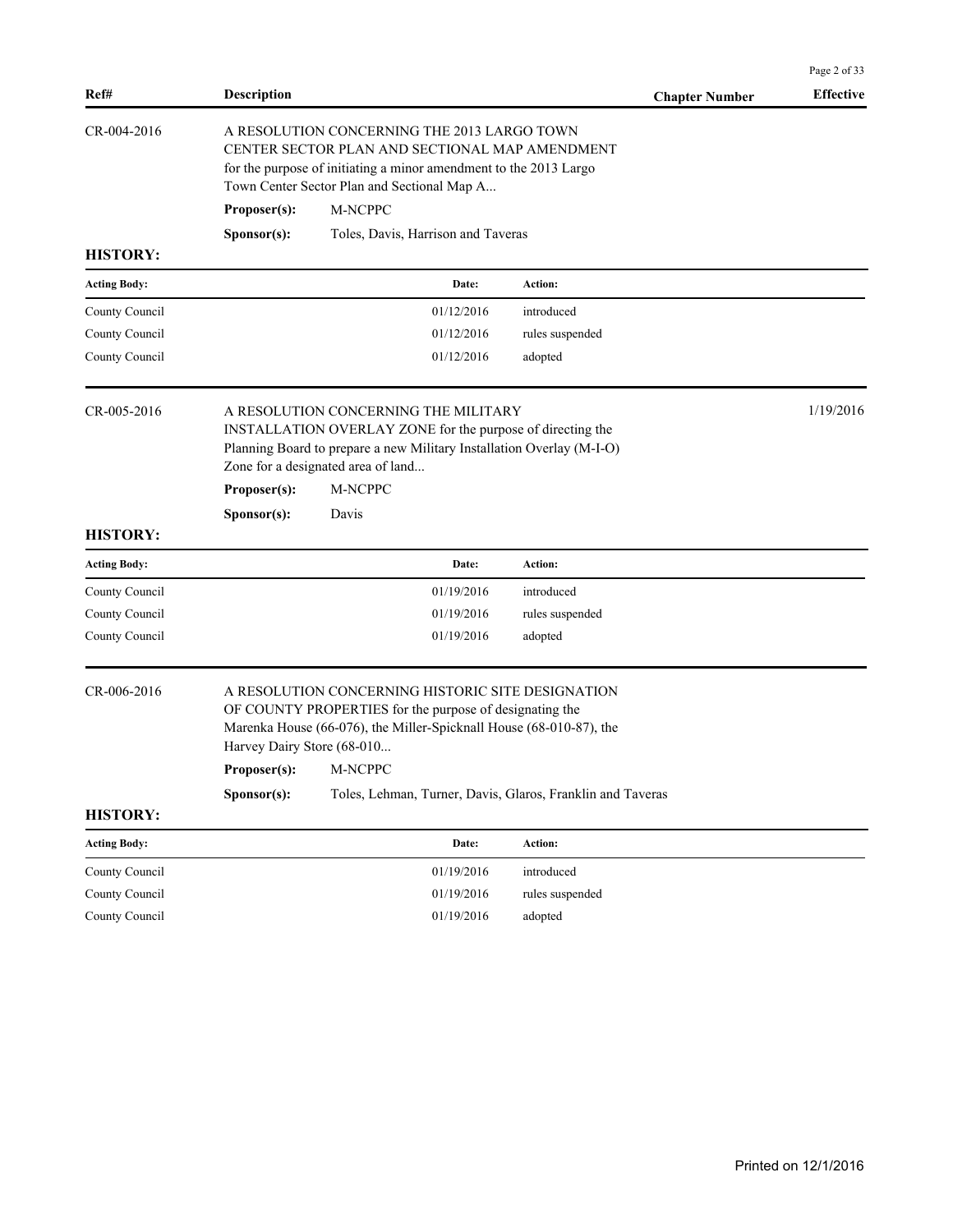| Ref#                   | Description                                                                                                                                                                                                                                                            |                                                                   | <b>Chapter Number</b>                 | Page 3 of 33<br><b>Effective</b> |
|------------------------|------------------------------------------------------------------------------------------------------------------------------------------------------------------------------------------------------------------------------------------------------------------------|-------------------------------------------------------------------|---------------------------------------|----------------------------------|
| CR-007-2016            | A RESOLUTION CONCERNING THE 2004 SECTOR PLAN AND<br>SECTIONAL MAP AMENDMENT FOR THE PRINCE GEORGE'S<br>COUNTY GATEWAY ARTS DISTRICT for the purpose of<br>approving, with technical revisions, three (3) minor am                                                      |                                                                   |                                       | 1/19/2016                        |
|                        | Proposer(s):<br>Sponsor(s):                                                                                                                                                                                                                                            | Taveras<br>Taveras, Lehman, Patterson, Glaros, Davis and Franklin |                                       |                                  |
| <b>HISTORY:</b>        |                                                                                                                                                                                                                                                                        |                                                                   |                                       |                                  |
| <b>Acting Body:</b>    |                                                                                                                                                                                                                                                                        | Date:                                                             | Action:                               |                                  |
| County Council         |                                                                                                                                                                                                                                                                        | 01/19/2016                                                        | introduced                            |                                  |
| County Council         |                                                                                                                                                                                                                                                                        | 01/19/2016                                                        | rules suspended                       |                                  |
| County Council         |                                                                                                                                                                                                                                                                        | 01/19/2016                                                        | adopted                               |                                  |
| CR-008-2016            | A RESOLUTION CONCERNING THE FISCAL YEAR 2016<br>ANNUAL ACTION PLAN FOR HOUSING AND COMMUNITY<br>DEVELOPMENT for the purpose of amending the Prince George's<br>County Fiscal Year ("FY") 2016 Annual Action Plan<br>County Executive<br>Proposer(s):                   |                                                                   |                                       |                                  |
| <b>HISTORY:</b>        | Sponsor(s):                                                                                                                                                                                                                                                            | Davis                                                             |                                       |                                  |
| <b>Acting Body:</b>    |                                                                                                                                                                                                                                                                        | Date:                                                             | Action:                               |                                  |
| County Council         |                                                                                                                                                                                                                                                                        | 02/02/2016                                                        | introduced and referred               |                                  |
| County Council         |                                                                                                                                                                                                                                                                        | 03/01/2016                                                        | public hearing held                   |                                  |
| County Council         |                                                                                                                                                                                                                                                                        | 03/08/2016                                                        | discharged from Committee             |                                  |
| County Council         |                                                                                                                                                                                                                                                                        | 03/08/2016                                                        | referred                              |                                  |
| County Council         |                                                                                                                                                                                                                                                                        | 03/08/2016                                                        | new draft substituted                 |                                  |
| County Council         |                                                                                                                                                                                                                                                                        | 03/08/2016                                                        | adopted                               |                                  |
| Committee of the Whole |                                                                                                                                                                                                                                                                        | 03/08/2016                                                        | Favorably recommended with amendments |                                  |
| County Executive       |                                                                                                                                                                                                                                                                        | 03/11/2016                                                        | signed                                |                                  |
| CR-009-2016            | A RESOLUTION CONCERNING THE SYRIAN REFUGEE CRISIS<br>AND IMMIGRATION ENFORCEMENT PROCEDURES for the<br>purpose of expressing County Council support for the importance of<br>diversity and inclusiveness by Princ<br>Proposer(s):<br>Turner, Davis, Glaros and Taveras |                                                                   |                                       |                                  |
|                        | Sponsor(s):                                                                                                                                                                                                                                                            | Turner, Davis, Glaros, Taveras and Lehman                         |                                       |                                  |
| <b>HISTORY:</b>        |                                                                                                                                                                                                                                                                        |                                                                   |                                       |                                  |
| <b>Acting Body:</b>    |                                                                                                                                                                                                                                                                        | Date:                                                             | Action:                               |                                  |
| County Council         |                                                                                                                                                                                                                                                                        | 02/02/2016                                                        | introduced                            |                                  |
| County Council         |                                                                                                                                                                                                                                                                        | 02/02/2016                                                        | rules suspended                       |                                  |
| County Council         |                                                                                                                                                                                                                                                                        | 02/02/2016                                                        | adopted                               |                                  |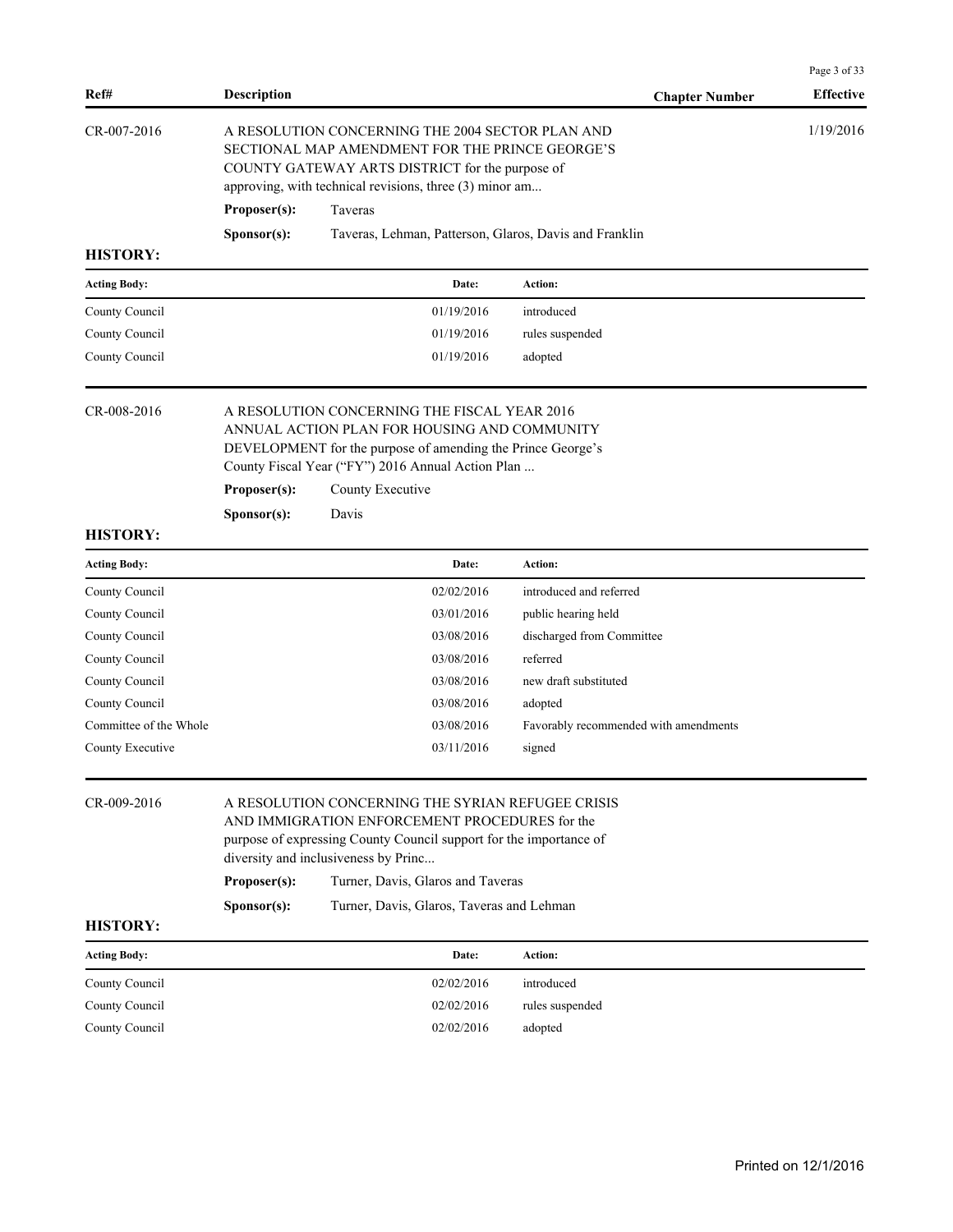| Ref#                                          | <b>Description</b>                                                                                                                                                                                                   |                                                              |                                                                   | <b>Chapter Number</b>                                        | <b>Effective</b> |
|-----------------------------------------------|----------------------------------------------------------------------------------------------------------------------------------------------------------------------------------------------------------------------|--------------------------------------------------------------|-------------------------------------------------------------------|--------------------------------------------------------------|------------------|
| CR-010-2016                                   | A RESOLUTION CONCERNING PAYMENTS IN LIEU OF TAXES<br>("PILOT") AGREEMENT FOR ARNOLD GARDENS for the purpose<br>of approving the terms and conditions of a Payment in Lieu of Taxes<br>("PILOT") Agreement between    |                                                              |                                                                   |                                                              | 3/8/2016         |
|                                               | Proposer(s):                                                                                                                                                                                                         | County Executive                                             |                                                                   |                                                              |                  |
|                                               | Sponsor(s):                                                                                                                                                                                                          | Davis                                                        |                                                                   |                                                              |                  |
| <b>HISTORY:</b>                               |                                                                                                                                                                                                                      |                                                              |                                                                   |                                                              |                  |
| <b>Acting Body:</b>                           |                                                                                                                                                                                                                      |                                                              | Date:                                                             | <b>Action:</b>                                               |                  |
| County Council                                |                                                                                                                                                                                                                      |                                                              | 02/02/2016                                                        | introduced and referred                                      |                  |
| County Council                                |                                                                                                                                                                                                                      |                                                              | 03/08/2016                                                        | discharged from Committee                                    |                  |
| County Council                                |                                                                                                                                                                                                                      |                                                              | 03/08/2016                                                        | referred                                                     |                  |
| County Council                                |                                                                                                                                                                                                                      |                                                              | 03/08/2016                                                        | new draft substituted                                        |                  |
| County Council                                |                                                                                                                                                                                                                      |                                                              | 03/08/2016                                                        | adopted                                                      |                  |
| Committee of the Whole                        |                                                                                                                                                                                                                      |                                                              | 03/08/2016                                                        | Favorably recommended with amendments                        |                  |
| CR-011-2016                                   | Proposer(s):                                                                                                                                                                                                         | trash and recycling collection services.<br>County Executive | purpose of approving multi-year contracts concerning the County's | A RESOLUTION CONCERNING CONTRACT APPROVALS for the           |                  |
|                                               | Sponsor(s):                                                                                                                                                                                                          | Taveras and Davis                                            |                                                                   |                                                              |                  |
| <b>HISTORY:</b>                               |                                                                                                                                                                                                                      |                                                              |                                                                   |                                                              |                  |
| <b>Acting Body:</b>                           |                                                                                                                                                                                                                      |                                                              | Date:                                                             | Action:                                                      |                  |
| County Council                                |                                                                                                                                                                                                                      |                                                              | 03/01/2016                                                        | introduced and referred                                      |                  |
| Committee of the Whole                        |                                                                                                                                                                                                                      |                                                              | 03/08/2016                                                        | Favorably recommended with amendments                        |                  |
| County Council                                |                                                                                                                                                                                                                      |                                                              | 03/22/2016                                                        | public hearing held                                          |                  |
| County Council                                |                                                                                                                                                                                                                      |                                                              | 03/22/2016                                                        | adopted                                                      |                  |
| CR-012-2016                                   | A RESOLUTION CONCERNING COMPENSATION AND<br>BENEFITS, PRINCE GEORGE'S COUNTY POLICE CIVILIAN<br>EMPLOYEES ASSOCIATION ("PCEA") SALARY SCHEDULE P,<br>SCHEDULE OF PAY GRADES for the purpose of amending the<br>Salar |                                                              |                                                                   | 4/19/2016                                                    |                  |
|                                               | Proposer(s):                                                                                                                                                                                                         | County Executive                                             |                                                                   |                                                              |                  |
|                                               | Sponsor(s):                                                                                                                                                                                                          |                                                              |                                                                   | Toles, Turner, Harrison, Davis, Glaros, Franklin and Taveras |                  |
| <b>HISTORY:</b>                               |                                                                                                                                                                                                                      |                                                              |                                                                   |                                                              |                  |
| <b>Acting Body:</b>                           |                                                                                                                                                                                                                      |                                                              | Date:                                                             | Action:                                                      |                  |
| County Council                                |                                                                                                                                                                                                                      |                                                              | 03/08/2016                                                        | introduced and referred                                      |                  |
| Public Safety and Fiscal Management Committee |                                                                                                                                                                                                                      |                                                              | 03/17/2016                                                        | Favorably recommended                                        |                  |

Page 4 of 33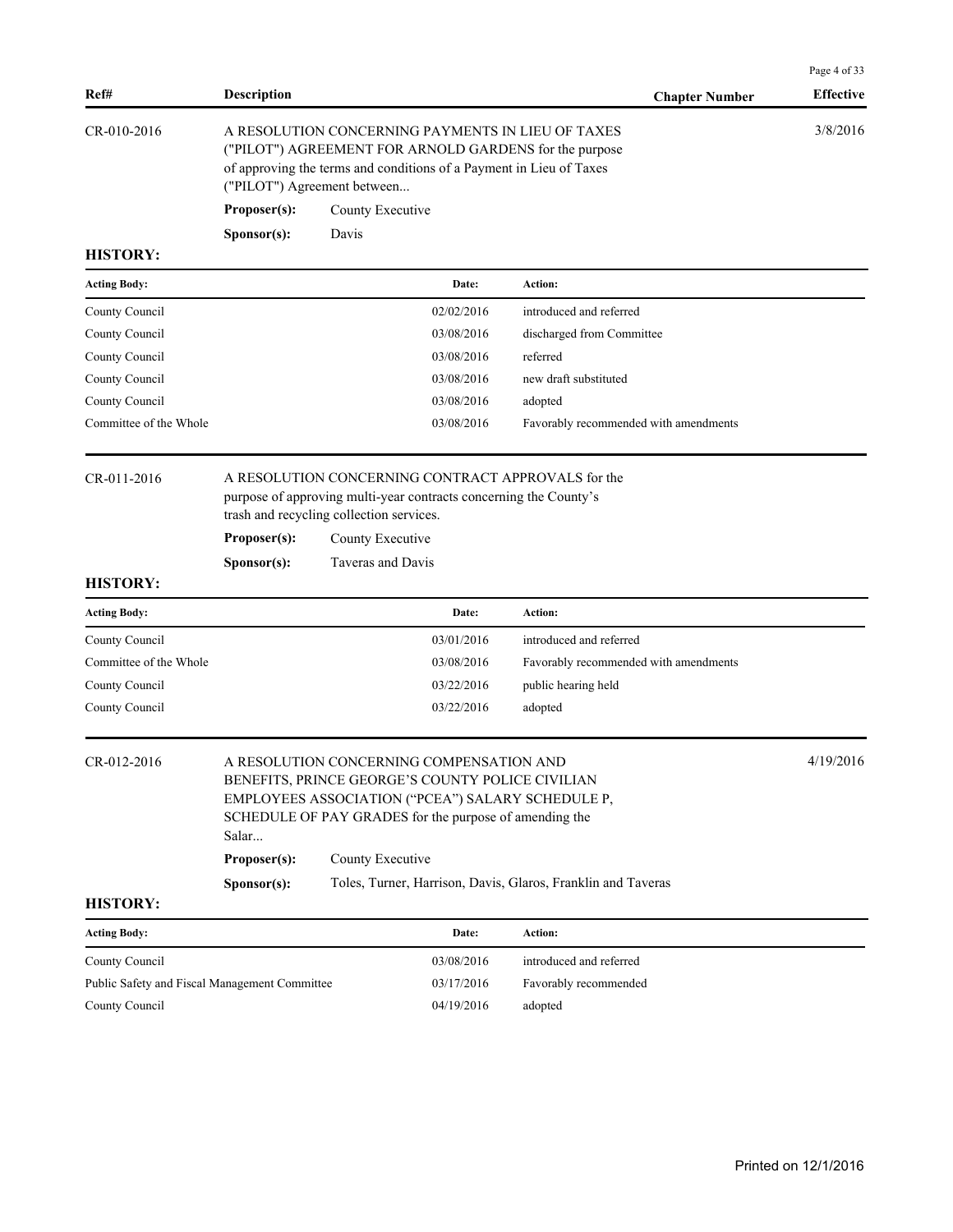| Ref#                           | <b>Description</b>                                    |                                                                                                                                                                                                                                                                                   |                                           | <b>Chapter Number</b>                               | <b>Effective</b> |
|--------------------------------|-------------------------------------------------------|-----------------------------------------------------------------------------------------------------------------------------------------------------------------------------------------------------------------------------------------------------------------------------------|-------------------------------------------|-----------------------------------------------------|------------------|
| CR-013-2016                    |                                                       | A RESOLUTION CONCERNING COMPREHENSIVE HOUSING<br>STRATEGY AD HOC SUBCOMMITTEE for the purpose of<br>establishing a Comprehensive Housing Strategy Ad Hoc Subcommittee<br>to develop a Comprehensive Housing Strat                                                                 |                                           |                                                     |                  |
|                                | Proposer(s):                                          | Davis                                                                                                                                                                                                                                                                             |                                           |                                                     |                  |
|                                | Sponsor(s):                                           |                                                                                                                                                                                                                                                                                   |                                           | Davis, Lehman, Harrison, Turner, Glaros and Taveras |                  |
| <b>HISTORY:</b>                |                                                       |                                                                                                                                                                                                                                                                                   |                                           |                                                     |                  |
| <b>Acting Body:</b>            |                                                       |                                                                                                                                                                                                                                                                                   | Date:                                     | Action:                                             |                  |
| County Council                 |                                                       |                                                                                                                                                                                                                                                                                   | 03/08/2016                                | amended $(1)$                                       |                  |
| County Council                 |                                                       |                                                                                                                                                                                                                                                                                   | 03/08/2016                                | introduced                                          |                  |
| County Council                 |                                                       |                                                                                                                                                                                                                                                                                   | 03/08/2016                                | rules suspended                                     |                  |
| County Council                 |                                                       |                                                                                                                                                                                                                                                                                   | 03/08/2016                                | adopted                                             |                  |
| CR-014-2016                    | Proposer(s):                                          | A RESOLUTION CONCERNING REGIONAL INSTITUTION<br>STRATEGIC ENTERPRISE ("RISE") ZONE PROGRAM for the<br>purpose of approving the designation of the Greater College Park<br>Regional Institution Strategic Enterpri<br>County Executive                                             |                                           |                                                     |                  |
|                                | Sponsor(s):                                           |                                                                                                                                                                                                                                                                                   | Davis, Turner, Glaros, Lehman and Taveras |                                                     |                  |
| <b>HISTORY:</b>                |                                                       |                                                                                                                                                                                                                                                                                   |                                           |                                                     |                  |
| <b>Acting Body:</b>            |                                                       |                                                                                                                                                                                                                                                                                   | Date:                                     | Action:                                             |                  |
| County Council                 |                                                       |                                                                                                                                                                                                                                                                                   | 03/22/2016                                | introduced and referred                             |                  |
|                                | Planning, Zoning and Economic Development Committee   |                                                                                                                                                                                                                                                                                   | 04/06/2016                                | Favorably recommended                               |                  |
| County Council                 |                                                       |                                                                                                                                                                                                                                                                                   | 05/03/2016                                | public hearing held                                 |                  |
| County Council                 |                                                       |                                                                                                                                                                                                                                                                                   | 05/03/2016                                | adopted                                             |                  |
| County Executive               |                                                       |                                                                                                                                                                                                                                                                                   | 05/18/2016                                | signed                                              |                  |
| CR-015-2016<br><b>HISTORY:</b> | Proposer(s):<br>S <b>p</b> onsor(s):                  | A RESOLUTION CONCERNING THE HOUSING AND<br>COMMUNITY DEVELOPMENT CONSOLIDATED PLAN: FY<br>2016-2020 AND ANNUAL ACTION PLAN: FY 2016 for the purpose<br>of amending the Prince George's County Fiscal Year ("FY")<br>County Executive<br>Lehman, Turner, Davis, Glaros and Taveras |                                           |                                                     |                  |
|                                |                                                       |                                                                                                                                                                                                                                                                                   | Date:                                     | Action:                                             |                  |
| <b>Acting Body:</b>            |                                                       |                                                                                                                                                                                                                                                                                   | 03/22/2016                                | introduced and referred                             |                  |
| County Council                 |                                                       |                                                                                                                                                                                                                                                                                   | 04/12/2016                                |                                                     |                  |
| County Council                 |                                                       |                                                                                                                                                                                                                                                                                   |                                           | public hearing held                                 |                  |
|                                | Transportation, Housing and the Environment Committee |                                                                                                                                                                                                                                                                                   | 05/05/2016                                | Favorably recommended with amendments               |                  |
| County Council                 |                                                       |                                                                                                                                                                                                                                                                                   | 05/17/2016                                | new draft substituted                               |                  |
| County Council                 |                                                       |                                                                                                                                                                                                                                                                                   | 05/17/2016                                | adopted                                             |                  |
| County Executive               |                                                       |                                                                                                                                                                                                                                                                                   | 06/01/2016                                | signed                                              |                  |

Page 5 of 33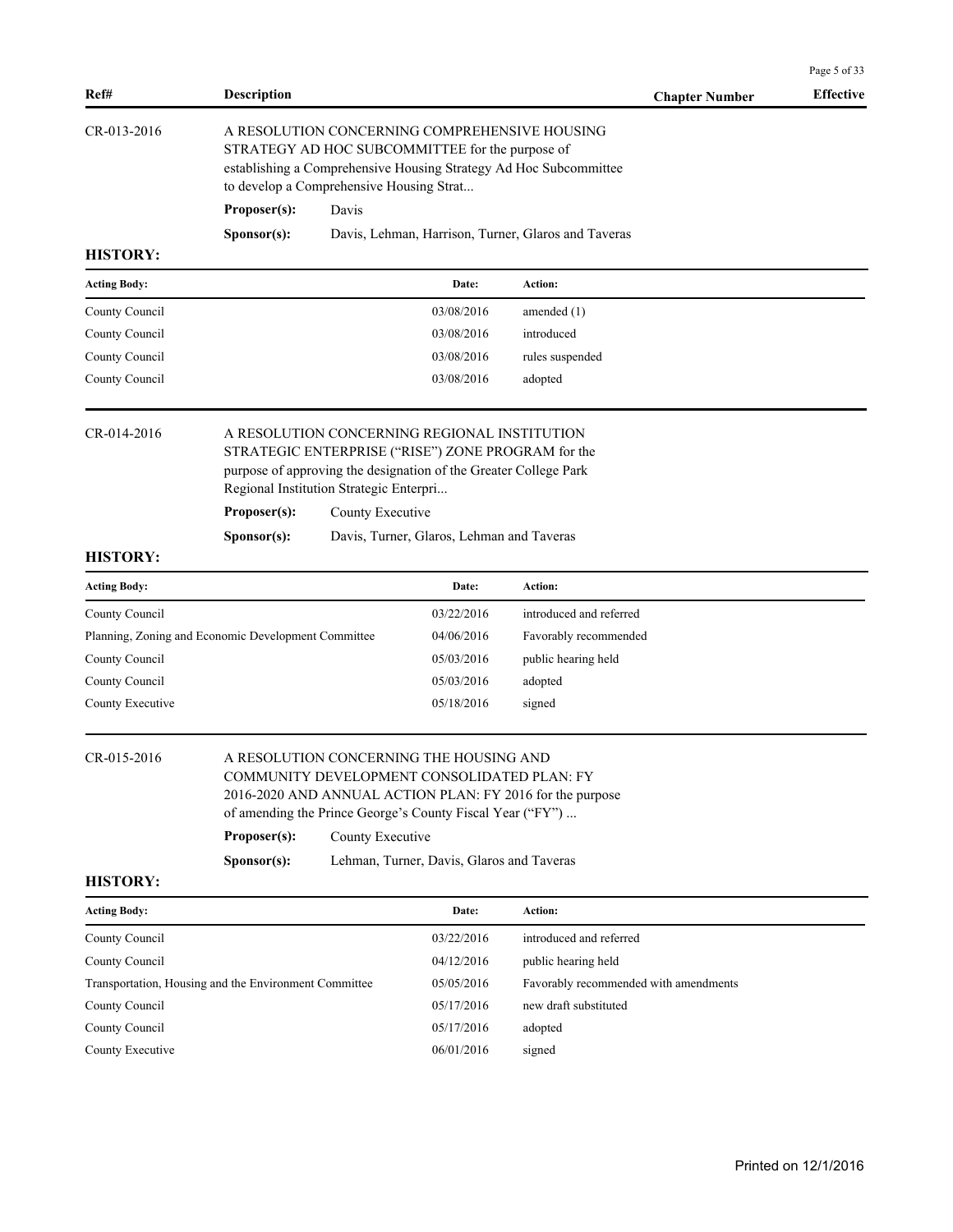| Ref#                                                  | <b>Description</b>                                                                                                                                                                                                                                                                                                  |                                                                                                                                                                                                                   |            | <b>Chapter Number</b>                                | <b>Effective</b> |  |  |
|-------------------------------------------------------|---------------------------------------------------------------------------------------------------------------------------------------------------------------------------------------------------------------------------------------------------------------------------------------------------------------------|-------------------------------------------------------------------------------------------------------------------------------------------------------------------------------------------------------------------|------------|------------------------------------------------------|------------------|--|--|
| CR-016-2016                                           |                                                                                                                                                                                                                                                                                                                     | A RESOLUTION CONCERNING THE FISCAL YEAR ("FY") 2017<br>ANNUAL ACTION PLAN FOR HOUSING AND COMMUNITY<br>DEVELOPMENT for the purpose of approving and adopting the<br>Prince George's County Fiscal Year ("FY") 201 |            |                                                      |                  |  |  |
|                                                       | Proposer(s):                                                                                                                                                                                                                                                                                                        | County Executive                                                                                                                                                                                                  |            |                                                      |                  |  |  |
|                                                       | Sponsor(s):                                                                                                                                                                                                                                                                                                         |                                                                                                                                                                                                                   |            | Davis, Lehman, Turner, Glaros, Taveras and Patterson |                  |  |  |
| <b>HISTORY:</b>                                       |                                                                                                                                                                                                                                                                                                                     |                                                                                                                                                                                                                   |            |                                                      |                  |  |  |
| <b>Acting Body:</b>                                   |                                                                                                                                                                                                                                                                                                                     |                                                                                                                                                                                                                   | Date:      | <b>Action:</b>                                       |                  |  |  |
| County Council                                        |                                                                                                                                                                                                                                                                                                                     |                                                                                                                                                                                                                   | 03/22/2016 | introduced and referred                              |                  |  |  |
| County Council                                        |                                                                                                                                                                                                                                                                                                                     |                                                                                                                                                                                                                   | 04/12/2016 | public hearing held                                  |                  |  |  |
| Transportation, Housing and the Environment Committee |                                                                                                                                                                                                                                                                                                                     |                                                                                                                                                                                                                   | 04/28/2016 | Favorably recommended with amendments                |                  |  |  |
| County Council                                        |                                                                                                                                                                                                                                                                                                                     |                                                                                                                                                                                                                   | 05/10/2016 | new draft substituted                                |                  |  |  |
| County Council                                        |                                                                                                                                                                                                                                                                                                                     |                                                                                                                                                                                                                   | 05/10/2016 | adopted                                              |                  |  |  |
| County Executive                                      |                                                                                                                                                                                                                                                                                                                     |                                                                                                                                                                                                                   | 05/12/2016 | signed                                               |                  |  |  |
| CR-017-2016<br><b>HISTORY:</b>                        | A RESOLUTION CONCERNING THE FISCAL YEAR 2016<br>ANNUAL ACTION PLAN FOR HOUSING AND COMMUNITY<br>DEVELOPMENT for the purpose of amending the Prince George's<br>County Fiscal Year ("FY") 2016 Annual Action Plan<br>County Executive<br>Proposer(s):<br>Sponsor(s):<br>Davis, Lehman, Glaros, Taveras and Patterson |                                                                                                                                                                                                                   |            |                                                      |                  |  |  |
| <b>Acting Body:</b>                                   |                                                                                                                                                                                                                                                                                                                     |                                                                                                                                                                                                                   | Date:      | Action:                                              |                  |  |  |
| County Council                                        |                                                                                                                                                                                                                                                                                                                     |                                                                                                                                                                                                                   | 03/22/2016 | introduced and referred                              |                  |  |  |
| County Council                                        |                                                                                                                                                                                                                                                                                                                     |                                                                                                                                                                                                                   | 04/12/2016 | public hearing held                                  |                  |  |  |
|                                                       | Transportation, Housing and the Environment Committee                                                                                                                                                                                                                                                               |                                                                                                                                                                                                                   | 04/14/2016 | Favorably recommended                                |                  |  |  |
| County Council                                        |                                                                                                                                                                                                                                                                                                                     |                                                                                                                                                                                                                   | 04/19/2016 | adopted                                              |                  |  |  |
| County Executive                                      |                                                                                                                                                                                                                                                                                                                     |                                                                                                                                                                                                                   | 04/27/2016 | signed                                               |                  |  |  |
| CR-018-2016                                           | A RESOLUTION CONCERNING THE FISCAL YEAR 2016<br>ANNUAL ACTION PLAN FOR HOUSING AND COMMUNITY<br>DEVELOPMENT for the purpose of amending the Prince George's<br>County Fiscal Year ("FY") 2016 Annual Action Plan<br>Proposer(s):<br>County Executive<br>Davis, Lehman, Glaros, Taveras and Patterson<br>Sponsor(s): |                                                                                                                                                                                                                   |            |                                                      |                  |  |  |
| <b>HISTORY:</b>                                       |                                                                                                                                                                                                                                                                                                                     |                                                                                                                                                                                                                   |            |                                                      |                  |  |  |
| <b>Acting Body:</b>                                   |                                                                                                                                                                                                                                                                                                                     |                                                                                                                                                                                                                   | Date:      | Action:                                              |                  |  |  |
| County Council                                        |                                                                                                                                                                                                                                                                                                                     |                                                                                                                                                                                                                   | 03/22/2016 | introduced and referred                              |                  |  |  |
| County Council                                        |                                                                                                                                                                                                                                                                                                                     |                                                                                                                                                                                                                   | 04/12/2016 | public hearing held                                  |                  |  |  |
|                                                       | Transportation, Housing and the Environment Committee                                                                                                                                                                                                                                                               |                                                                                                                                                                                                                   | 04/14/2016 | Favorably recommended                                |                  |  |  |
|                                                       |                                                                                                                                                                                                                                                                                                                     |                                                                                                                                                                                                                   |            |                                                      |                  |  |  |
| County Council                                        |                                                                                                                                                                                                                                                                                                                     |                                                                                                                                                                                                                   | 04/19/2016 | adopted                                              |                  |  |  |
| County Executive                                      |                                                                                                                                                                                                                                                                                                                     |                                                                                                                                                                                                                   | 04/27/2016 | signed                                               |                  |  |  |
|                                                       |                                                                                                                                                                                                                                                                                                                     |                                                                                                                                                                                                                   |            |                                                      |                  |  |  |

Page 6 of 33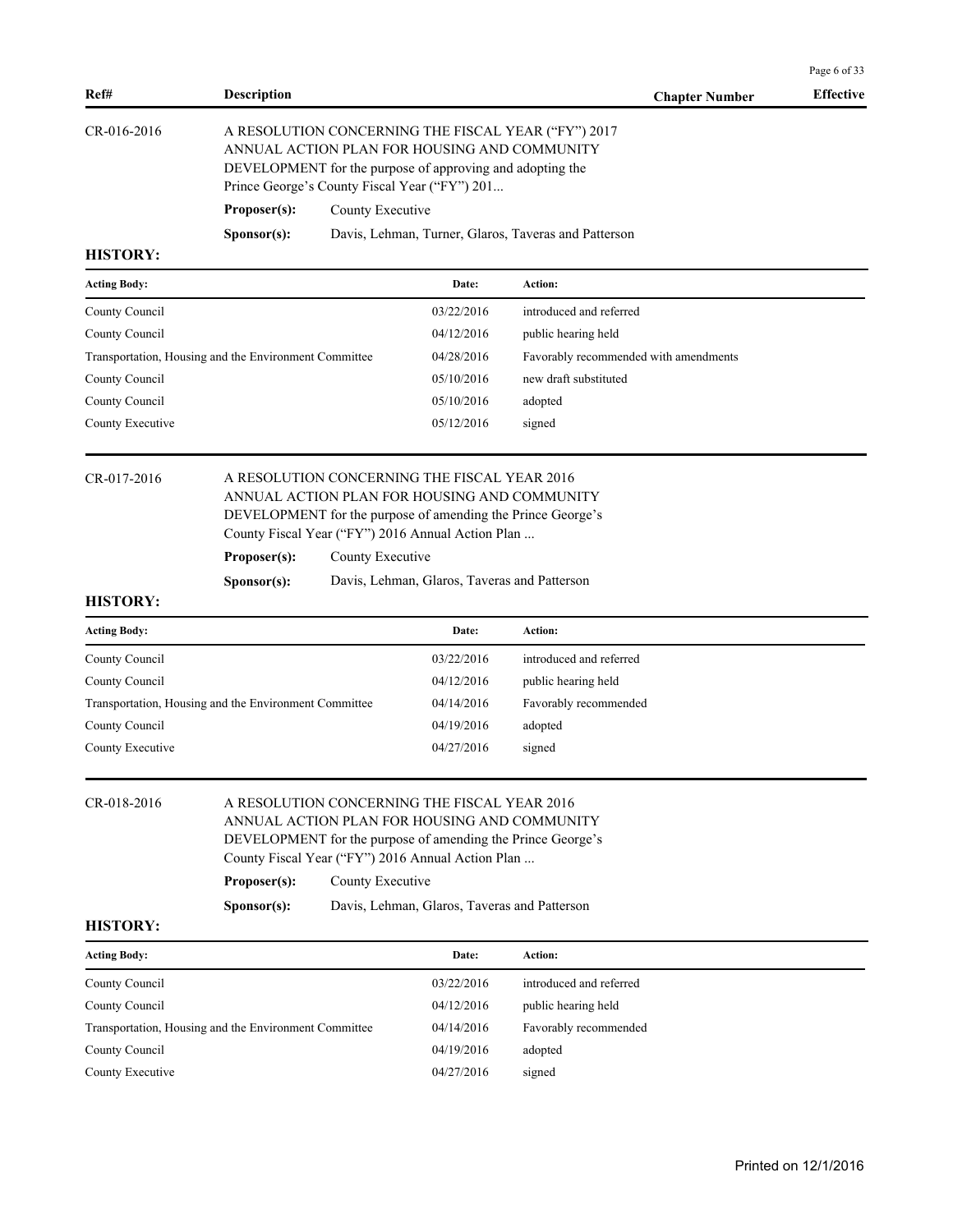|                                                                                                                                                                                                                                     |                    |                                                                                                                                                                                                                      |                                                                       | Page 7 of 33     |  |  |  |
|-------------------------------------------------------------------------------------------------------------------------------------------------------------------------------------------------------------------------------------|--------------------|----------------------------------------------------------------------------------------------------------------------------------------------------------------------------------------------------------------------|-----------------------------------------------------------------------|------------------|--|--|--|
| Ref#                                                                                                                                                                                                                                | <b>Description</b> |                                                                                                                                                                                                                      | <b>Chapter Number</b>                                                 | <b>Effective</b> |  |  |  |
| CR-019-2016                                                                                                                                                                                                                         |                    | A RESOLUTION CONCERNING STATE OF MARYLAND<br>COMMUNITY INVESTMENT TAX CREDIT PROGRAM for the<br>purpose of approving the Legal Aid Bureau, Inc.'s ("Maryland Legal<br>Aid") project submitted to the Maryland Dep    |                                                                       |                  |  |  |  |
|                                                                                                                                                                                                                                     | Proposer(s):       | County Executive                                                                                                                                                                                                     |                                                                       |                  |  |  |  |
|                                                                                                                                                                                                                                     | Sponsor(s):        |                                                                                                                                                                                                                      | Davis, Toles, Lehman, Harrison, Patterson, Turner, Glaros and Taveras |                  |  |  |  |
| <b>HISTORY:</b>                                                                                                                                                                                                                     |                    |                                                                                                                                                                                                                      |                                                                       |                  |  |  |  |
| <b>Acting Body:</b>                                                                                                                                                                                                                 |                    | Date:                                                                                                                                                                                                                | Action:                                                               |                  |  |  |  |
| County Council                                                                                                                                                                                                                      |                    | 03/29/2016                                                                                                                                                                                                           | introduced                                                            |                  |  |  |  |
| County Council                                                                                                                                                                                                                      |                    | 03/29/2016                                                                                                                                                                                                           | rules suspended                                                       |                  |  |  |  |
| County Council                                                                                                                                                                                                                      |                    | 03/29/2016                                                                                                                                                                                                           | adopted                                                               |                  |  |  |  |
| CR-020-2016<br>A RESOLUTION CONCERNING LOANS TO 2U, INC., ("2U")<br>FROM THE MARYLAND ECONOMIC DEVELOPMENT<br>ASSISTANCE FUND ("MEDAF") AND PRINCE GEORGE'S<br>COUNTY, MARYLAND (THE "COUNTY") for the purpose of<br>endorsing a lo |                    |                                                                                                                                                                                                                      |                                                                       | 4/12/2016        |  |  |  |
|                                                                                                                                                                                                                                     | Proposer(s):       | County Executive                                                                                                                                                                                                     |                                                                       |                  |  |  |  |
| <b>HISTORY:</b>                                                                                                                                                                                                                     | Sponsor(s):        | Turner, Davis, Glaros and Taveras                                                                                                                                                                                    |                                                                       |                  |  |  |  |
| <b>Acting Body:</b>                                                                                                                                                                                                                 |                    | Date:                                                                                                                                                                                                                | Action:                                                               |                  |  |  |  |
| County Council                                                                                                                                                                                                                      |                    | 03/29/2016                                                                                                                                                                                                           | introduced and referred                                               |                  |  |  |  |
| Public Safety and Fiscal Management Committee                                                                                                                                                                                       |                    | 04/07/2016                                                                                                                                                                                                           | Favorably recommended                                                 |                  |  |  |  |
| County Council                                                                                                                                                                                                                      |                    | 04/12/2016                                                                                                                                                                                                           | adopted                                                               |                  |  |  |  |
| County Executive                                                                                                                                                                                                                    |                    | 04/26/2016                                                                                                                                                                                                           | signed                                                                |                  |  |  |  |
| CR-021-2016                                                                                                                                                                                                                         |                    | A RESOLUTION CONCERNING LOANS TO UNITED PARCEL<br>SERVICE, INC. (OHIO) ("UPS") FROM THE MARYLAND<br>ECONOMIC DEVELOPMENT ASSISTANCE FUND ("MEDAF")<br>AND PRINCE GEORGE'S COUNTY, MARYLAND (THE<br>"COUNTY") for the |                                                                       |                  |  |  |  |
|                                                                                                                                                                                                                                     | Proposer(s):       | County Executive                                                                                                                                                                                                     |                                                                       |                  |  |  |  |
|                                                                                                                                                                                                                                     | Sponsor(s):        | Davis, Lehman, Turner, Glaros and Taveras                                                                                                                                                                            |                                                                       |                  |  |  |  |
| <b>HISTORY:</b>                                                                                                                                                                                                                     |                    |                                                                                                                                                                                                                      |                                                                       |                  |  |  |  |
| <b>Acting Body:</b>                                                                                                                                                                                                                 |                    | Date:                                                                                                                                                                                                                | Action:                                                               |                  |  |  |  |
| County Council                                                                                                                                                                                                                      |                    | 03/29/2016                                                                                                                                                                                                           | introduced and referred                                               |                  |  |  |  |
| Public Safety and Fiscal Management Committee                                                                                                                                                                                       |                    | 04/07/2016                                                                                                                                                                                                           | Favorably recommended                                                 |                  |  |  |  |
| County Council                                                                                                                                                                                                                      |                    | 04/12/2016                                                                                                                                                                                                           | adopted                                                               |                  |  |  |  |
| County Executive                                                                                                                                                                                                                    |                    | 04/26/2016                                                                                                                                                                                                           | signed                                                                |                  |  |  |  |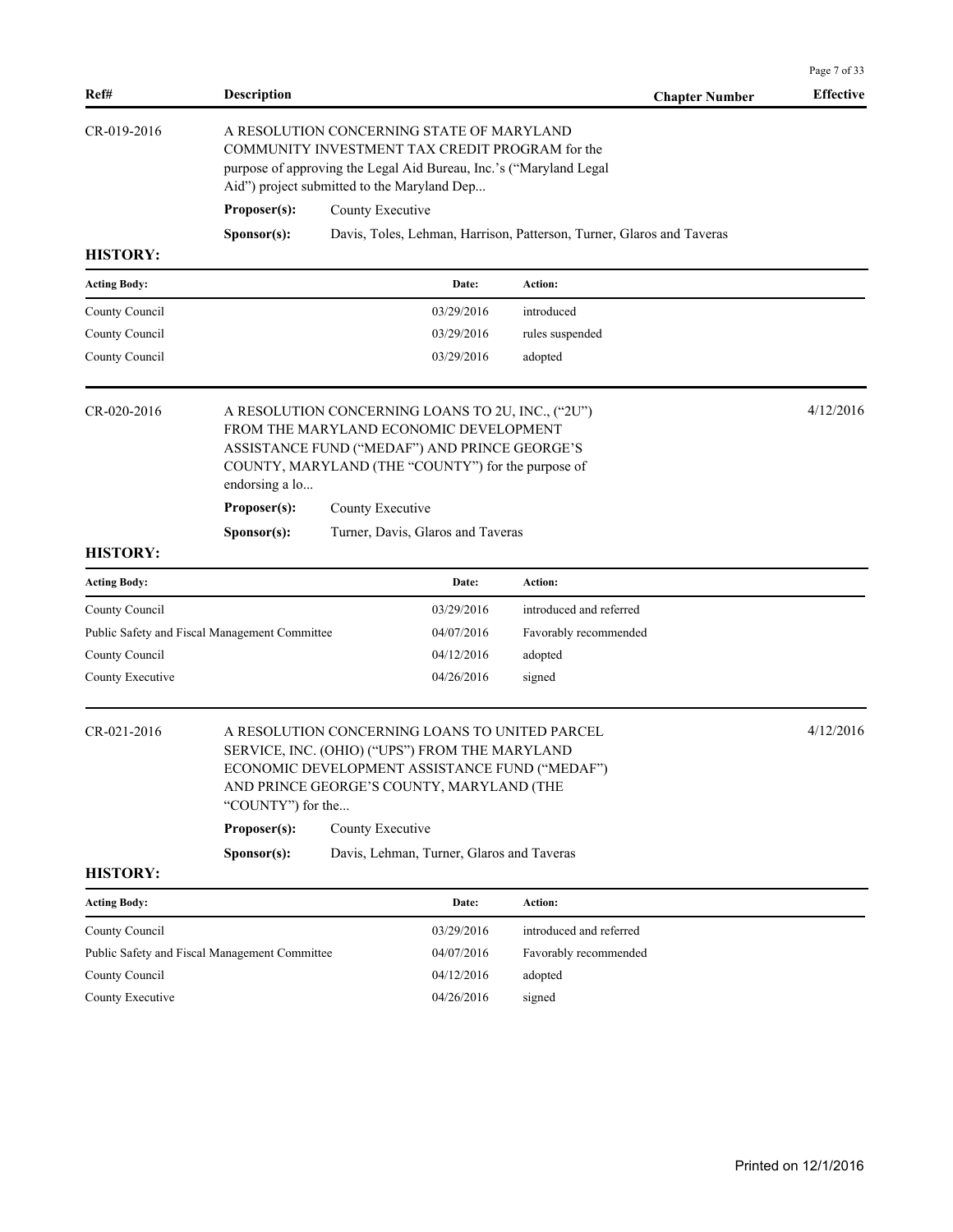| Ref#                                                 | <b>Description</b>                                                                                                                                                                                                                                                                                                              |                                                      | <b>Chapter Number</b>                                                 | Page 8 of 33<br><b>Effective</b> |
|------------------------------------------------------|---------------------------------------------------------------------------------------------------------------------------------------------------------------------------------------------------------------------------------------------------------------------------------------------------------------------------------|------------------------------------------------------|-----------------------------------------------------------------------|----------------------------------|
| CR-022-2016                                          | A RESOLUTION CONCERNING LOANS TO FLEXEL LLC<br>("FLEXEL") FROM THE MARYLAND ECONOMIC<br>DEVELOPMENT ASSISTANCE FUND ("MEDAF") AND PRINCE<br>GEORGE'S COUNTY, MARYLAND (THE "COUNTY").for the<br>purpose of endorsing<br>County Executive<br>Proposer(s):                                                                        |                                                      |                                                                       |                                  |
| <b>HISTORY:</b>                                      | Sponsor(s):                                                                                                                                                                                                                                                                                                                     | Davis, Turner, Glaros and Taveras                    |                                                                       |                                  |
| <b>Acting Body:</b>                                  |                                                                                                                                                                                                                                                                                                                                 | Date:                                                | Action:                                                               |                                  |
| County Council<br>County Council<br>County Executive | Public Safety and Fiscal Management Committee                                                                                                                                                                                                                                                                                   | 03/29/2016<br>04/07/2016<br>04/12/2016<br>04/26/2016 | introduced and referred<br>Favorably recommended<br>adopted<br>signed |                                  |
| CR-023-2016                                          | A RESOLUTION CONCERNING THE SCHOOL FACILITIES<br>SURCHARGE for the purpose of clarifying, without substantive<br>change, the definition of County Urban Centers and Corridors to ensure<br>consistency with curre<br>Glaros and Lehman<br>Proposer(s):<br>Glaros, Lehman and Davis<br>Sponsor(s):                               |                                                      |                                                                       |                                  |
| <b>HISTORY:</b>                                      |                                                                                                                                                                                                                                                                                                                                 |                                                      |                                                                       |                                  |
| <b>Acting Body:</b>                                  |                                                                                                                                                                                                                                                                                                                                 | Date:                                                | Action:                                                               |                                  |
| County Council<br>County Council<br>County Council   |                                                                                                                                                                                                                                                                                                                                 | 04/05/2016<br>04/05/2016<br>04/05/2016               | introduced<br>rules suspended<br>adopted                              |                                  |
| CR-024-2016<br><b>HISTORY:</b>                       | A RESOLUTION CONCERNING THE 2014 SOUTHERN GREEN<br>LINE STATION AREA SECTOR PLAN AND SECTIONAL MAP<br>AMENDMENT for the purpose of approving, in accordance with the<br>provisions of the Zoning Ordinance of Pri<br>Patterson<br>Proposer(s):<br>S <b>p</b> onsor(s):<br>Patterson, Davis, Glaros, Turner, Lehman and Franklin |                                                      |                                                                       |                                  |
| <b>Acting Body:</b>                                  |                                                                                                                                                                                                                                                                                                                                 | Date:                                                | Action:                                                               |                                  |
| County Council                                       |                                                                                                                                                                                                                                                                                                                                 | 04/12/2016                                           | introduced                                                            |                                  |
| County Council                                       |                                                                                                                                                                                                                                                                                                                                 | 04/12/2016                                           | rules suspended                                                       |                                  |
| County Council                                       |                                                                                                                                                                                                                                                                                                                                 | 04/12/2016                                           | adopted                                                               |                                  |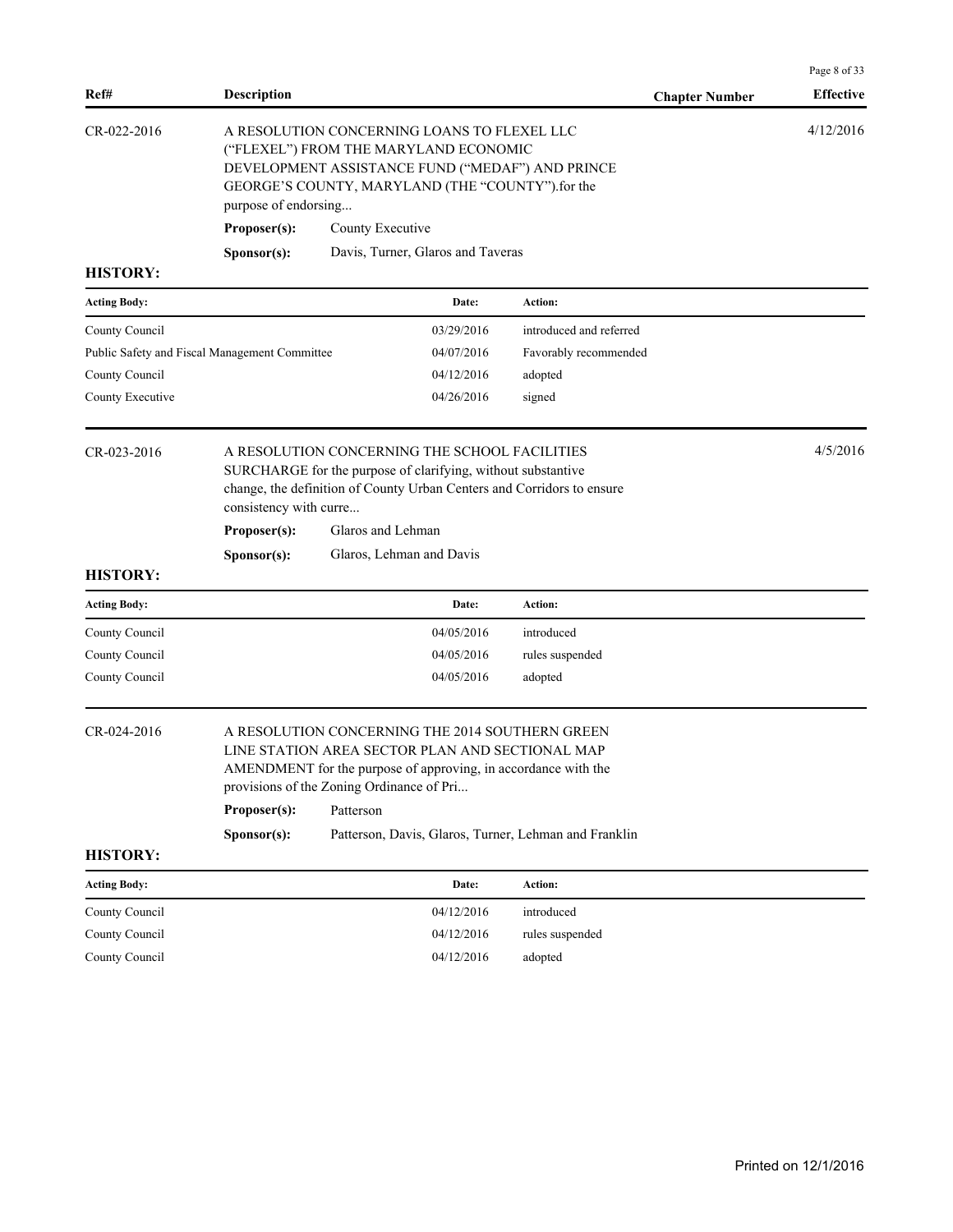|                                                       |                                                                                                                                                                                                                                                                                                                              |                                                                                                                                                                                                                   |                             |                                                                      | Page 9 of 33     |  |  |
|-------------------------------------------------------|------------------------------------------------------------------------------------------------------------------------------------------------------------------------------------------------------------------------------------------------------------------------------------------------------------------------------|-------------------------------------------------------------------------------------------------------------------------------------------------------------------------------------------------------------------|-----------------------------|----------------------------------------------------------------------|------------------|--|--|
| Ref#                                                  | <b>Description</b>                                                                                                                                                                                                                                                                                                           |                                                                                                                                                                                                                   |                             | <b>Chapter Number</b>                                                | <b>Effective</b> |  |  |
| CR-025-2016                                           |                                                                                                                                                                                                                                                                                                                              | A RESOLUTION CONCERNING THE PRINCE GEORGE'S PLAZA<br>TRANSIT DISTRICT OVERLAY ZONE for the purpose of proposing<br>amendments to the Adopted Prince George's Plaza Transit District<br>Development Plan and Endor |                             |                                                                      |                  |  |  |
|                                                       | Proposer(s):                                                                                                                                                                                                                                                                                                                 | Taveras                                                                                                                                                                                                           |                             |                                                                      |                  |  |  |
|                                                       | Sponsor(s):                                                                                                                                                                                                                                                                                                                  |                                                                                                                                                                                                                   | Taveras, Davis and Franklin |                                                                      |                  |  |  |
| <b>HISTORY:</b>                                       |                                                                                                                                                                                                                                                                                                                              |                                                                                                                                                                                                                   |                             |                                                                      |                  |  |  |
| <b>Acting Body:</b>                                   |                                                                                                                                                                                                                                                                                                                              |                                                                                                                                                                                                                   | Date:                       | Action:                                                              |                  |  |  |
| County Council                                        |                                                                                                                                                                                                                                                                                                                              |                                                                                                                                                                                                                   | 04/12/2016                  | introduced                                                           |                  |  |  |
| County Council                                        |                                                                                                                                                                                                                                                                                                                              |                                                                                                                                                                                                                   | 04/12/2016                  | Favorably recommended with amendments                                |                  |  |  |
| County Council                                        |                                                                                                                                                                                                                                                                                                                              |                                                                                                                                                                                                                   | 04/12/2016                  | new draft substituted                                                |                  |  |  |
| County Council                                        |                                                                                                                                                                                                                                                                                                                              |                                                                                                                                                                                                                   | 04/12/2016                  | adopted                                                              |                  |  |  |
| $CR - 026 - 2016$                                     | A RESOLUTION CONCERNING THE CREATION OF A FOOD<br>TRUCK HUB AT POCKET PARK for the purpose of authorizing the<br>creation of a Food Truck Hub at Pocket Park in the City of College<br>Park.<br>Proposer(s):<br>Glaros                                                                                                       |                                                                                                                                                                                                                   |                             |                                                                      |                  |  |  |
| <b>HISTORY:</b>                                       | Sponsor(s):                                                                                                                                                                                                                                                                                                                  |                                                                                                                                                                                                                   |                             | Glaros, Toles, Lehman, Franklin, Davis, Taveras, Turner and Harrison |                  |  |  |
| <b>Acting Body:</b>                                   |                                                                                                                                                                                                                                                                                                                              |                                                                                                                                                                                                                   | Date:                       | <b>Action:</b>                                                       |                  |  |  |
| County Council                                        |                                                                                                                                                                                                                                                                                                                              |                                                                                                                                                                                                                   | 05/03/2016                  | introduced and referred                                              |                  |  |  |
| Health, Education and Human Services Committee        |                                                                                                                                                                                                                                                                                                                              |                                                                                                                                                                                                                   | 05/10/2016                  | Favorably recommended                                                |                  |  |  |
| County Council                                        |                                                                                                                                                                                                                                                                                                                              |                                                                                                                                                                                                                   | 05/17/2016                  | adopted                                                              |                  |  |  |
| CR-027-2016                                           | A RESOLUTION CONCERNING STATEWIDE SPECIAL<br>TRANSPORTATION ASSISTANCE PROGRAM for the purpose of<br>authorizing the Director of the Prince George's County Department of<br>Public Works and Transportation to f<br>Proposer(s):<br>County Executive<br>Sponsor(s):<br>Turner, Lehman, Davis, Taveras, Glaros and Patterson |                                                                                                                                                                                                                   |                             |                                                                      |                  |  |  |
| <b>HISTORY:</b>                                       |                                                                                                                                                                                                                                                                                                                              |                                                                                                                                                                                                                   |                             |                                                                      |                  |  |  |
| <b>Acting Body:</b>                                   |                                                                                                                                                                                                                                                                                                                              |                                                                                                                                                                                                                   | Date:                       | Action:                                                              |                  |  |  |
| County Council                                        |                                                                                                                                                                                                                                                                                                                              |                                                                                                                                                                                                                   | 05/10/2016                  | introduced and referred                                              |                  |  |  |
| Transportation, Housing and the Environment Committee |                                                                                                                                                                                                                                                                                                                              |                                                                                                                                                                                                                   | 06/02/2016                  | Favorably recommended                                                |                  |  |  |
| County Council                                        |                                                                                                                                                                                                                                                                                                                              |                                                                                                                                                                                                                   | 06/14/2016                  | adopted                                                              |                  |  |  |
| County Executive                                      |                                                                                                                                                                                                                                                                                                                              |                                                                                                                                                                                                                   | 06/21/2016                  | signed                                                               |                  |  |  |
|                                                       |                                                                                                                                                                                                                                                                                                                              |                                                                                                                                                                                                                   |                             |                                                                      |                  |  |  |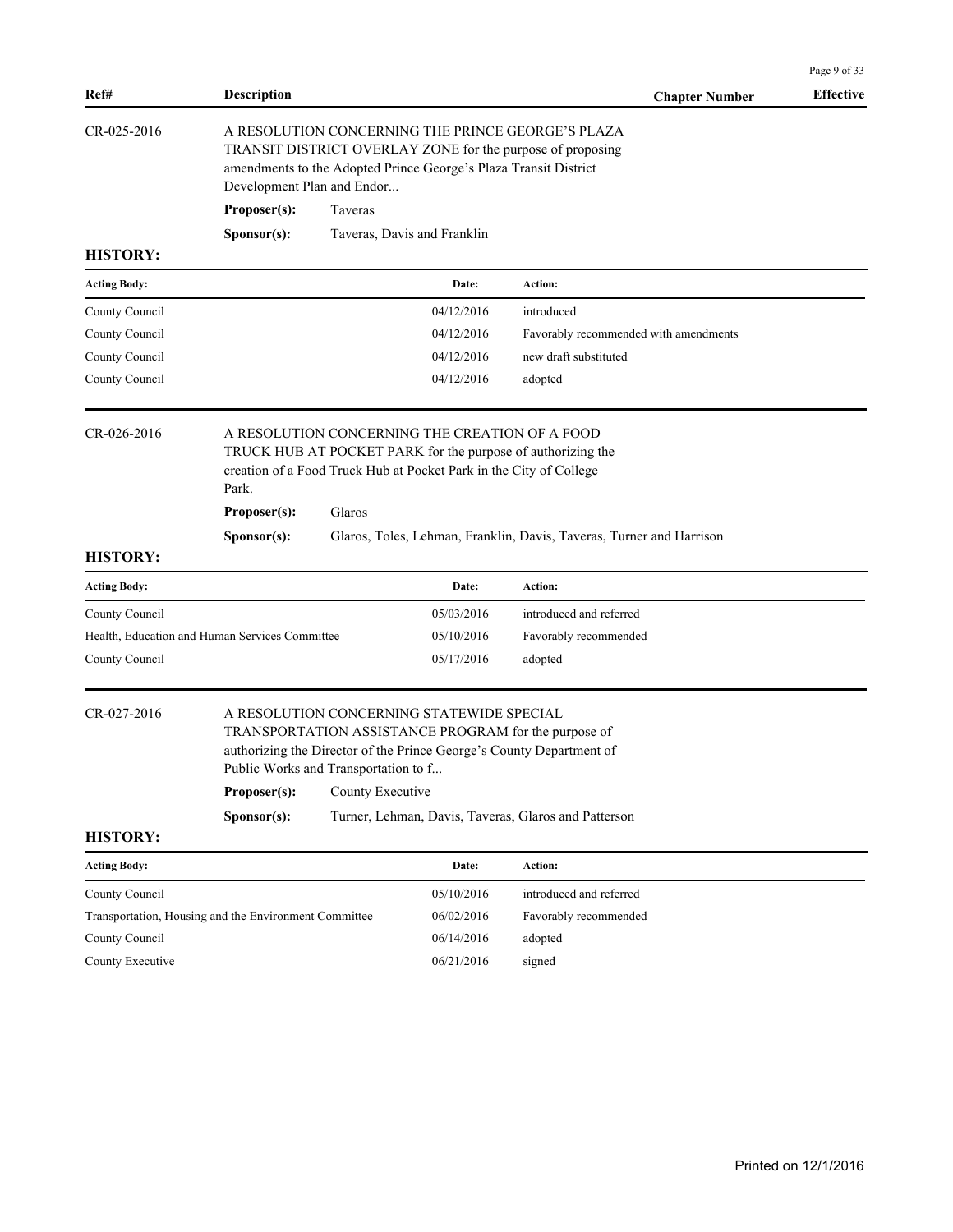|                                                       |                                                                                                                                                                                                                  |                                                                                                                                                                                                                   |                                              |                                                                                                                                                                                                 | Page 10 of 33    |
|-------------------------------------------------------|------------------------------------------------------------------------------------------------------------------------------------------------------------------------------------------------------------------|-------------------------------------------------------------------------------------------------------------------------------------------------------------------------------------------------------------------|----------------------------------------------|-------------------------------------------------------------------------------------------------------------------------------------------------------------------------------------------------|------------------|
| Ref#                                                  | <b>Description</b>                                                                                                                                                                                               |                                                                                                                                                                                                                   |                                              | <b>Chapter Number</b>                                                                                                                                                                           | <b>Effective</b> |
| CR-028-2016                                           | of National Bi                                                                                                                                                                                                   |                                                                                                                                                                                                                   |                                              | A RESOLUTION CONCERNING BIKE TO WORK DAY 2016 for<br>the purpose of expressing the County Council's support for declaring<br>May 20, 2016 as Bike to Work Day in Prince George's County as part |                  |
|                                                       | Proposer(s):                                                                                                                                                                                                     |                                                                                                                                                                                                                   | Turner, Glaros, Lehman and Taveras           |                                                                                                                                                                                                 |                  |
|                                                       | Sponsor(s):                                                                                                                                                                                                      |                                                                                                                                                                                                                   | Turner, Glaros, Lehman, Taveras and Franklin |                                                                                                                                                                                                 |                  |
| <b>HISTORY:</b>                                       |                                                                                                                                                                                                                  |                                                                                                                                                                                                                   |                                              |                                                                                                                                                                                                 |                  |
| <b>Acting Body:</b>                                   |                                                                                                                                                                                                                  |                                                                                                                                                                                                                   | Date:                                        | Action:                                                                                                                                                                                         |                  |
| County Council                                        |                                                                                                                                                                                                                  |                                                                                                                                                                                                                   | 05/10/2016                                   | introduced                                                                                                                                                                                      |                  |
| County Council                                        |                                                                                                                                                                                                                  |                                                                                                                                                                                                                   | 05/10/2016                                   | rules suspended                                                                                                                                                                                 |                  |
| County Council                                        |                                                                                                                                                                                                                  |                                                                                                                                                                                                                   | 05/10/2016                                   | adopted                                                                                                                                                                                         |                  |
| CR-029-2016                                           | A RESOLUTION CONCERNING THE FISCAL YEAR 2016<br>ANNUAL ACTION PLAN FOR HOUSING AND COMMUNITY<br>DEVELOPMENT for the purpose of amending the Prince George's<br>County Fiscal Year ("FY") 2016 Annual Action Plan |                                                                                                                                                                                                                   |                                              |                                                                                                                                                                                                 |                  |
|                                                       | Proposer(s):                                                                                                                                                                                                     | County Executive                                                                                                                                                                                                  |                                              |                                                                                                                                                                                                 |                  |
|                                                       | Sponsor(s):                                                                                                                                                                                                      |                                                                                                                                                                                                                   |                                              | Harrison, Turner, Davis, Glaros, Franklin, Taveras and Patterson                                                                                                                                |                  |
| <b>HISTORY:</b>                                       |                                                                                                                                                                                                                  |                                                                                                                                                                                                                   |                                              |                                                                                                                                                                                                 |                  |
| <b>Acting Body:</b>                                   |                                                                                                                                                                                                                  |                                                                                                                                                                                                                   | Date:                                        | Action:                                                                                                                                                                                         |                  |
| County Council                                        |                                                                                                                                                                                                                  |                                                                                                                                                                                                                   | 05/17/2016                                   | introduced and referred                                                                                                                                                                         |                  |
| County Council                                        |                                                                                                                                                                                                                  |                                                                                                                                                                                                                   | 06/14/2016                                   | public hearing held                                                                                                                                                                             |                  |
| Transportation, Housing and the Environment Committee |                                                                                                                                                                                                                  |                                                                                                                                                                                                                   | 06/16/2016                                   | Favorably recommended                                                                                                                                                                           |                  |
| County Council                                        |                                                                                                                                                                                                                  |                                                                                                                                                                                                                   | 07/12/2016                                   | adopted                                                                                                                                                                                         |                  |
| County Executive                                      |                                                                                                                                                                                                                  |                                                                                                                                                                                                                   | 07/14/2016                                   | signed                                                                                                                                                                                          |                  |
| CR-030-2016                                           |                                                                                                                                                                                                                  | A RESOLUTION CONCERNING COMPENSATION AND<br>BENEFITS, DEPUTY SHERIFF'S ASSOCIATION OF PRINCE<br>GEORGE'S COUNTY, INC. SALARY SCHEDULE "W" for the<br>purpose of amending the Salary Plan of the County to reflect |                                              |                                                                                                                                                                                                 | 7/12/2016        |
|                                                       | Proposer(s):                                                                                                                                                                                                     | County Executive                                                                                                                                                                                                  |                                              |                                                                                                                                                                                                 |                  |
|                                                       | Sponsor(s):                                                                                                                                                                                                      |                                                                                                                                                                                                                   |                                              | Toles, Turner, Harrison, Davis, Glaros, Franklin, Taveras and Patterson                                                                                                                         |                  |
| <b>HISTORY:</b>                                       |                                                                                                                                                                                                                  |                                                                                                                                                                                                                   |                                              |                                                                                                                                                                                                 |                  |
| <b>Acting Body:</b>                                   |                                                                                                                                                                                                                  |                                                                                                                                                                                                                   | Date:                                        | Action:                                                                                                                                                                                         |                  |
| County Council                                        |                                                                                                                                                                                                                  |                                                                                                                                                                                                                   | 05/17/2016                                   | introduced and referred                                                                                                                                                                         |                  |
| Public Safety and Fiscal Management Committee         |                                                                                                                                                                                                                  |                                                                                                                                                                                                                   | 06/02/2016                                   | Favorably recommended                                                                                                                                                                           |                  |
| County Council                                        |                                                                                                                                                                                                                  |                                                                                                                                                                                                                   | 07/12/2016                                   | adopted                                                                                                                                                                                         |                  |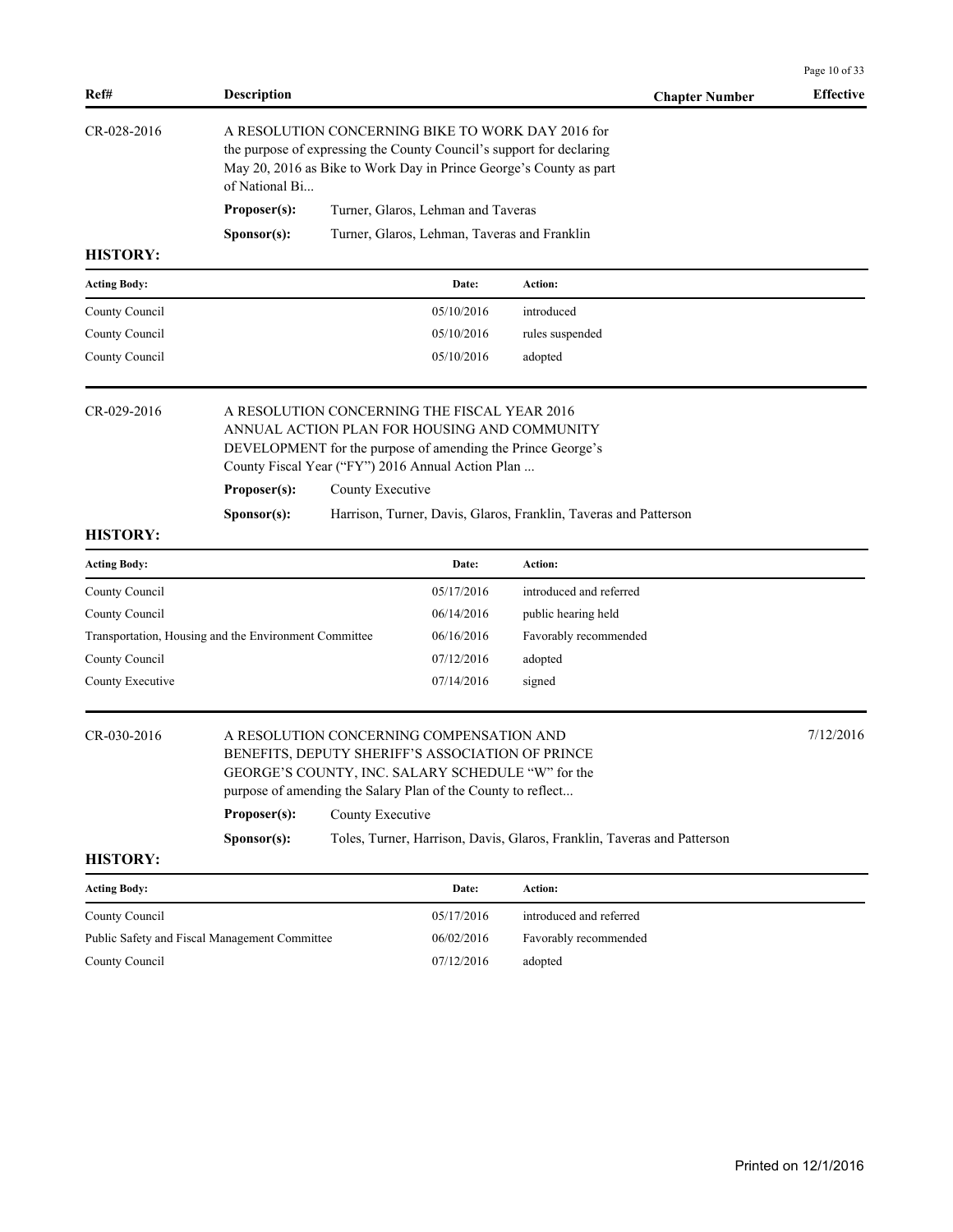| Ref#                | <b>Description</b>                                                                                                                                                                                                                            | <b>Chapter Number</b>                                                   | <b>Effective</b> |  |  |  |
|---------------------|-----------------------------------------------------------------------------------------------------------------------------------------------------------------------------------------------------------------------------------------------|-------------------------------------------------------------------------|------------------|--|--|--|
| CR-031-2016         | A RESOLUTION CONCERNING SUPPORT FOR FEDERAL<br>RAILROAD ADMINISTRATION REGULATION ON CREW SIZE<br>for the purpose of supporting and encouraging the rail safety<br>rulemaking proposed by the Federal Railroad Ad<br>Proposer(s):<br>Harrison |                                                                         |                  |  |  |  |
|                     | Sponsor(s):                                                                                                                                                                                                                                   | Harrison, Turner, Davis, Glaros, Franklin, Taveras, Patterson and Toles |                  |  |  |  |
| <b>HISTORY:</b>     |                                                                                                                                                                                                                                               |                                                                         |                  |  |  |  |
| <b>Acting Body:</b> | Date:                                                                                                                                                                                                                                         | Action:                                                                 |                  |  |  |  |
| County Council      | 05/17/2016                                                                                                                                                                                                                                    | introduced                                                              |                  |  |  |  |
| County Council      | 05/17/2016                                                                                                                                                                                                                                    | rules suspended                                                         |                  |  |  |  |
| County Council      | 05/17/2016                                                                                                                                                                                                                                    | adopted                                                                 |                  |  |  |  |
| CR-032-2016         | A RESOLUTION CONCERNING THE APPROVAL OF THE<br>FISCAL YEAR 2017 OPERATING AND CAPITAL BUDGETS OF<br>THE WASHINGTON SUBURBAN SANITARY COMMISSION<br>AND THE RECOMMENDATION OF WATER AND SEWER<br>RATES AND AD VALOREM                          |                                                                         |                  |  |  |  |
|                     | Proposer(s):<br>Davis                                                                                                                                                                                                                         |                                                                         |                  |  |  |  |
| <b>HISTORY:</b>     | Davis, Turner, Glaros, Franklin and Taveras<br>Sponsor(s):                                                                                                                                                                                    |                                                                         |                  |  |  |  |
| <b>Acting Body:</b> | Date:                                                                                                                                                                                                                                         | Action:                                                                 |                  |  |  |  |
| County Council      | 05/26/2016                                                                                                                                                                                                                                    | introduced                                                              |                  |  |  |  |
| County Council      | 05/26/2016                                                                                                                                                                                                                                    | adopted                                                                 |                  |  |  |  |
| CR-033-2016         | A RESOLUTION CONCERNING THE WASHINGTON<br>SUBURBAN SANITARY COMMISSION FISCAL YEARS<br>2017-2022 CAPITAL IMPROVEMENT PROGRAM AND FISCAL<br>YEAR 2017 CAPITAL BUDGET FOR PRINCE GEORGE'S<br><b>COUNTY FOR WATER AND SEWE</b>                   |                                                                         | 7/1/2016         |  |  |  |
|                     | Proposer(s):<br>Davis                                                                                                                                                                                                                         |                                                                         |                  |  |  |  |
|                     | Davis, Turner, Glaros, Franklin and Taveras<br>Sponsor(s):                                                                                                                                                                                    |                                                                         |                  |  |  |  |
| <b>HISTORY:</b>     |                                                                                                                                                                                                                                               |                                                                         |                  |  |  |  |
| <b>Acting Body:</b> | Date:                                                                                                                                                                                                                                         | <b>Action:</b>                                                          |                  |  |  |  |
| County Council      | 05/26/2016                                                                                                                                                                                                                                    | introduced                                                              |                  |  |  |  |
| County Council      | 05/26/2016                                                                                                                                                                                                                                    | adopted                                                                 |                  |  |  |  |

Page 11 of 33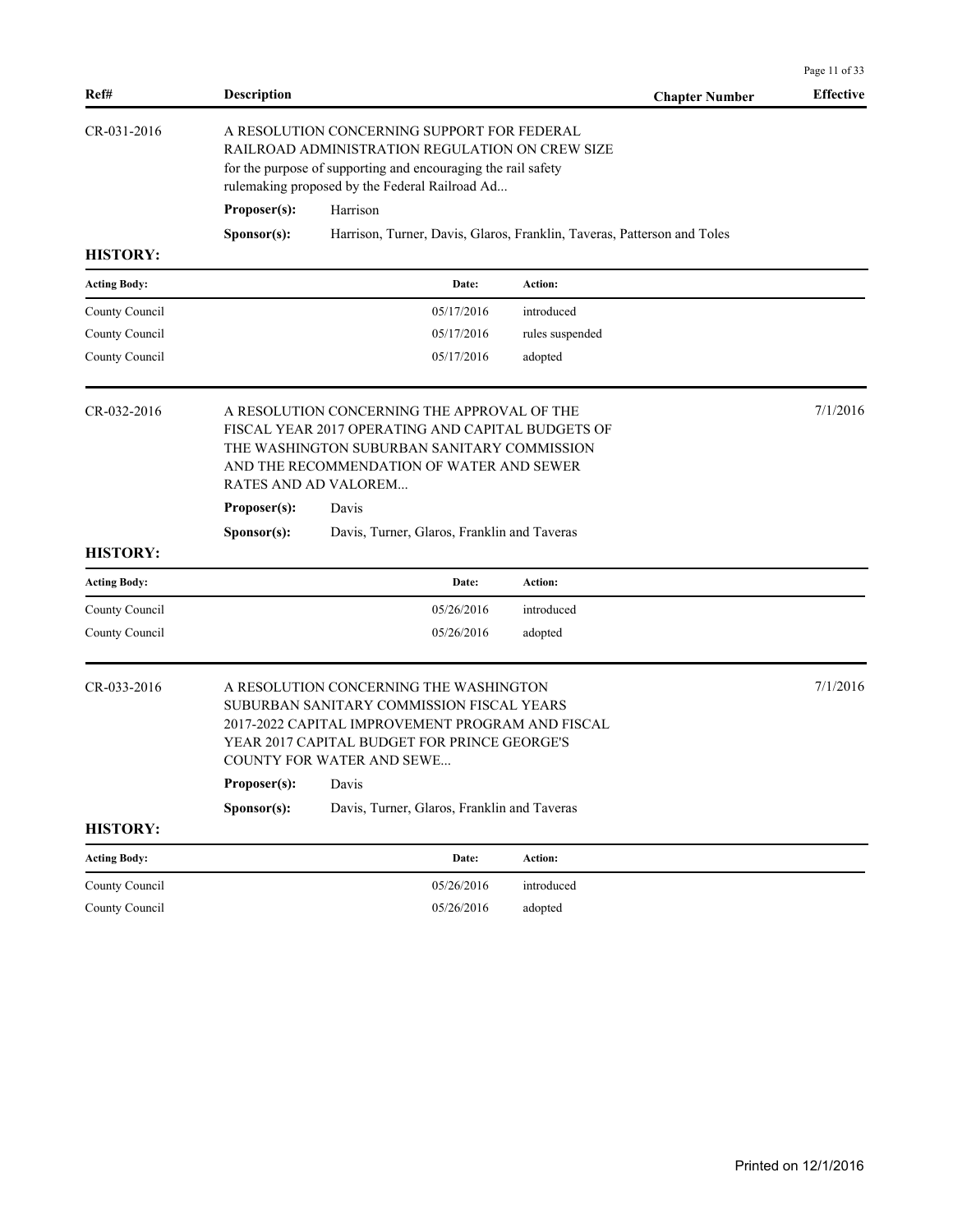| Ref#                | <b>Description</b>                                                                                                                                                                                                   | <b>Chapter Number</b>                                                 | <b>Effective</b> |  |  |  |
|---------------------|----------------------------------------------------------------------------------------------------------------------------------------------------------------------------------------------------------------------|-----------------------------------------------------------------------|------------------|--|--|--|
| CR-034-2016         | A RESOLUTION CONCERNING THE APPROVAL OF THE<br>FISCAL YEAR 2017 WASHINGTON SUBURBAN TRANSIT<br>COMMISSION BUDGET AND TAX RATES for the purpose of<br>approving the Washington Suburban Transit Commission's admin    |                                                                       | 7/1/2016         |  |  |  |
|                     | Proposer(s):<br>Davis                                                                                                                                                                                                |                                                                       |                  |  |  |  |
| <b>HISTORY:</b>     | Davis, Turner, Lehman, Glaros, Franklin and Taveras<br>S <b>p</b> onsor(s):                                                                                                                                          |                                                                       |                  |  |  |  |
| <b>Acting Body:</b> | Date:                                                                                                                                                                                                                | Action:                                                               |                  |  |  |  |
| County Council      | 05/26/2016                                                                                                                                                                                                           | introduced                                                            |                  |  |  |  |
| County Council      | 05/26/2016                                                                                                                                                                                                           | adopted                                                               |                  |  |  |  |
| CR-035-2016         | A RESOLUTION CONCERNING THE REVENUE AUTHORITY OF<br>PRINCE GEORGE'S COUNTY FISCAL YEAR 2017 OPERATING<br>BUDGET AND CAPITAL IMPROVEMENT PROGRAM for the<br>purpose of approving the Capital Improvement Program o    |                                                                       |                  |  |  |  |
|                     | Proposer(s):<br>Davis                                                                                                                                                                                                |                                                                       |                  |  |  |  |
| <b>HISTORY:</b>     | S <b>p</b> onsor(s):                                                                                                                                                                                                 | Davis, Turner, Lehman, Glaros, Franklin, Taveras, Toles and Patterson |                  |  |  |  |
| <b>Acting Body:</b> | Date:                                                                                                                                                                                                                | Action:                                                               |                  |  |  |  |
| County Council      | 05/26/2016                                                                                                                                                                                                           | introduced                                                            |                  |  |  |  |
| County Council      | 05/26/2016                                                                                                                                                                                                           | adopted                                                               |                  |  |  |  |
| CR-036-2016         | A RESOLUTION CONCERNING THE REDEVELOPMENT<br>AUTHORITY OF PRINCE GEORGE'S COUNTY FISCAL YEAR<br>2017 OPERATING BUDGET AND CAPITAL IMPROVEMENT<br>PROGRAM for the purpose of approving the Capital Improvement<br>Pro |                                                                       | 7/1/2016         |  |  |  |
|                     | Proposer(s):<br>Davis                                                                                                                                                                                                |                                                                       |                  |  |  |  |
| <b>HISTORY:</b>     | S <b>p</b> onsor(s):                                                                                                                                                                                                 | Davis, Turner, Lehman, Glaros, Franklin, Taveras, Toles and Patterson |                  |  |  |  |
| <b>Acting Body:</b> | Date:                                                                                                                                                                                                                | Action:                                                               |                  |  |  |  |
| County Council      | 05/26/2016                                                                                                                                                                                                           | introduced                                                            |                  |  |  |  |
| County Council      | 05/26/2016                                                                                                                                                                                                           | adopted                                                               |                  |  |  |  |

Page 12 of 33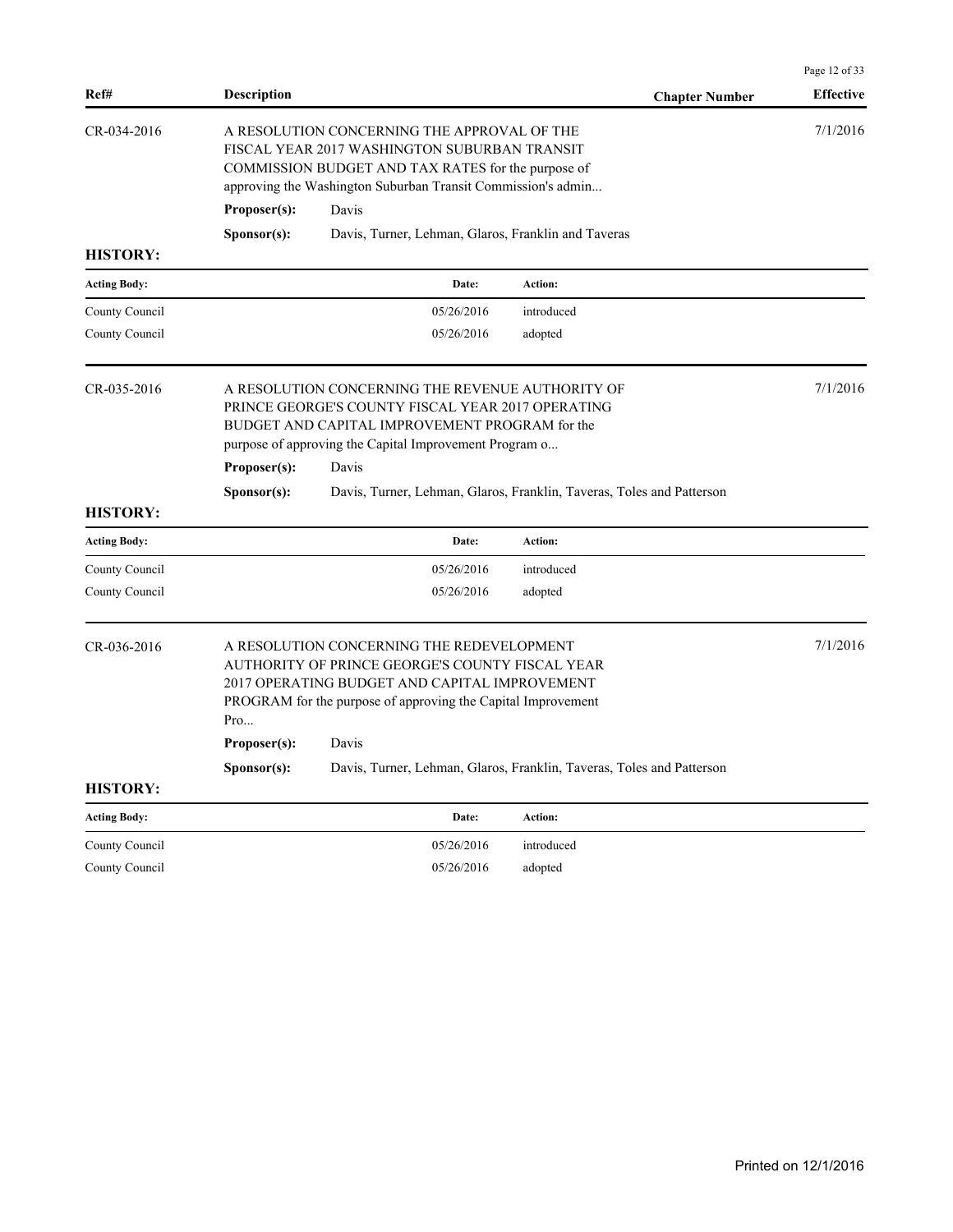| Ref#                | <b>Description</b>                                                                                                                                                                                                                                    |                                                                                                                                                                                                                            |                                     | <b>Chapter Number</b>                                                   | <b>Effective</b> |  |
|---------------------|-------------------------------------------------------------------------------------------------------------------------------------------------------------------------------------------------------------------------------------------------------|----------------------------------------------------------------------------------------------------------------------------------------------------------------------------------------------------------------------------|-------------------------------------|-------------------------------------------------------------------------|------------------|--|
| CR-037-2016         | Proposer(s):                                                                                                                                                                                                                                          | A RESOLUTION CONCERNING THE WASHINGTON<br>SUBURBAN SANITARY COMMISSION for the purpose of<br>modifying the System Development Charge (SDC) to help finance the<br>capital costs of expanding and augmenting water<br>Davis |                                     |                                                                         |                  |  |
|                     | Sponsor(s):                                                                                                                                                                                                                                           |                                                                                                                                                                                                                            | Davis, Turner, Franklin and Taveras |                                                                         |                  |  |
| <b>HISTORY:</b>     |                                                                                                                                                                                                                                                       |                                                                                                                                                                                                                            |                                     |                                                                         |                  |  |
| <b>Acting Body:</b> |                                                                                                                                                                                                                                                       |                                                                                                                                                                                                                            | Date:                               | <b>Action:</b>                                                          |                  |  |
| County Council      |                                                                                                                                                                                                                                                       |                                                                                                                                                                                                                            | 05/26/2016                          | introduced                                                              |                  |  |
| County Council      |                                                                                                                                                                                                                                                       |                                                                                                                                                                                                                            | 05/26/2016                          | rules suspended                                                         |                  |  |
| County Council      |                                                                                                                                                                                                                                                       |                                                                                                                                                                                                                            | 05/26/2016                          | adopted                                                                 |                  |  |
| CR-038-2016         | A RESOLUTION CONCERNING SUPPLEMENTARY<br>\$5,153, 561 to Circuit Court, Department of                                                                                                                                                                 | APPROPRIATIONS OF FEDERAL, STATE AND OTHER FUNDS<br>for the purpose of appropriating funding from grants in the amount of                                                                                                  | 6/21/2016                           |                                                                         |                  |  |
|                     | Proposer(s):                                                                                                                                                                                                                                          | County Executive                                                                                                                                                                                                           |                                     |                                                                         |                  |  |
|                     | Sponsor(s):                                                                                                                                                                                                                                           |                                                                                                                                                                                                                            |                                     | Toles, Harrison, Turner, Davis, Franklin, Taveras and Patterson         |                  |  |
| <b>HISTORY:</b>     |                                                                                                                                                                                                                                                       |                                                                                                                                                                                                                            |                                     |                                                                         |                  |  |
| <b>Acting Body:</b> |                                                                                                                                                                                                                                                       |                                                                                                                                                                                                                            | Date:                               | <b>Action:</b>                                                          |                  |  |
| County Council      |                                                                                                                                                                                                                                                       |                                                                                                                                                                                                                            | 05/31/2016                          | introduced and referred                                                 |                  |  |
|                     | Public Safety and Fiscal Management Committee                                                                                                                                                                                                         |                                                                                                                                                                                                                            | 06/16/2016                          | Favorably recommended with amendments                                   |                  |  |
| County Council      |                                                                                                                                                                                                                                                       |                                                                                                                                                                                                                            | 06/21/2016                          | new draft substituted                                                   |                  |  |
| County Council      |                                                                                                                                                                                                                                                       |                                                                                                                                                                                                                            | 06/21/2016                          | adopted                                                                 |                  |  |
| CR-039-2016         | A RESOLUTION CONCERNING COMPENSATION AND<br>BENEFITS, DEPUTY SHERIFF'S ASSOCIATION OF PRINCE<br>GEORGE'S COUNTY, INC. (CIVILIAN UNITS) SALARY<br>SCHEDULE Z for the purpose of amending the Salary Plan of the Co<br>Proposer(s):<br>County Executive |                                                                                                                                                                                                                            |                                     |                                                                         | 7/19/2016        |  |
| <b>HISTORY:</b>     | Sponsor(s):                                                                                                                                                                                                                                           |                                                                                                                                                                                                                            |                                     | Harrison, Turner, Toles, Davis, Glaros, Franklin, Taveras and Patterson |                  |  |
| <b>Acting Body:</b> |                                                                                                                                                                                                                                                       |                                                                                                                                                                                                                            | Date:                               | Action:                                                                 |                  |  |
| County Council      |                                                                                                                                                                                                                                                       |                                                                                                                                                                                                                            | 05/31/2016                          | introduced and referred                                                 |                  |  |
|                     | Public Safety and Fiscal Management Committee                                                                                                                                                                                                         |                                                                                                                                                                                                                            | 06/16/2016                          | Favorably recommended                                                   |                  |  |
| County Council      |                                                                                                                                                                                                                                                       |                                                                                                                                                                                                                            | 07/19/2016                          | adopted                                                                 |                  |  |

Page 13 of 33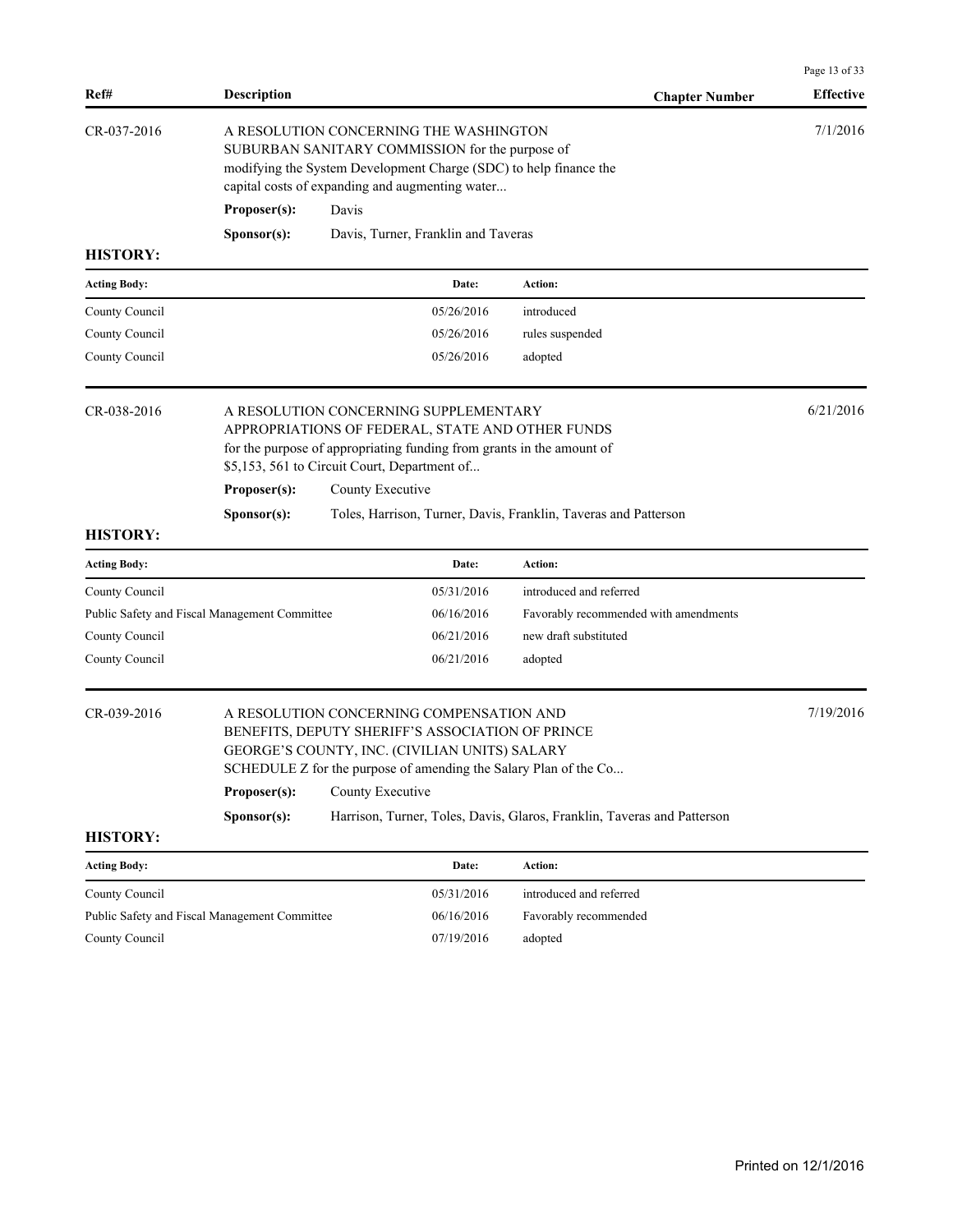| Ref#                                          | <b>Description</b>                                                                                                                                                                                                   |                  |                                                                                                                       | <b>Chapter Number</b>                                                   | <b>Effective</b> |
|-----------------------------------------------|----------------------------------------------------------------------------------------------------------------------------------------------------------------------------------------------------------------------|------------------|-----------------------------------------------------------------------------------------------------------------------|-------------------------------------------------------------------------|------------------|
| CR-040-2016                                   | A RESOLUTION CONCERNING COMPENSATION AND<br>BENEFITS, INTERNATIONAL ASSOCIATION OF FIRE<br>FIGHTERS, AFL-CIO, LOCAL 1619 (FIRE FIGHTERS,<br>PARAMEDICS, AND FIRE FIGHTER/MEDICS) SALARY<br>SCHEDULE Y, SCHEDULE OF P |                  |                                                                                                                       | 7/12/2016                                                               |                  |
|                                               | Proposer(s):                                                                                                                                                                                                         | County Executive |                                                                                                                       |                                                                         |                  |
|                                               | Sponsor(s):                                                                                                                                                                                                          |                  |                                                                                                                       | Toles, Harrison, Turner, Davis, Glaros, Franklin, Taveras and Patterson |                  |
| <b>HISTORY:</b>                               |                                                                                                                                                                                                                      |                  |                                                                                                                       |                                                                         |                  |
| <b>Acting Body:</b>                           |                                                                                                                                                                                                                      |                  | Date:                                                                                                                 | Action:                                                                 |                  |
| County Council                                |                                                                                                                                                                                                                      |                  | 05/31/2016                                                                                                            | introduced and referred                                                 |                  |
| Public Safety and Fiscal Management Committee |                                                                                                                                                                                                                      |                  | 06/02/2016                                                                                                            | Favorably recommended                                                   |                  |
| County Council                                |                                                                                                                                                                                                                      |                  | 07/12/2016                                                                                                            | adopted                                                                 |                  |
| <b>HISTORY:</b>                               | $(79-117)$ and the Wagner House $(83-0$<br>Proposer(s):<br>Sponsor(s):                                                                                                                                               | M-NCPPC          | OF COUNTY PROPERTIES for the purpose of designating the<br>Chesapeake & Potomac Telephone Exchange/Old Stone Building | Glaros, Franklin, Taveras, Davis, Patterson and Harrison                |                  |
| <b>Acting Body:</b>                           |                                                                                                                                                                                                                      |                  | Date:                                                                                                                 | Action:                                                                 |                  |
| County Council                                |                                                                                                                                                                                                                      |                  | 05/31/2016                                                                                                            | introduced                                                              |                  |
| County Council                                |                                                                                                                                                                                                                      |                  | 05/31/2016                                                                                                            | rules suspended                                                         |                  |
| County Council                                |                                                                                                                                                                                                                      |                  | 05/31/2016                                                                                                            | adopted                                                                 |                  |
| CR-042-2016                                   | A RESOLUTION CONCERNING THE ADDITION OF TWO<br>CAPITAL PROJECTS AND SUPPLEMENTARY<br>APPROPRIATIONS for the purpose of adding two capital projects,<br>Gateway Arts and Addison Road/Capitol Heights Metro, and p    |                  |                                                                                                                       |                                                                         | 6/21/2016        |
|                                               | Proposer(s):                                                                                                                                                                                                         |                  |                                                                                                                       |                                                                         |                  |
| <b>HISTORY:</b>                               | Sponsor(s):                                                                                                                                                                                                          |                  |                                                                                                                       | Toles, Harrison, Davis, Glaros, Franklin and Taveras                    |                  |
| <b>Acting Body:</b>                           |                                                                                                                                                                                                                      |                  | Date:                                                                                                                 | Action:                                                                 |                  |
| County Council                                |                                                                                                                                                                                                                      |                  | 05/31/2016                                                                                                            | introduced and referred                                                 |                  |
| Public Safety and Fiscal Management Committee |                                                                                                                                                                                                                      |                  | 06/16/2016                                                                                                            | Favorably recommended                                                   |                  |

County Council 06/21/2016 adopted

Page 14 of 33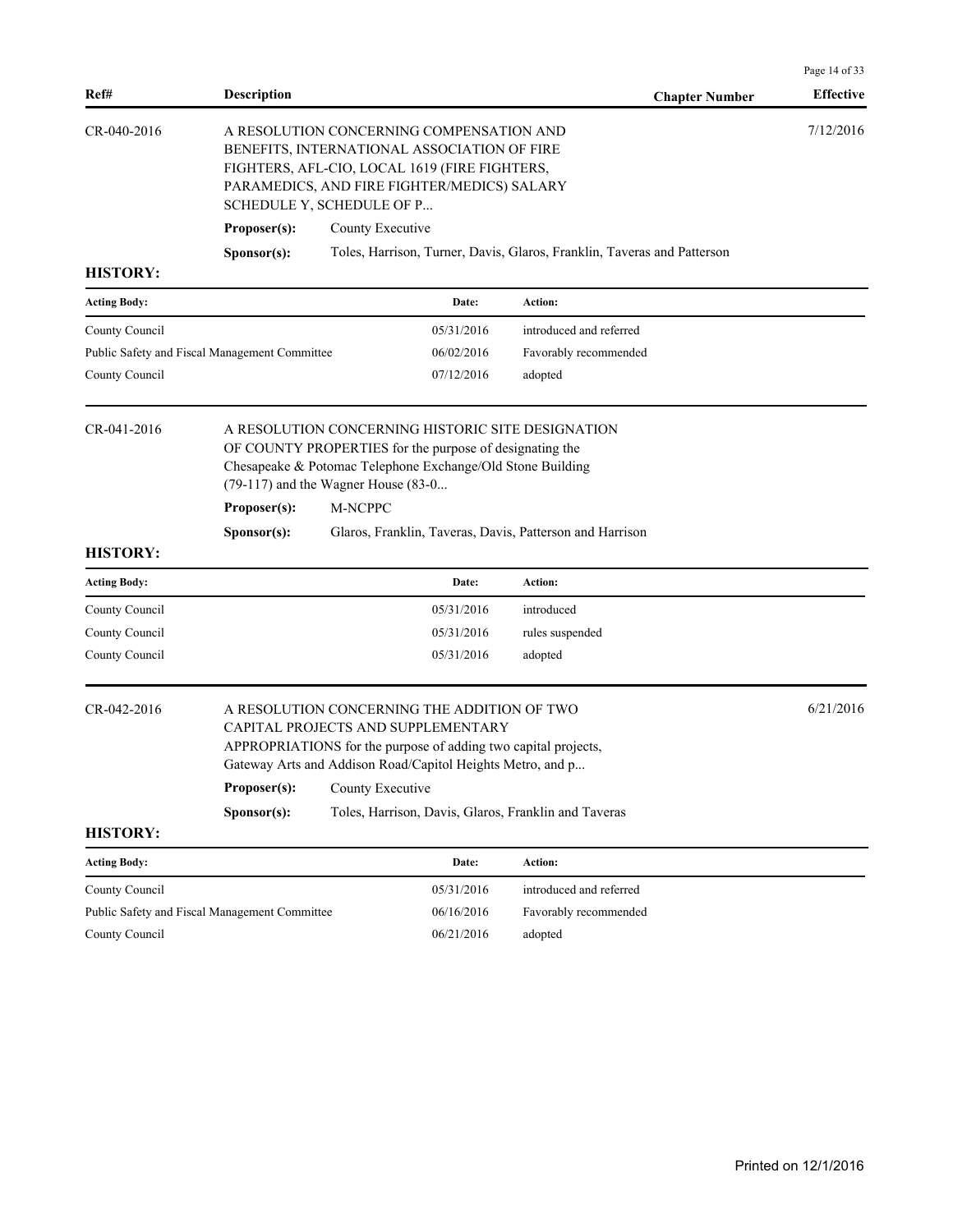| Ref#                                                  | <b>Description</b>                                                                                                                                                                                             |                                      |                                                                                                                      | <b>Chapter Number</b>                                                           | Page 15 of 33<br><b>Effective</b> |
|-------------------------------------------------------|----------------------------------------------------------------------------------------------------------------------------------------------------------------------------------------------------------------|--------------------------------------|----------------------------------------------------------------------------------------------------------------------|---------------------------------------------------------------------------------|-----------------------------------|
| CR-043-2016                                           |                                                                                                                                                                                                                | properties within the 2008 Water and | PLAN (DECEMBER 2015 CYCLE OF AMENDMENTS) for the<br>purpose of changing the water and sewer category designations of | A RESOLUTION CONCERNING THE 2008 WATER AND SEWER                                | 8/3/2016                          |
|                                                       | Proposer(s):                                                                                                                                                                                                   | County Executive                     |                                                                                                                      |                                                                                 |                                   |
|                                                       | Sponsor(s):                                                                                                                                                                                                    | Turner and Davis                     |                                                                                                                      |                                                                                 |                                   |
| <b>HISTORY:</b>                                       |                                                                                                                                                                                                                |                                      |                                                                                                                      |                                                                                 |                                   |
| <b>Acting Body:</b>                                   |                                                                                                                                                                                                                |                                      | Date:                                                                                                                | Action:                                                                         |                                   |
| County Council                                        |                                                                                                                                                                                                                |                                      | 06/07/2016                                                                                                           | introduced and referred                                                         |                                   |
| County Council                                        |                                                                                                                                                                                                                |                                      | 07/12/2016                                                                                                           | public hearing held                                                             |                                   |
| Transportation, Housing and the Environment Committee |                                                                                                                                                                                                                |                                      | 07/14/2016                                                                                                           | Favorably recommended with amendments                                           |                                   |
| County Council                                        |                                                                                                                                                                                                                |                                      | 07/19/2016                                                                                                           | adopted                                                                         |                                   |
| CR-044-2016                                           | A RESOLUTION CONCERNING LOCAL IMPACT GRANT<br>FUNDS MULTIYEAR PLAN for the purpose of approving the<br>County's Local Impact Grant Funds Multiyear Plan.                                                       |                                      |                                                                                                                      |                                                                                 |                                   |
|                                                       | Proposer(s):                                                                                                                                                                                                   | County Executive                     |                                                                                                                      |                                                                                 |                                   |
|                                                       | Sponsor(s):                                                                                                                                                                                                    |                                      |                                                                                                                      | Patterson, Franklin, Davis, Glaros, Harrison, Toles, Lehman, Taveras and Turner |                                   |
| <b>HISTORY:</b>                                       |                                                                                                                                                                                                                |                                      |                                                                                                                      |                                                                                 |                                   |
| <b>Acting Body:</b>                                   |                                                                                                                                                                                                                |                                      | Date:                                                                                                                | Action:                                                                         |                                   |
|                                                       |                                                                                                                                                                                                                |                                      | 06/14/2016                                                                                                           | amended $(1)$                                                                   |                                   |
| County Council                                        |                                                                                                                                                                                                                |                                      | 06/14/2016                                                                                                           | Favorably recommended with amendments                                           |                                   |
| County Council                                        |                                                                                                                                                                                                                |                                      | 06/14/2016                                                                                                           | introduced                                                                      |                                   |
| County Council                                        |                                                                                                                                                                                                                |                                      | 09/13/2016                                                                                                           | public hearing held                                                             |                                   |
| County Council                                        |                                                                                                                                                                                                                |                                      | 09/13/2016                                                                                                           | adopted                                                                         |                                   |
| County Executive                                      |                                                                                                                                                                                                                |                                      | 09/29/2016                                                                                                           | signed                                                                          |                                   |
| CR-045-2016                                           | A RESOLUTION CONCERNING JUNETEENTH NATIONAL<br>FREEDOM DAY OBSERVANCE for the purpose of expressing<br>support for the Juneteenth National Freedom Day Observance and<br>Celebration.<br>Proposer(s):<br>Davis |                                      |                                                                                                                      |                                                                                 |                                   |
|                                                       |                                                                                                                                                                                                                |                                      |                                                                                                                      | Davis, Toles, Lehman, Harrison, Turner, Glaros, Franklin and Patterson          |                                   |
| <b>HISTORY:</b>                                       | Sponsor(s):                                                                                                                                                                                                    |                                      |                                                                                                                      |                                                                                 |                                   |
|                                                       |                                                                                                                                                                                                                |                                      |                                                                                                                      |                                                                                 |                                   |
| <b>Acting Body:</b>                                   |                                                                                                                                                                                                                |                                      | Date:                                                                                                                | Action:                                                                         |                                   |
| County Council                                        |                                                                                                                                                                                                                |                                      | 06/07/2016                                                                                                           | introduced                                                                      |                                   |
| County Council                                        |                                                                                                                                                                                                                |                                      | 06/07/2016                                                                                                           | rules suspended                                                                 |                                   |
| County Council                                        |                                                                                                                                                                                                                |                                      | 06/07/2016                                                                                                           | adopted                                                                         |                                   |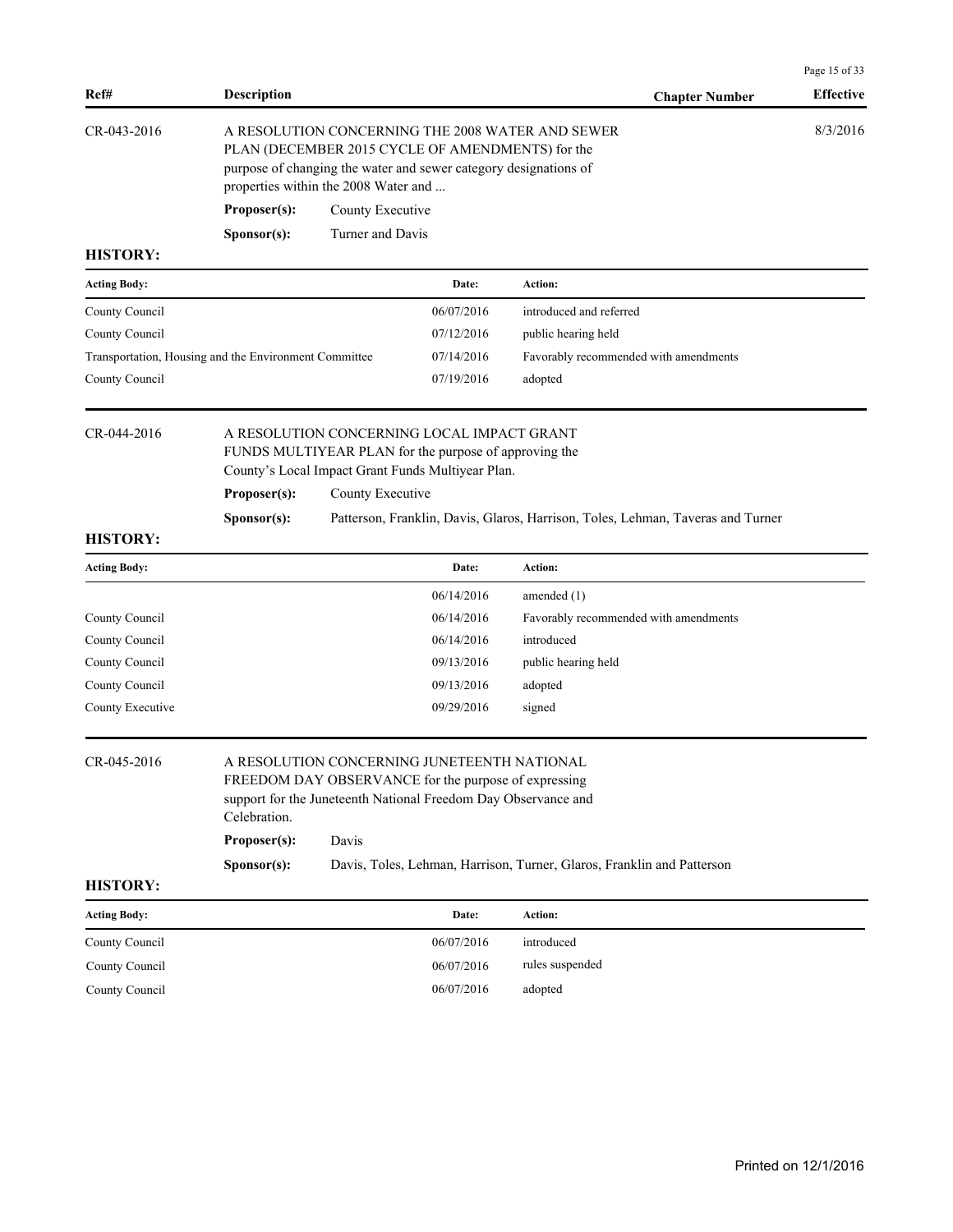| Ref#                | <b>Description</b>                                                                                                                                                                                                                                     |                                                                                                                                                                                                                   |                                                                                 | <b>Chapter Number</b> | <b>Effective</b> |  |
|---------------------|--------------------------------------------------------------------------------------------------------------------------------------------------------------------------------------------------------------------------------------------------------|-------------------------------------------------------------------------------------------------------------------------------------------------------------------------------------------------------------------|---------------------------------------------------------------------------------|-----------------------|------------------|--|
| CR-046-2016         | A RESOLUTION CONCERNING THE 2013 LARGO TOWN<br>CENTER SECTOR PLAN AND SECTIONAL MAP AMENDMENT<br>for the purpose of approving, in accordance with procedures set forth in<br>the Zoning Ordinance of Prince Geor                                       |                                                                                                                                                                                                                   |                                                                                 |                       |                  |  |
|                     | Proposer(s):                                                                                                                                                                                                                                           | Davis                                                                                                                                                                                                             |                                                                                 |                       |                  |  |
|                     | Sponsor(s):                                                                                                                                                                                                                                            | Davis                                                                                                                                                                                                             |                                                                                 |                       |                  |  |
| <b>HISTORY:</b>     |                                                                                                                                                                                                                                                        |                                                                                                                                                                                                                   |                                                                                 |                       |                  |  |
| <b>Acting Body:</b> |                                                                                                                                                                                                                                                        | Date:                                                                                                                                                                                                             | Action:                                                                         |                       |                  |  |
| County Council      |                                                                                                                                                                                                                                                        | 06/07/2016                                                                                                                                                                                                        | introduced                                                                      |                       |                  |  |
| County Council      |                                                                                                                                                                                                                                                        | 06/07/2016                                                                                                                                                                                                        | rules suspended                                                                 |                       |                  |  |
| County Council      |                                                                                                                                                                                                                                                        | 06/07/2016                                                                                                                                                                                                        | adopted                                                                         |                       |                  |  |
| CR-047-2016         |                                                                                                                                                                                                                                                        | A RESOLUTION CONCERNING STATE OF MARYLAND<br>COMMUNITY INVESTMENT TAX CREDIT PROGRAM for the<br>purpose of approving the Hospice of the Chesapeake Foundation's<br>(HOC) project submitted to the Maryland Depart |                                                                                 |                       |                  |  |
|                     | Proposer(s):                                                                                                                                                                                                                                           | County Executive                                                                                                                                                                                                  |                                                                                 |                       |                  |  |
|                     | Sponsor(s):                                                                                                                                                                                                                                            |                                                                                                                                                                                                                   | Davis, Lehman, Harrison, Toles, Turner, Glaros, Franklin, Taveras and Patterson |                       |                  |  |
| <b>HISTORY:</b>     |                                                                                                                                                                                                                                                        |                                                                                                                                                                                                                   |                                                                                 |                       |                  |  |
| <b>Acting Body:</b> |                                                                                                                                                                                                                                                        | Date:                                                                                                                                                                                                             | Action:                                                                         |                       |                  |  |
| County Council      |                                                                                                                                                                                                                                                        | 06/14/2016                                                                                                                                                                                                        | introduced                                                                      |                       |                  |  |
| County Council      |                                                                                                                                                                                                                                                        | 06/14/2016                                                                                                                                                                                                        | rules suspended                                                                 |                       |                  |  |
| County Council      |                                                                                                                                                                                                                                                        | 06/14/2016                                                                                                                                                                                                        | adopted                                                                         |                       |                  |  |
| County Executive    |                                                                                                                                                                                                                                                        | 06/21/2016                                                                                                                                                                                                        | signed                                                                          |                       |                  |  |
| CR-048-2016         | A RESOLUTION CONCERNING DELEGATION OF ZONING<br>ENFORCEMENT AUTHORITY TO THE CITY OF COLLEGE<br>PARK for the purpose of approving certain proposed amendments to<br>the Memorandum of Understanding between the C<br>Proposer(s):<br>Lehman and Glaros |                                                                                                                                                                                                                   |                                                                                 |                       |                  |  |
| <b>HISTORY:</b>     | Sponsor(s):                                                                                                                                                                                                                                            | Lehman, Glaros, Turner, Davis and Taveras                                                                                                                                                                         |                                                                                 |                       |                  |  |
| <b>Acting Body:</b> |                                                                                                                                                                                                                                                        | Date:                                                                                                                                                                                                             | Action:                                                                         |                       |                  |  |
| County Council      |                                                                                                                                                                                                                                                        | 06/14/2016                                                                                                                                                                                                        | introduced                                                                      |                       |                  |  |
| County Council      |                                                                                                                                                                                                                                                        | 06/14/2016                                                                                                                                                                                                        | rules suspended                                                                 |                       |                  |  |
| County Council      |                                                                                                                                                                                                                                                        | 06/14/2016                                                                                                                                                                                                        | adopted                                                                         |                       |                  |  |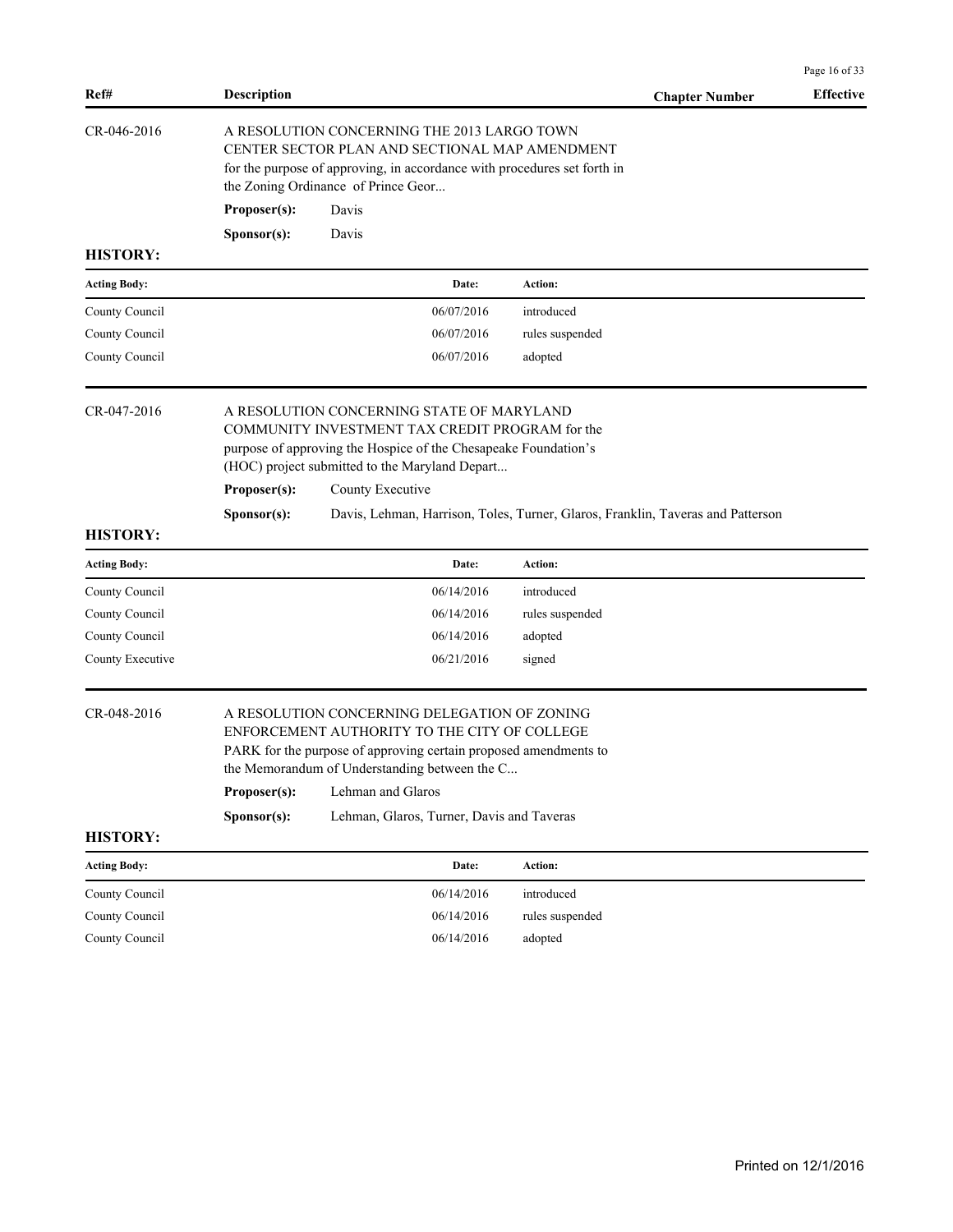|                                  |                                                                                                                                                                                                                                                                               |                                                                                                                                                                                        |                 |                       | Page 17 of 33    |  |
|----------------------------------|-------------------------------------------------------------------------------------------------------------------------------------------------------------------------------------------------------------------------------------------------------------------------------|----------------------------------------------------------------------------------------------------------------------------------------------------------------------------------------|-----------------|-----------------------|------------------|--|
| Ref#                             | <b>Description</b>                                                                                                                                                                                                                                                            |                                                                                                                                                                                        |                 | <b>Chapter Number</b> | <b>Effective</b> |  |
| CR-049-2016                      |                                                                                                                                                                                                                                                                               | A RESOLUTION CONCERNING PUBLIC SAFETY SURCHARGE<br>for the purpose of adjusting the public safety surcharge for Fiscal Year<br>2017, beginning July 1, 2016, as required by State law. |                 |                       |                  |  |
|                                  | Proposer(s):                                                                                                                                                                                                                                                                  | County Executive                                                                                                                                                                       |                 |                       |                  |  |
|                                  | Sponsor(s):                                                                                                                                                                                                                                                                   | Lehman, Harrison, Glaros, Taveras, Franklin and Patterson                                                                                                                              |                 |                       |                  |  |
| <b>HISTORY:</b>                  |                                                                                                                                                                                                                                                                               |                                                                                                                                                                                        |                 |                       |                  |  |
| <b>Acting Body:</b>              |                                                                                                                                                                                                                                                                               | Date:                                                                                                                                                                                  | Action:         |                       |                  |  |
| County Council                   |                                                                                                                                                                                                                                                                               | 06/21/2016                                                                                                                                                                             | introduced      |                       |                  |  |
| County Council                   |                                                                                                                                                                                                                                                                               | 06/21/2016                                                                                                                                                                             | rules suspended |                       |                  |  |
| County Council                   |                                                                                                                                                                                                                                                                               | 06/21/2016                                                                                                                                                                             | adopted         |                       |                  |  |
| CR-050-2016                      | A RESOLUTION CONCERNING SCHOOL FACILITIES<br>SURCHARGE for the purpose of adjusting the school facilities<br>surcharge for Fiscal Year 2017, beginning July 1, 2016, as required by<br>State law.<br>Proposer(s):<br>County Executive                                         |                                                                                                                                                                                        |                 |                       |                  |  |
| <b>HISTORY:</b>                  | Sponsor(s):                                                                                                                                                                                                                                                                   | Lehman, Harrison, Glaros, Franklin and Taveras                                                                                                                                         |                 |                       |                  |  |
| <b>Acting Body:</b>              |                                                                                                                                                                                                                                                                               | Date:                                                                                                                                                                                  | Action:         |                       |                  |  |
| County Council                   |                                                                                                                                                                                                                                                                               | 06/21/2016                                                                                                                                                                             | introduced      |                       |                  |  |
| County Council                   |                                                                                                                                                                                                                                                                               | 06/21/2016                                                                                                                                                                             | rules suspended |                       |                  |  |
| County Council                   |                                                                                                                                                                                                                                                                               | 06/21/2016                                                                                                                                                                             | adopted         |                       |                  |  |
| CR-051-2016                      | A RESOLUTION CONCERNING THE TAX RATES FOR FISCAL<br>YEAR 2017 for the purpose of imposing and levying the tax rates and<br>causing to be raised the amount of taxes required by the adopted budget<br>so as to ba<br>Proposer(s):<br>Davis<br>Davis and Glaros<br>Sponsor(s): |                                                                                                                                                                                        |                 |                       |                  |  |
| <b>HISTORY:</b>                  |                                                                                                                                                                                                                                                                               |                                                                                                                                                                                        |                 |                       |                  |  |
| <b>Acting Body:</b>              |                                                                                                                                                                                                                                                                               |                                                                                                                                                                                        |                 |                       |                  |  |
|                                  |                                                                                                                                                                                                                                                                               | Date:                                                                                                                                                                                  | Action:         |                       |                  |  |
|                                  |                                                                                                                                                                                                                                                                               | 06/21/2016                                                                                                                                                                             | introduced      |                       |                  |  |
| County Council<br>County Council |                                                                                                                                                                                                                                                                               | 06/21/2016                                                                                                                                                                             | rules suspended |                       |                  |  |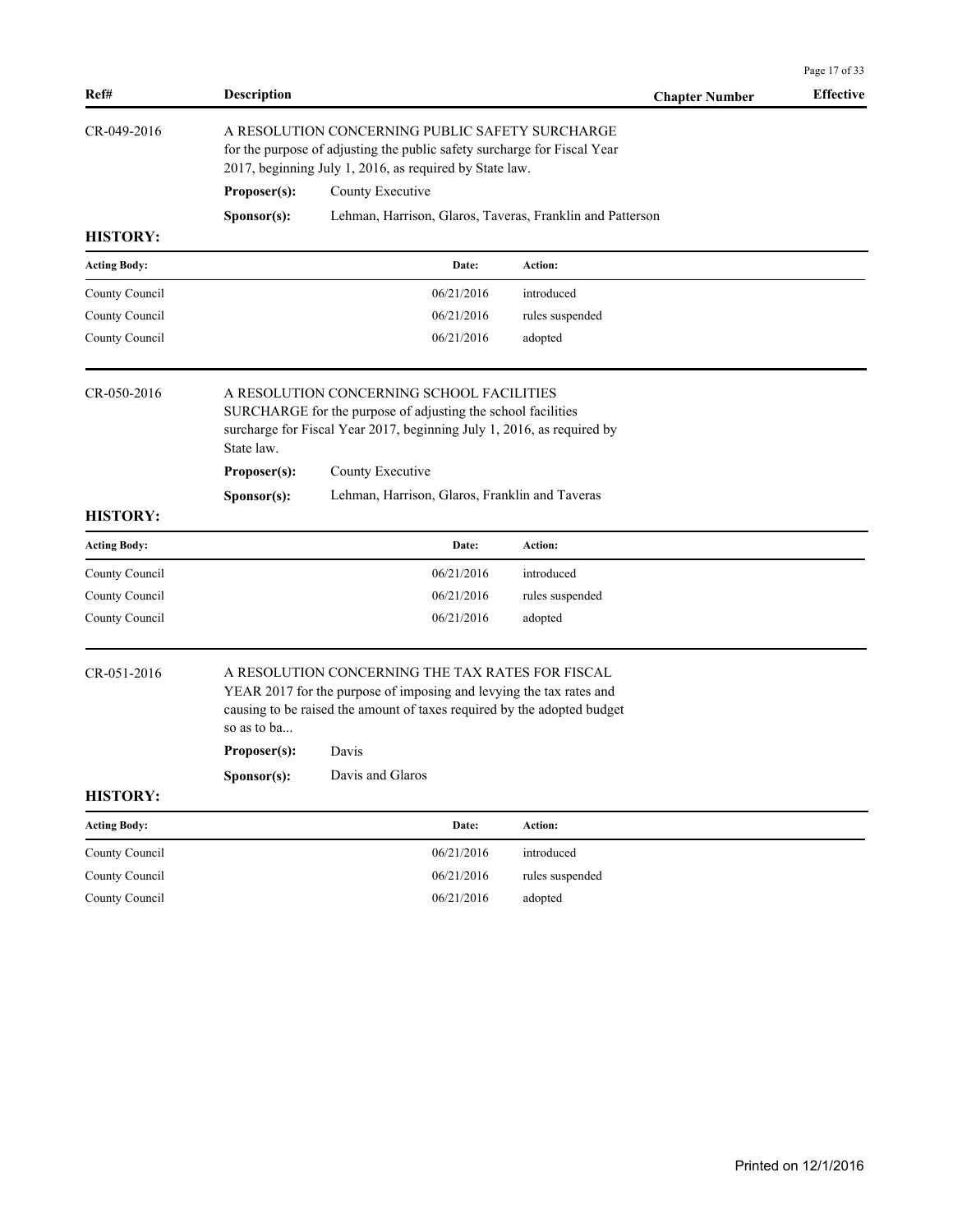| Ref#                | <b>Description</b> |                                                                                                                                                                                                                            |                       | <b>Chapter Number</b> | <b>Effective</b> |  |
|---------------------|--------------------|----------------------------------------------------------------------------------------------------------------------------------------------------------------------------------------------------------------------------|-----------------------|-----------------------|------------------|--|
| CR-052-2016         |                    | A RESOLUTION CONCERNING FOOD TRUCK HUBS-SPECIAL<br>FOOD SERVICE FACILITY - MOBILE UNITS - REGULATIONS -<br>LICENSES for the purpose of providing, as a provision having the<br>force and effect of law, for amend          |                       |                       |                  |  |
|                     | Proposer(s):       | Glaros                                                                                                                                                                                                                     |                       |                       |                  |  |
|                     | Sponsor(s):        | Glaros and Lehman                                                                                                                                                                                                          |                       |                       |                  |  |
| <b>HISTORY:</b>     |                    |                                                                                                                                                                                                                            |                       |                       |                  |  |
| <b>Acting Body:</b> |                    | Date:                                                                                                                                                                                                                      | Action:               |                       |                  |  |
| County Council      |                    | 06/21/2016                                                                                                                                                                                                                 | Favorably recommended |                       |                  |  |
| County Council      |                    | 06/21/2016                                                                                                                                                                                                                 | new draft substituted |                       |                  |  |
| County Council      |                    | 06/21/2016                                                                                                                                                                                                                 | introduced            |                       |                  |  |
| County Council      |                    | 06/21/2016                                                                                                                                                                                                                 | adopted               |                       |                  |  |
| CR-053-2016         |                    | A RESOLUTION CONCERNING M-X-T ZONE for the purpose of<br>extending the time for abrogation of certain provisions of Section<br>27-547(b) of the Zoning Ordinance.                                                          |                       |                       |                  |  |
|                     | Proposer(s):       | Davis                                                                                                                                                                                                                      |                       |                       |                  |  |
|                     | Sponsor(s):        | Davis                                                                                                                                                                                                                      |                       |                       |                  |  |
| <b>HISTORY:</b>     |                    |                                                                                                                                                                                                                            |                       |                       |                  |  |
| <b>Acting Body:</b> |                    | Date:                                                                                                                                                                                                                      | <b>Action:</b>        |                       |                  |  |
| County Council      |                    | 07/05/2016                                                                                                                                                                                                                 | introduced            |                       |                  |  |
| County Council      |                    | 07/05/2016                                                                                                                                                                                                                 | rules suspended       |                       |                  |  |
| County Council      |                    | 07/05/2016                                                                                                                                                                                                                 | adopted               |                       |                  |  |
| CR-054-2016         | Proposer(s):       | A RESOLUTION CONCERNING RECONSIDERATION OF<br>COUNCIL BILL 22-2016 for the purpose of reconsidering and<br>rescinding, as a temporary administrative measure having the force and<br>effect of law, the action of<br>Davis |                       |                       |                  |  |
|                     | Sponsor(s):        | Davis, Patterson and Harrison                                                                                                                                                                                              |                       |                       |                  |  |
| <b>HISTORY:</b>     |                    |                                                                                                                                                                                                                            |                       |                       |                  |  |
| <b>Acting Body:</b> |                    | Date:                                                                                                                                                                                                                      | Action:               |                       |                  |  |
| County Council      |                    | 07/12/2016                                                                                                                                                                                                                 | introduced            |                       |                  |  |
| County Council      |                    | 07/12/2016                                                                                                                                                                                                                 | rules suspended       |                       |                  |  |
| County Council      |                    | 07/12/2016                                                                                                                                                                                                                 | adopted               |                       |                  |  |
|                     |                    |                                                                                                                                                                                                                            |                       |                       |                  |  |

Page 18 of 33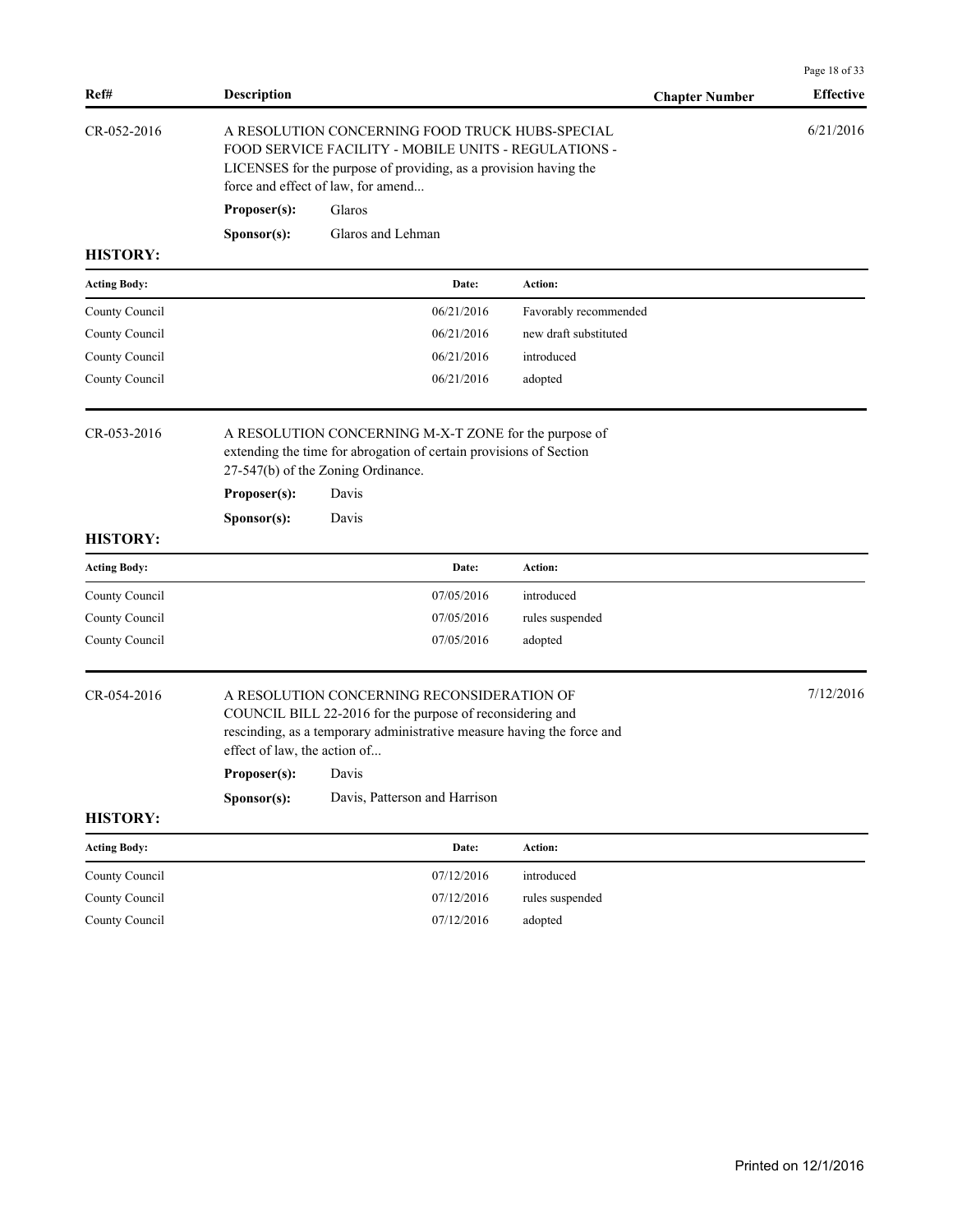|                                  |                                                                                                                                                                                                                                                                                                                           |                                                                                                                                                                                                                                                                                    | Page 19 of 33    |  |  |  |  |
|----------------------------------|---------------------------------------------------------------------------------------------------------------------------------------------------------------------------------------------------------------------------------------------------------------------------------------------------------------------------|------------------------------------------------------------------------------------------------------------------------------------------------------------------------------------------------------------------------------------------------------------------------------------|------------------|--|--|--|--|
| Ref#                             | <b>Description</b>                                                                                                                                                                                                                                                                                                        | <b>Chapter Number</b>                                                                                                                                                                                                                                                              | <b>Effective</b> |  |  |  |  |
| CR-055-2016                      | Proposer(s):<br>Davis<br>Sponsor(s):                                                                                                                                                                                                                                                                                      | A RESOLUTION CONCERNING THE BLUE RIBBON<br>COMMISSION ON ADDRESSING PRINCE GEORGE'S<br>COUNTY'S STRUCTURAL DEFICIT for the purpose of extending<br>the reporting date for the Blue Ribbon Commission on Addressin<br>Davis, Lehman, Harrison, Turner, Glaros, Franklin and Taveras |                  |  |  |  |  |
| <b>HISTORY:</b>                  |                                                                                                                                                                                                                                                                                                                           |                                                                                                                                                                                                                                                                                    |                  |  |  |  |  |
| <b>Acting Body:</b>              | Date:                                                                                                                                                                                                                                                                                                                     | <b>Action:</b>                                                                                                                                                                                                                                                                     |                  |  |  |  |  |
| County Council                   | 07/19/2016                                                                                                                                                                                                                                                                                                                | introduced                                                                                                                                                                                                                                                                         |                  |  |  |  |  |
| County Council<br>County Council | 07/19/2016<br>07/19/2016                                                                                                                                                                                                                                                                                                  | rules suspended<br>adopted                                                                                                                                                                                                                                                         |                  |  |  |  |  |
| CR-056-2016<br><b>HISTORY:</b>   | A RESOLUTION CONCERNING. THE PRINCE GEORGE'S<br>PLAZA TRANSIT DISTRICT OVERLAY ZONE for the purpose of<br>approving, with certain amendments and revisions, as an Act of the<br>County Council of Prince George's<br>M-NCPPC<br>Proposer(s):<br>Sponsor(s):<br>Davis, Franklin and Taveras                                |                                                                                                                                                                                                                                                                                    |                  |  |  |  |  |
| <b>Acting Body:</b>              | Date:                                                                                                                                                                                                                                                                                                                     | <b>Action:</b>                                                                                                                                                                                                                                                                     |                  |  |  |  |  |
| County Council                   | 07/19/2016                                                                                                                                                                                                                                                                                                                | introduced                                                                                                                                                                                                                                                                         |                  |  |  |  |  |
| County Council                   | 07/19/2016                                                                                                                                                                                                                                                                                                                | rules suspended                                                                                                                                                                                                                                                                    |                  |  |  |  |  |
| County Council                   | 07/19/2016                                                                                                                                                                                                                                                                                                                | adopted                                                                                                                                                                                                                                                                            |                  |  |  |  |  |
| CR-057-2016<br><b>HISTORY:</b>   | A RESOLUTION CONCERNING THE LISTING OF LOCAL<br>QUESTIONS ON THE 2016 BALLOT for the purpose of designating<br>the order and form in which local questions shall be placed on the 2016<br>ballot and matters rela<br>Proposer(s):<br>Davis<br>Sponsor(s):<br>Davis, Turner, Harrison, Glaros, Franklin, Taveras and Toles |                                                                                                                                                                                                                                                                                    |                  |  |  |  |  |
|                                  |                                                                                                                                                                                                                                                                                                                           |                                                                                                                                                                                                                                                                                    |                  |  |  |  |  |
| <b>Acting Body:</b>              | Date:                                                                                                                                                                                                                                                                                                                     | <b>Action:</b>                                                                                                                                                                                                                                                                     |                  |  |  |  |  |
| County Council<br>County Council | 07/19/2016<br>07/19/2016                                                                                                                                                                                                                                                                                                  | introduced<br>rules suspended                                                                                                                                                                                                                                                      |                  |  |  |  |  |
| County Council                   | 07/19/2016                                                                                                                                                                                                                                                                                                                | adopted                                                                                                                                                                                                                                                                            |                  |  |  |  |  |
|                                  |                                                                                                                                                                                                                                                                                                                           |                                                                                                                                                                                                                                                                                    |                  |  |  |  |  |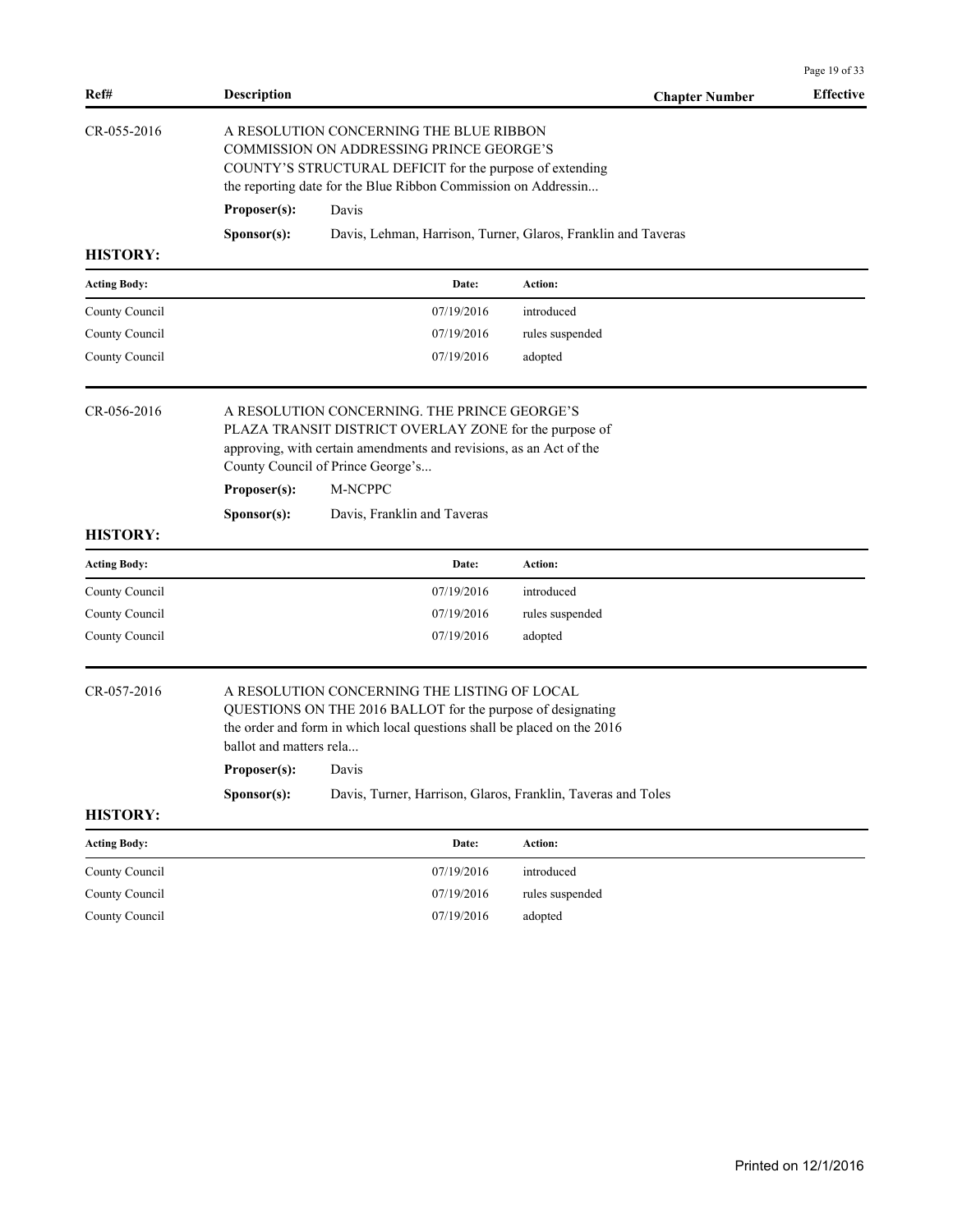|                                                       |                                                                                                                                                                                                                                                                                                                                                 |                                                                                                                                                                                                                   |                                             |                                                        | Page 20 of 33    |  |
|-------------------------------------------------------|-------------------------------------------------------------------------------------------------------------------------------------------------------------------------------------------------------------------------------------------------------------------------------------------------------------------------------------------------|-------------------------------------------------------------------------------------------------------------------------------------------------------------------------------------------------------------------|---------------------------------------------|--------------------------------------------------------|------------------|--|
| Ref#                                                  | <b>Description</b>                                                                                                                                                                                                                                                                                                                              |                                                                                                                                                                                                                   |                                             | <b>Chapter Number</b>                                  | <b>Effective</b> |  |
| CR-058-2016                                           |                                                                                                                                                                                                                                                                                                                                                 | A RESOLUTION CONCERNING STATE OF MARYLAND<br>COMMUNITY INVESTMENT TAX CREDIT PROGRAM for the<br>purpose of approving the proposal submitted by CASA de Maryland,<br>Inc. ("CASA") to the Maryland Department of H |                                             |                                                        |                  |  |
|                                                       | Proposer(s):                                                                                                                                                                                                                                                                                                                                    | County Executive                                                                                                                                                                                                  |                                             |                                                        |                  |  |
|                                                       | Sponsor(s):                                                                                                                                                                                                                                                                                                                                     |                                                                                                                                                                                                                   |                                             | Turner, Davis, Glaros, Franklin, Taveras and Patterson |                  |  |
| <b>HISTORY:</b>                                       |                                                                                                                                                                                                                                                                                                                                                 |                                                                                                                                                                                                                   |                                             |                                                        |                  |  |
| <b>Acting Body:</b>                                   |                                                                                                                                                                                                                                                                                                                                                 |                                                                                                                                                                                                                   | Date:                                       | Action:                                                |                  |  |
| County Council                                        |                                                                                                                                                                                                                                                                                                                                                 |                                                                                                                                                                                                                   | 09/13/2016                                  | introduced and referred                                |                  |  |
| Transportation, Housing and the Environment Committee |                                                                                                                                                                                                                                                                                                                                                 |                                                                                                                                                                                                                   | 09/15/2016                                  | Favorably recommended                                  |                  |  |
| County Council                                        |                                                                                                                                                                                                                                                                                                                                                 |                                                                                                                                                                                                                   | 09/20/2016                                  | adopted                                                |                  |  |
| CR-059-2016                                           | A RESOLUTION CONCERNING STATE OF MARYLAND<br>COMMUNITY INVESTMENT TAX CREDIT PROGRAM for the<br>purpose of approving the proposal submitted by Towson University<br>Foundation, Inc. (the "Foundation") to the Ma                                                                                                                               |                                                                                                                                                                                                                   |                                             |                                                        |                  |  |
|                                                       | Proposer(s):                                                                                                                                                                                                                                                                                                                                    | County Executive                                                                                                                                                                                                  |                                             |                                                        |                  |  |
| <b>HISTORY:</b>                                       | Sponsor(s):                                                                                                                                                                                                                                                                                                                                     |                                                                                                                                                                                                                   | Davis, Turner, Glaros, Franklin and Taveras |                                                        |                  |  |
| <b>Acting Body:</b>                                   |                                                                                                                                                                                                                                                                                                                                                 |                                                                                                                                                                                                                   | Date:                                       | Action:                                                |                  |  |
| County Council                                        |                                                                                                                                                                                                                                                                                                                                                 |                                                                                                                                                                                                                   | 09/13/2016                                  | introduced and referred                                |                  |  |
| Transportation, Housing and the Environment Committee |                                                                                                                                                                                                                                                                                                                                                 |                                                                                                                                                                                                                   | 09/15/2016                                  | Favorably recommended                                  |                  |  |
| County Council                                        |                                                                                                                                                                                                                                                                                                                                                 |                                                                                                                                                                                                                   | 09/20/2016                                  | adopted                                                |                  |  |
| County Executive                                      |                                                                                                                                                                                                                                                                                                                                                 |                                                                                                                                                                                                                   | 10/06/2016                                  | signed                                                 |                  |  |
| CR-060-2016<br><b>HISTORY:</b>                        | A RESOLUTION CONCERNING STATE OF MARYLAND<br>COMMUNITY INVESTMENT TAX CREDIT PROGRAM for the<br>purpose of approving the proposal submitted by the Housing Initiative<br>Partnership, Inc. ("HIP") to the Marylan<br>Proposer(s):<br>County Executive<br>Sponsor(s):<br>Davis, Harrison, Turner, Glaros, Franklin, Taveras, Patterson and Toles |                                                                                                                                                                                                                   |                                             |                                                        |                  |  |
| <b>Acting Body:</b>                                   |                                                                                                                                                                                                                                                                                                                                                 |                                                                                                                                                                                                                   | Date:                                       | Action:                                                |                  |  |
| County Council                                        |                                                                                                                                                                                                                                                                                                                                                 |                                                                                                                                                                                                                   | 09/13/2016                                  | introduced and referred                                |                  |  |
| Transportation, Housing and the Environment Committee |                                                                                                                                                                                                                                                                                                                                                 |                                                                                                                                                                                                                   | 09/15/2016                                  | Favorably recommended                                  |                  |  |
| County Council                                        |                                                                                                                                                                                                                                                                                                                                                 |                                                                                                                                                                                                                   | 09/20/2016                                  | adopted                                                |                  |  |
| County Executive                                      |                                                                                                                                                                                                                                                                                                                                                 |                                                                                                                                                                                                                   | 10/06/2016                                  | signed                                                 |                  |  |
|                                                       |                                                                                                                                                                                                                                                                                                                                                 |                                                                                                                                                                                                                   |                                             |                                                        |                  |  |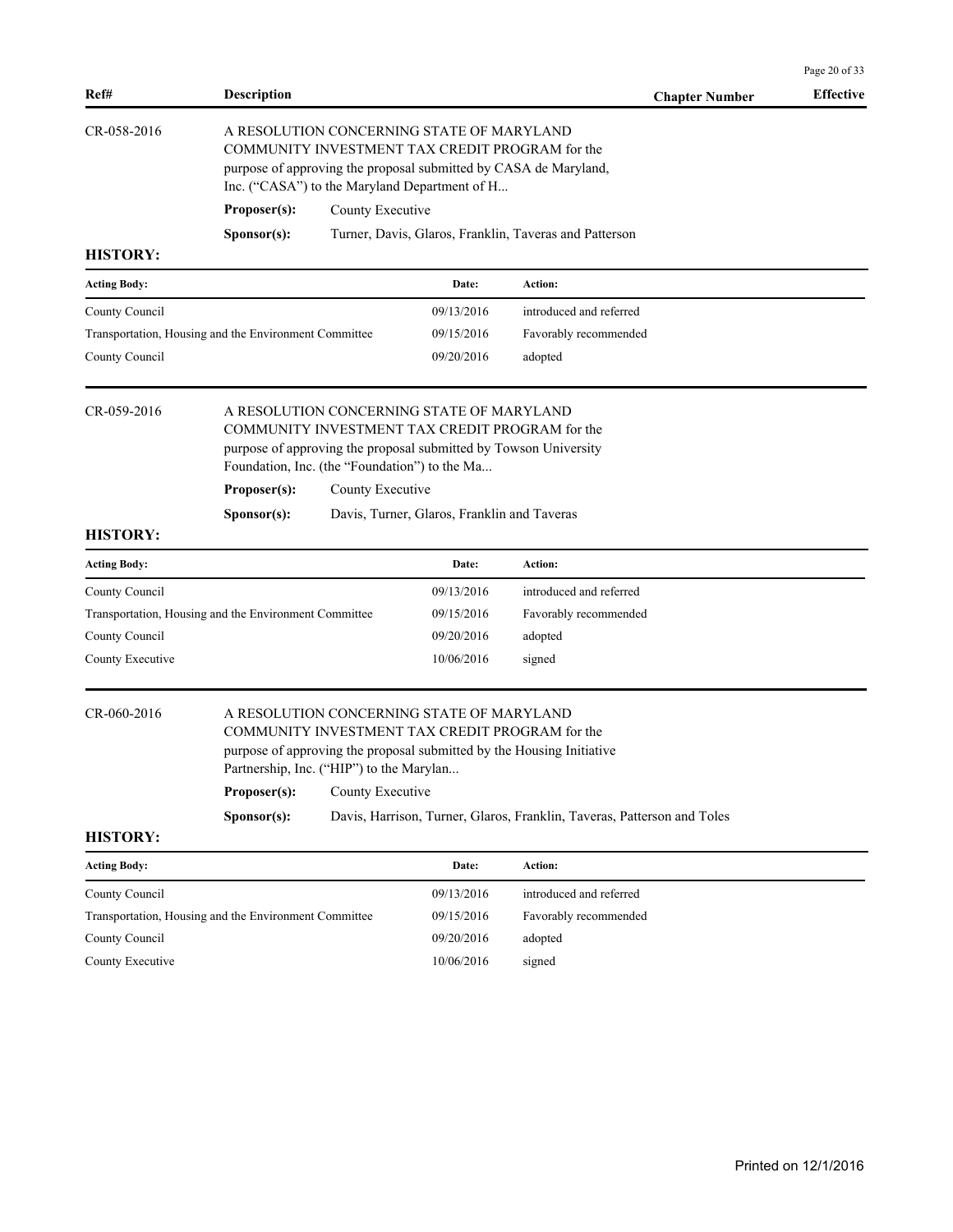|                                                       |                                                                                                                                                                                                                                                                                                                           |                                                      |                                                                         | Page 21 of 33    |  |  |
|-------------------------------------------------------|---------------------------------------------------------------------------------------------------------------------------------------------------------------------------------------------------------------------------------------------------------------------------------------------------------------------------|------------------------------------------------------|-------------------------------------------------------------------------|------------------|--|--|
| Ref#                                                  | <b>Description</b>                                                                                                                                                                                                                                                                                                        |                                                      | <b>Chapter Number</b>                                                   | <b>Effective</b> |  |  |
| CR-061-2016                                           | A RESOLUTION CONCERNING STATE OF MARYLAND<br>COMMUNITY LEGACY PROGRAM for the purpose of approving<br>the application submitted by the Housing Initiative Partnership, Inc.<br>("HIP") to the Maryland Department<br>Proposer(s):<br>County Executive                                                                     |                                                      |                                                                         |                  |  |  |
| <b>HISTORY:</b>                                       | Sponsor(s):                                                                                                                                                                                                                                                                                                               |                                                      | Davis, Turner, Toles, Harrison, Glaros, Franklin, Taveras and Patterson |                  |  |  |
| <b>Acting Body:</b>                                   |                                                                                                                                                                                                                                                                                                                           | Date:                                                | <b>Action:</b>                                                          |                  |  |  |
| County Council<br>County Council<br>County Executive  | Transportation, Housing and the Environment Committee                                                                                                                                                                                                                                                                     | 09/13/2016<br>09/15/2016<br>09/20/2016<br>10/06/2016 | introduced and referred<br>Favorably recommended<br>adopted<br>signed   |                  |  |  |
| CR-062-2016                                           | 11/10/2016<br>A RESOLUTION CONCERNING THE 2008 WATER AND SEWER<br>PLAN (APRIL 2016 CYCLE OF AMENDMENTS) for the purpose of<br>changing the water and sewer category designations of properties<br>within the 2008 Water and Sew<br>Proposer(s):<br>County Executive<br>Davis, Turner, Taveras and Franklin<br>Sponsor(s): |                                                      |                                                                         |                  |  |  |
| <b>HISTORY:</b>                                       |                                                                                                                                                                                                                                                                                                                           |                                                      |                                                                         |                  |  |  |
| <b>Acting Body:</b>                                   |                                                                                                                                                                                                                                                                                                                           | Date:                                                | Action:                                                                 |                  |  |  |
| County Council                                        |                                                                                                                                                                                                                                                                                                                           | 09/13/2016                                           | introduced and referred                                                 |                  |  |  |
| County Council                                        |                                                                                                                                                                                                                                                                                                                           | 10/25/2016                                           | public hearing held                                                     |                  |  |  |
| Transportation, Housing and the Environment Committee |                                                                                                                                                                                                                                                                                                                           | 10/27/2016                                           | Favorably recommended                                                   |                  |  |  |
| County Council                                        |                                                                                                                                                                                                                                                                                                                           | 11/01/2016                                           | adopted                                                                 |                  |  |  |
| CR-063-2016                                           | A RESOLUTION CONCERNING COMPENSATION AND<br>BENEFITS, INTERNATIONAL ASSOCIATION OF FIRE<br>FIGHTERS, AFL-CIO, LOCAL 1619 (FIRE FIGHTERS,<br>PARAMEDICS, AND FIRE FIGHTER/MEDICS) SALARY<br>SCHEDULE Y, SCHEDULE OF P                                                                                                      |                                                      |                                                                         |                  |  |  |
|                                                       | County Executive<br>Proposer(s):                                                                                                                                                                                                                                                                                          |                                                      |                                                                         |                  |  |  |
| <b>HISTORY:</b>                                       | Sponsor(s):                                                                                                                                                                                                                                                                                                               |                                                      | Davis, Harrison, Toles, Turner, Glaros, Franklin, Taveras and Patterson |                  |  |  |
| <b>Acting Body:</b>                                   |                                                                                                                                                                                                                                                                                                                           | Date:                                                | Action:                                                                 |                  |  |  |
| County Council                                        |                                                                                                                                                                                                                                                                                                                           | 09/13/2016                                           | introduced and referred                                                 |                  |  |  |
| Public Safety and Fiscal Management Committee         |                                                                                                                                                                                                                                                                                                                           | 09/29/2016                                           | Favorably recommended                                                   |                  |  |  |

County Council 10/04/2016 adopted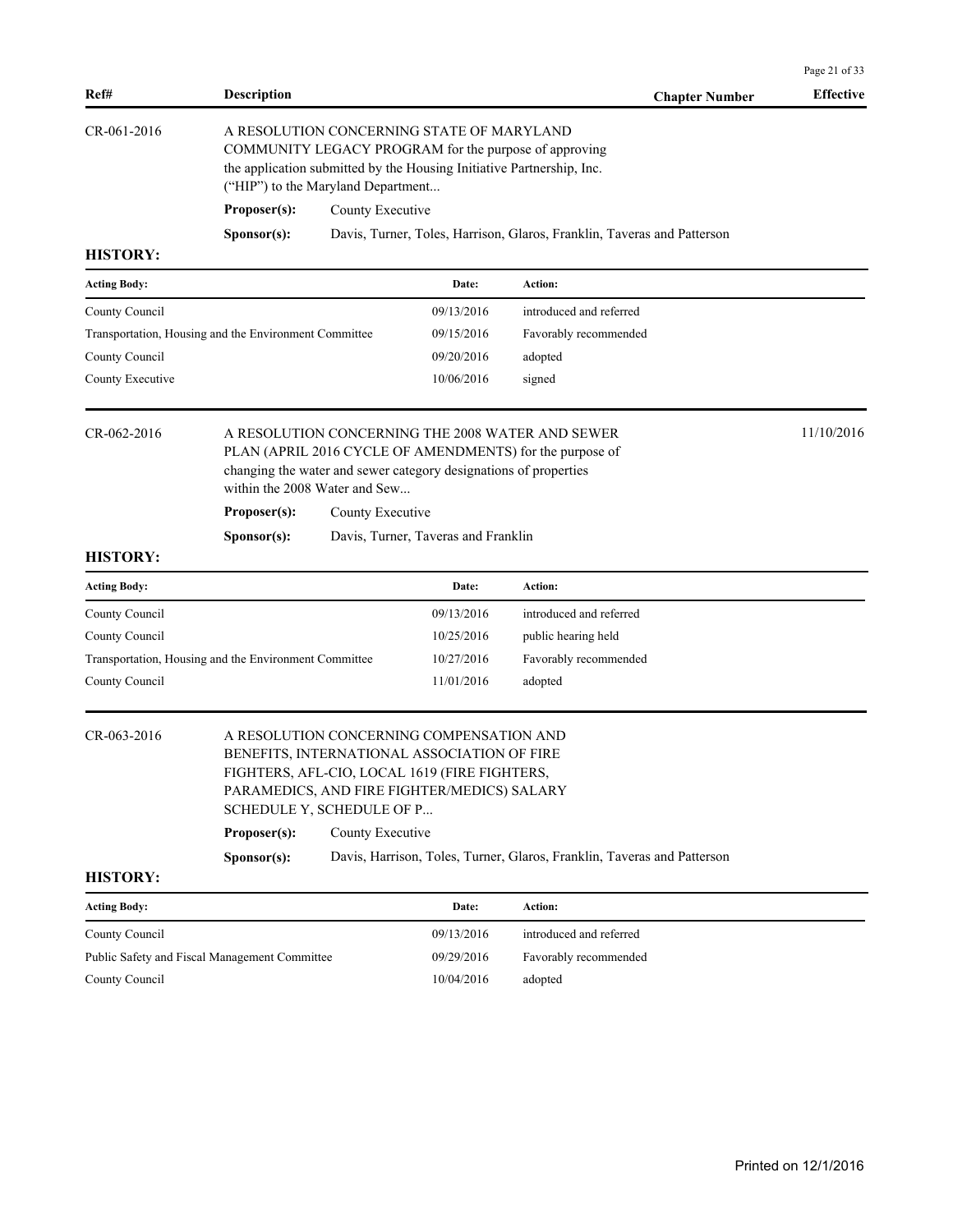| Ref#                                                  | <b>Description</b>                                                                                                                                                                                                                                                                                                          |                                          |                                                                                                                                                                    | <b>Chapter Number</b>                                               | <b>Effective</b> |  |
|-------------------------------------------------------|-----------------------------------------------------------------------------------------------------------------------------------------------------------------------------------------------------------------------------------------------------------------------------------------------------------------------------|------------------------------------------|--------------------------------------------------------------------------------------------------------------------------------------------------------------------|---------------------------------------------------------------------|------------------|--|
| CR-064-2016                                           |                                                                                                                                                                                                                                                                                                                             | George's County Financial Assurance Plan | A RESOLUTION CONCERNING PRINCE GEORGE'S COUNTY'S<br>WATERSHED PROTECTION AND RESTORATION FINANCIAL<br>ASSURANCE PLAN (FAP) for the purpose of approving the Prince |                                                                     |                  |  |
|                                                       | Proposer(s):                                                                                                                                                                                                                                                                                                                | County Executive                         |                                                                                                                                                                    |                                                                     |                  |  |
|                                                       | Sponsor(s):                                                                                                                                                                                                                                                                                                                 |                                          | Davis, Turner and Taveras                                                                                                                                          |                                                                     |                  |  |
| <b>HISTORY:</b>                                       |                                                                                                                                                                                                                                                                                                                             |                                          |                                                                                                                                                                    |                                                                     |                  |  |
| <b>Acting Body:</b>                                   |                                                                                                                                                                                                                                                                                                                             |                                          | Date:                                                                                                                                                              | Action:                                                             |                  |  |
| County Council                                        |                                                                                                                                                                                                                                                                                                                             |                                          | 09/13/2016                                                                                                                                                         | introduced and referred                                             |                  |  |
| County Council                                        |                                                                                                                                                                                                                                                                                                                             |                                          | 10/11/2016                                                                                                                                                         | public hearing held                                                 |                  |  |
| Transportation, Housing and the Environment Committee |                                                                                                                                                                                                                                                                                                                             |                                          | 10/27/2016                                                                                                                                                         | Favorably recommended                                               |                  |  |
| County Council                                        |                                                                                                                                                                                                                                                                                                                             |                                          | 11/01/2016                                                                                                                                                         | adopted                                                             |                  |  |
| County Executive                                      |                                                                                                                                                                                                                                                                                                                             |                                          | 11/10/2016                                                                                                                                                         | signed                                                              |                  |  |
| <b>HISTORY:</b>                                       | international mobi<br>Proposer(s):<br>Sponsor(s):                                                                                                                                                                                                                                                                           |                                          | 2016 as Car Free Day in Prince George's County as part of<br>Turner, Glaros and Harrison<br>Turner, Glaros, Harrison and Taveras                                   | expressing the County Council's support for declaring September 22, |                  |  |
| <b>Acting Body:</b>                                   |                                                                                                                                                                                                                                                                                                                             |                                          | Date:                                                                                                                                                              | <b>Action:</b>                                                      |                  |  |
| County Council                                        |                                                                                                                                                                                                                                                                                                                             |                                          | 09/13/2016                                                                                                                                                         | introduced                                                          |                  |  |
| County Council                                        |                                                                                                                                                                                                                                                                                                                             |                                          | 09/13/2016                                                                                                                                                         | rules suspended                                                     |                  |  |
| County Council                                        |                                                                                                                                                                                                                                                                                                                             |                                          | 09/13/2016                                                                                                                                                         | adopted                                                             |                  |  |
| CR-066-2016                                           | A RESOLUTION CONCERNING COMMERCIAL PROPERTY<br>ASSESSED CLEAN ENERGY PROGRAM for the purpose of<br>requiring the County to prepare a plan for implementing a Commercial<br>Property Assessed Clean Energy Program<br>Glaros<br>Proposer(s):<br>Glaros, Davis, Lehman, Harrison, Turner, Taveras and Franklin<br>Sponsor(s): |                                          |                                                                                                                                                                    |                                                                     |                  |  |
| <b>HISTORY:</b>                                       |                                                                                                                                                                                                                                                                                                                             |                                          |                                                                                                                                                                    |                                                                     |                  |  |
| <b>Acting Body:</b>                                   |                                                                                                                                                                                                                                                                                                                             |                                          | Date:                                                                                                                                                              | Action:                                                             |                  |  |
| County Council                                        |                                                                                                                                                                                                                                                                                                                             |                                          | 09/20/2016                                                                                                                                                         | introduced and referred                                             |                  |  |
| Transportation, Housing and the Environment Committee |                                                                                                                                                                                                                                                                                                                             |                                          | 10/06/2016                                                                                                                                                         | Favorably recommended                                               |                  |  |

County Council 20025/2016 adopted

Page 22 of 33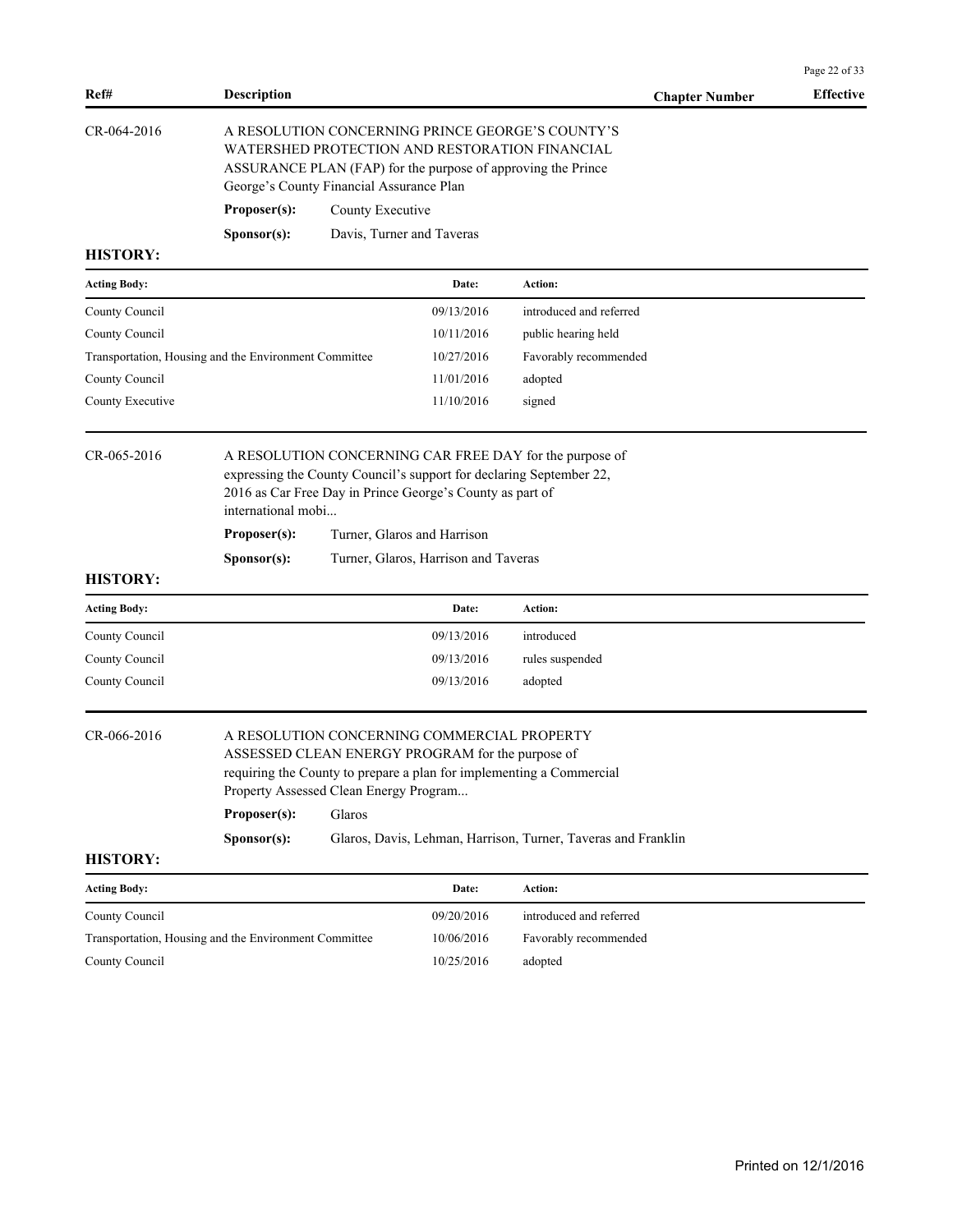| Ref#                | <b>Description</b>                                                                                                                                                                                                                                    |                                                                                                                                                                                                                              | <b>Chapter Number</b>                                                           | <b>Effective</b> |  |
|---------------------|-------------------------------------------------------------------------------------------------------------------------------------------------------------------------------------------------------------------------------------------------------|------------------------------------------------------------------------------------------------------------------------------------------------------------------------------------------------------------------------------|---------------------------------------------------------------------------------|------------------|--|
| CR-067-2016         | property owned by i                                                                                                                                                                                                                                   | A RESOLUTION CONCERNING SENIOR HOMEOWNERS AND<br>TAX SALE for the purpose of establishing a policy to require the<br>County to keep a list of all real property scheduled for tax sale for                                   |                                                                                 |                  |  |
|                     | Proposer(s):                                                                                                                                                                                                                                          | Glaros                                                                                                                                                                                                                       |                                                                                 |                  |  |
|                     | Sponsor(s):                                                                                                                                                                                                                                           |                                                                                                                                                                                                                              | Glaros, Davis, Toles, Lehman, Harrison, Turner, Taveras, Franklin and Patterson |                  |  |
| <b>HISTORY:</b>     |                                                                                                                                                                                                                                                       |                                                                                                                                                                                                                              |                                                                                 |                  |  |
| <b>Acting Body:</b> |                                                                                                                                                                                                                                                       | Date:                                                                                                                                                                                                                        | Action:                                                                         |                  |  |
| County Council      |                                                                                                                                                                                                                                                       | 09/20/2016                                                                                                                                                                                                                   | introduced and referred                                                         |                  |  |
|                     | Public Safety and Fiscal Management Committee                                                                                                                                                                                                         | 09/29/2016                                                                                                                                                                                                                   | Favorably recommended with amendments                                           |                  |  |
| County Council      |                                                                                                                                                                                                                                                       | 10/18/2016                                                                                                                                                                                                                   | new draft substituted                                                           |                  |  |
| County Council      |                                                                                                                                                                                                                                                       | 10/18/2016                                                                                                                                                                                                                   | adopted                                                                         |                  |  |
| CR-068-2016         | Proposer(s):                                                                                                                                                                                                                                          | A RESOLUTION CONCERNING THE ENACTMENT OF A<br>CERTAIN ORDINANCE OF THE TOWN OF CHEVERLY for the<br>purpose of approving the enactment of Ordinance O-1-15, concerning<br>parking and residential storage, by the<br>Harrison |                                                                                 |                  |  |
| <b>HISTORY:</b>     | Sponsor(s):                                                                                                                                                                                                                                           | Harrison, Toles, Glaros and Lehman                                                                                                                                                                                           |                                                                                 |                  |  |
| <b>Acting Body:</b> |                                                                                                                                                                                                                                                       | Date:                                                                                                                                                                                                                        | Action:                                                                         |                  |  |
| County Council      |                                                                                                                                                                                                                                                       | 09/20/2016                                                                                                                                                                                                                   | introduced                                                                      |                  |  |
| County Council      |                                                                                                                                                                                                                                                       | 09/20/2016                                                                                                                                                                                                                   | rules suspended                                                                 |                  |  |
| County Council      |                                                                                                                                                                                                                                                       | 09/20/2016                                                                                                                                                                                                                   | adopted                                                                         |                  |  |
| CR-069-2016         | A RESOLUTION CONCERNING ECONOMIC DEVELOPMENT<br>WEEK for the purpose of expressing Prince George's County's support<br>for declaring the week of September 19 - September 23 as Economic<br>Development Week in P<br>Proposer(s):<br>County Executive |                                                                                                                                                                                                                              |                                                                                 |                  |  |
|                     | Sponsor(s):                                                                                                                                                                                                                                           |                                                                                                                                                                                                                              | Davis, Toles, Lehman, Harrison, Turner, Glaros, Patterson, Franklin and Taveras |                  |  |
| <b>HISTORY:</b>     |                                                                                                                                                                                                                                                       |                                                                                                                                                                                                                              |                                                                                 |                  |  |
| <b>Acting Body:</b> |                                                                                                                                                                                                                                                       | Date:                                                                                                                                                                                                                        | Action:                                                                         |                  |  |
| County Council      |                                                                                                                                                                                                                                                       | 09/20/2016                                                                                                                                                                                                                   | introduced                                                                      |                  |  |
| County Council      |                                                                                                                                                                                                                                                       | 09/20/2016                                                                                                                                                                                                                   | rules suspended                                                                 |                  |  |
| County Council      |                                                                                                                                                                                                                                                       | 09/20/2016                                                                                                                                                                                                                   | adopted                                                                         |                  |  |

Page 23 of 33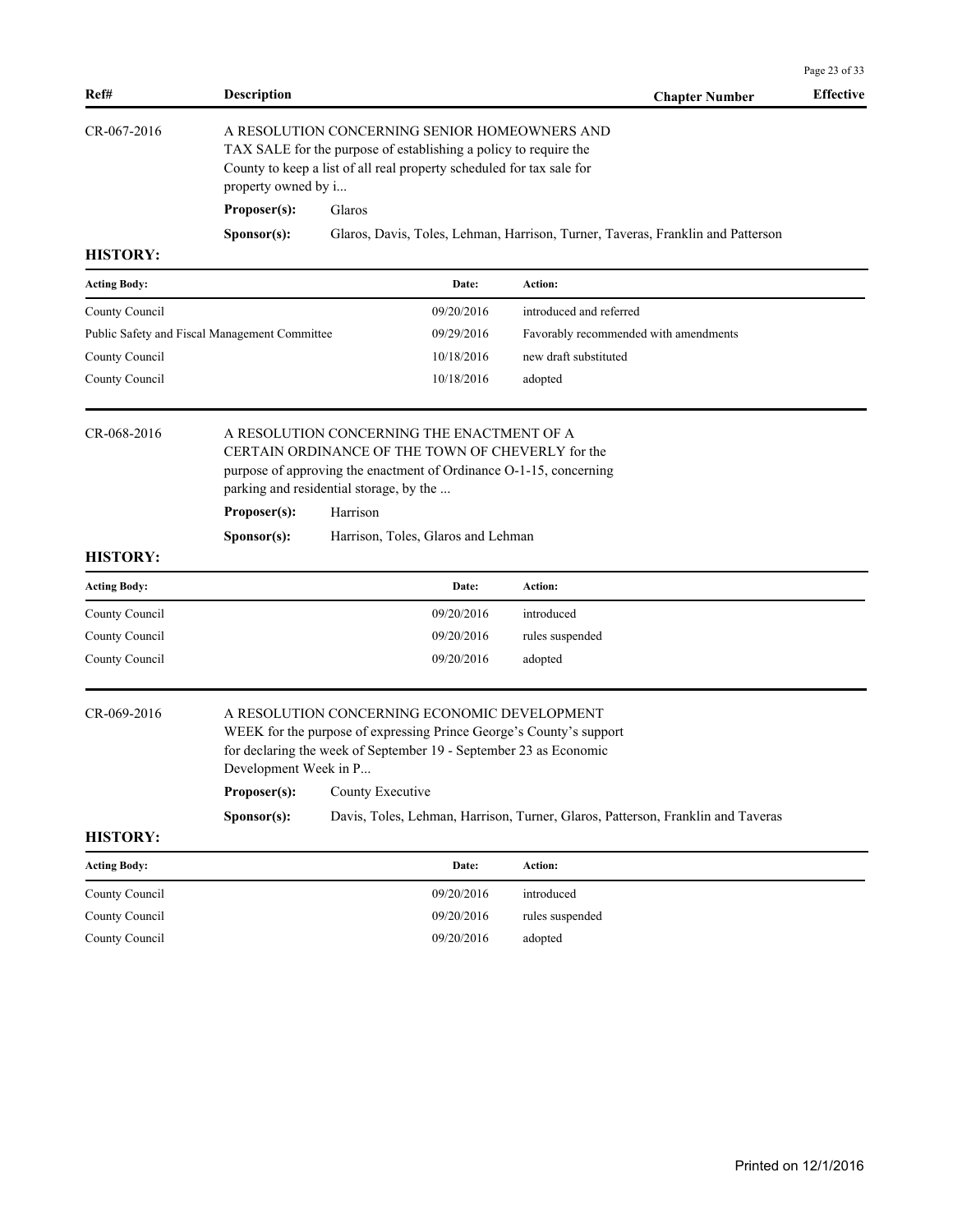| Ref#                                          | <b>Description</b>                                                                                                                                                                                                                                                                                          |                                                                                                                                                   |                                                                                                                               | <b>Chapter Number</b>                                         | <b>Effective</b> |  |
|-----------------------------------------------|-------------------------------------------------------------------------------------------------------------------------------------------------------------------------------------------------------------------------------------------------------------------------------------------------------------|---------------------------------------------------------------------------------------------------------------------------------------------------|-------------------------------------------------------------------------------------------------------------------------------|---------------------------------------------------------------|------------------|--|
| CR-070-2016                                   |                                                                                                                                                                                                                                                                                                             | A RESOLUTION CONCERNING M-I-O (MILITARY<br>and local law, that an additional pub                                                                  | INSTALLATION OVERLAY) ZONING MAP AMENDMENT for the<br>purpose of directing, in accordance with applicable provisions of state |                                                               |                  |  |
|                                               | Proposer(s):                                                                                                                                                                                                                                                                                                | Davis                                                                                                                                             |                                                                                                                               |                                                               |                  |  |
|                                               | Sponsor(s):                                                                                                                                                                                                                                                                                                 | Davis, Turner and Taveras                                                                                                                         |                                                                                                                               |                                                               |                  |  |
| <b>HISTORY:</b>                               |                                                                                                                                                                                                                                                                                                             |                                                                                                                                                   |                                                                                                                               |                                                               |                  |  |
| <b>Acting Body:</b>                           |                                                                                                                                                                                                                                                                                                             |                                                                                                                                                   | Date:                                                                                                                         | Action:                                                       |                  |  |
| County Council                                |                                                                                                                                                                                                                                                                                                             |                                                                                                                                                   | 09/20/2016                                                                                                                    | introduced                                                    |                  |  |
| County Council                                |                                                                                                                                                                                                                                                                                                             |                                                                                                                                                   | 09/20/2016                                                                                                                    | rules suspended                                               |                  |  |
| County Council                                |                                                                                                                                                                                                                                                                                                             |                                                                                                                                                   | 09/20/2016                                                                                                                    | adopted                                                       |                  |  |
| CR-071-2016                                   |                                                                                                                                                                                                                                                                                                             | A RESOLUTION CONCERNING ECONOMIC DEVELOPMENT<br>revenue bonds in an aggregate principal amount not to exceed<br>twenty-two million dollars (\$22, |                                                                                                                               | REVENUE BONDS for the purpose of issuing economic development | 11/2/2016        |  |
|                                               | Proposer(s):                                                                                                                                                                                                                                                                                                | County Executive                                                                                                                                  |                                                                                                                               |                                                               |                  |  |
|                                               | Sponsor(s):                                                                                                                                                                                                                                                                                                 |                                                                                                                                                   | Davis, Glaros, Franklin, Lehman and Taveras                                                                                   |                                                               |                  |  |
| <b>HISTORY:</b>                               |                                                                                                                                                                                                                                                                                                             |                                                                                                                                                   |                                                                                                                               |                                                               |                  |  |
| <b>Acting Body:</b>                           |                                                                                                                                                                                                                                                                                                             |                                                                                                                                                   | Date:                                                                                                                         | <b>Action:</b>                                                |                  |  |
| County Council                                |                                                                                                                                                                                                                                                                                                             |                                                                                                                                                   | 09/27/2016                                                                                                                    | introduced and referred                                       |                  |  |
| Public Safety and Fiscal Management Committee |                                                                                                                                                                                                                                                                                                             |                                                                                                                                                   | 10/20/2016                                                                                                                    | Favorably recommended                                         |                  |  |
| County Council                                |                                                                                                                                                                                                                                                                                                             |                                                                                                                                                   | 10/25/2016                                                                                                                    | adopted                                                       |                  |  |
| County Executive                              |                                                                                                                                                                                                                                                                                                             |                                                                                                                                                   | 11/02/2016                                                                                                                    | signed                                                        |                  |  |
| CR-072-2016                                   | A RESOLUTION CONCERNING CONTRACT APPROVAL for the<br>purpose of approving a multi-year Financing Agreement between<br>Prince George's County, Maryland, ("County") and Old Line<br>Bankshares, Inc. and Industria<br>Proposer(s):<br>County Executive<br>Sponsor(s):<br>Davis, Glaros, Franklin and Taveras |                                                                                                                                                   |                                                                                                                               |                                                               |                  |  |
| <b>HISTORY:</b>                               |                                                                                                                                                                                                                                                                                                             |                                                                                                                                                   |                                                                                                                               |                                                               |                  |  |
| <b>Acting Body:</b>                           |                                                                                                                                                                                                                                                                                                             |                                                                                                                                                   | Date:                                                                                                                         | Action:                                                       |                  |  |
| County Council                                |                                                                                                                                                                                                                                                                                                             |                                                                                                                                                   | 09/27/2016                                                                                                                    | introduced and referred                                       |                  |  |
| Public Safety and Fiscal Management Committee |                                                                                                                                                                                                                                                                                                             |                                                                                                                                                   | 10/13/2016                                                                                                                    | Held in Committee                                             |                  |  |
| Public Safety and Fiscal Management Committee |                                                                                                                                                                                                                                                                                                             |                                                                                                                                                   | 10/20/2016                                                                                                                    | Favorably recommended                                         |                  |  |
| County Council                                |                                                                                                                                                                                                                                                                                                             |                                                                                                                                                   | 11/01/2016                                                                                                                    | public hearing held                                           |                  |  |
| County Council                                |                                                                                                                                                                                                                                                                                                             |                                                                                                                                                   | 11/01/2016                                                                                                                    | adopted                                                       |                  |  |

Page 24 of 33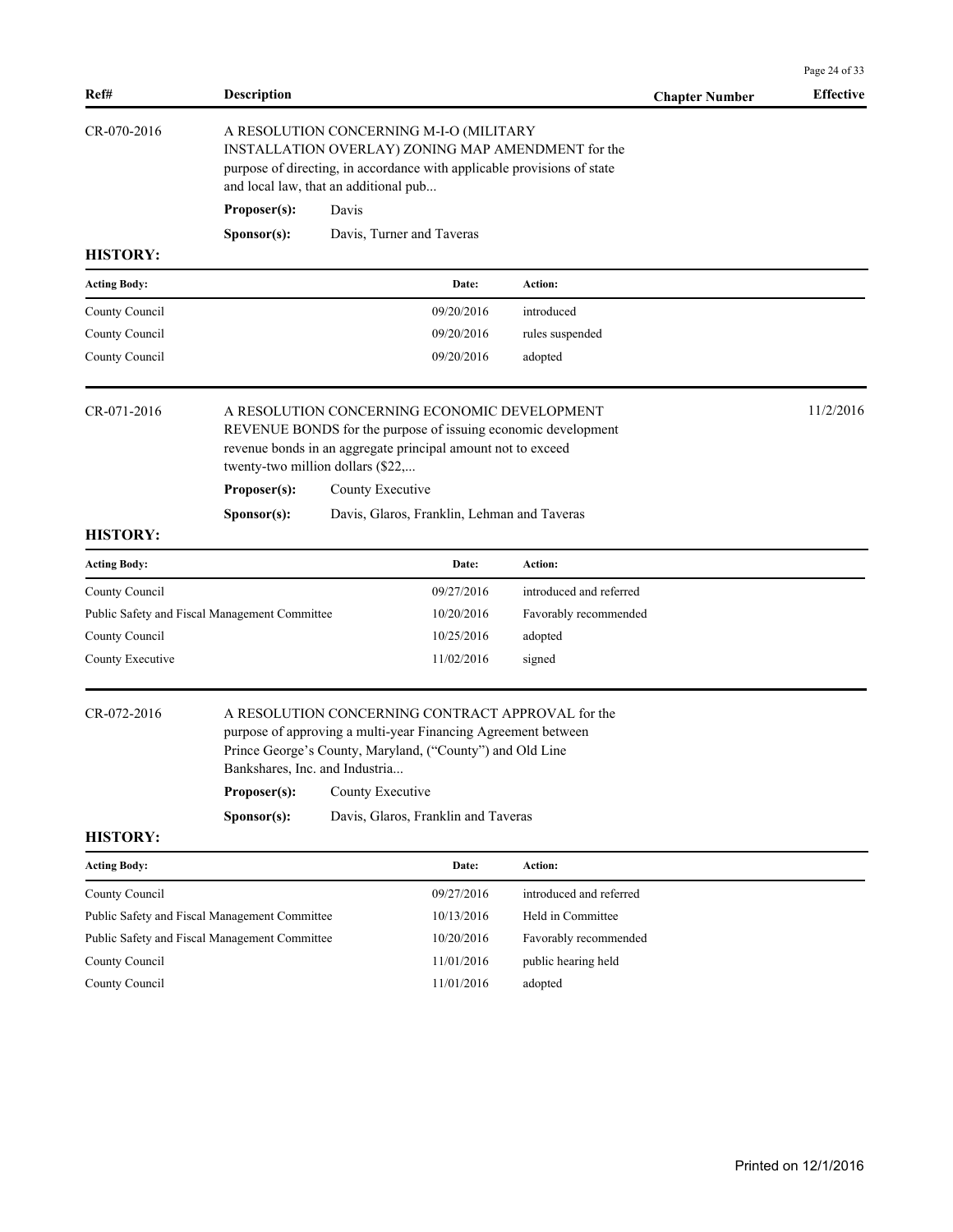| Ref#                                                  | <b>Description</b>                                                                                                                                                                                                                                   |                  |                                                                                                                            | <b>Chapter Number</b>                                          | <b>Effective</b> |  |
|-------------------------------------------------------|------------------------------------------------------------------------------------------------------------------------------------------------------------------------------------------------------------------------------------------------------|------------------|----------------------------------------------------------------------------------------------------------------------------|----------------------------------------------------------------|------------------|--|
| CR-073-2016                                           | A RESOLUTION CONCERNING KARINGTON DEVELOPMENT<br>DISTRICT for the purpose of designating a contiguous area within<br>Prince George's County, Maryland (the "County") as a "development<br>district" as that term                                     | 11/23/2016       |                                                                                                                            |                                                                |                  |  |
|                                                       | Proposer(s):                                                                                                                                                                                                                                         | County Executive |                                                                                                                            |                                                                |                  |  |
|                                                       | S <b>p</b> onsor(s):                                                                                                                                                                                                                                 |                  |                                                                                                                            | Davis, Turner, Harrison, Lehman, Franklin, Patterson and Toles |                  |  |
| <b>HISTORY:</b>                                       |                                                                                                                                                                                                                                                      |                  |                                                                                                                            |                                                                |                  |  |
| <b>Acting Body:</b>                                   |                                                                                                                                                                                                                                                      |                  | Date:                                                                                                                      | Action:                                                        |                  |  |
| County Council                                        |                                                                                                                                                                                                                                                      |                  | 09/27/2016                                                                                                                 | introduced and referred                                        |                  |  |
| Public Safety and Fiscal Management Committee         |                                                                                                                                                                                                                                                      |                  | 11/03/2016                                                                                                                 | Favorably recommended                                          |                  |  |
| County Council                                        |                                                                                                                                                                                                                                                      |                  | 11/15/2016                                                                                                                 | adopted                                                        |                  |  |
| County Executive                                      |                                                                                                                                                                                                                                                      |                  | 11/23/2016                                                                                                                 | signed                                                         |                  |  |
| CR-074-2016                                           | A RESOLUTION CONCERNING FISCAL YEAR 2016 ANNUAL<br>ACTION PLAN FOR HOUSING AND COMMUNITY<br>DEVELOPMENT for the purpose of amending the Prince George's<br>County Fiscal Year ("FY") 2016 Annual Action Plan for<br>Proposer(s):<br>County Executive |                  |                                                                                                                            |                                                                |                  |  |
|                                                       | Sponsor(s):                                                                                                                                                                                                                                          |                  | Davis, Harrison, Glaros and Patterson                                                                                      |                                                                |                  |  |
| <b>HISTORY:</b>                                       |                                                                                                                                                                                                                                                      |                  |                                                                                                                            |                                                                |                  |  |
| <b>Acting Body:</b>                                   |                                                                                                                                                                                                                                                      |                  | Date:                                                                                                                      | Action:                                                        |                  |  |
| County Council                                        |                                                                                                                                                                                                                                                      |                  | 09/27/2016                                                                                                                 | introduced and referred                                        |                  |  |
| County Council                                        |                                                                                                                                                                                                                                                      |                  | 11/01/2016                                                                                                                 | public hearing held                                            |                  |  |
| Transportation, Housing and the Environment Committee |                                                                                                                                                                                                                                                      |                  | 11/03/2016                                                                                                                 | Favorably recommended                                          |                  |  |
| County Council                                        |                                                                                                                                                                                                                                                      |                  | 11/15/2016                                                                                                                 | adopted                                                        |                  |  |
| CR-075-2016                                           | ("PILOT") Agreement between Pr                                                                                                                                                                                                                       |                  | ("PILOT") AGREEMENT FOR THE BELNOR for the purpose of<br>approving the terms and conditions of a Payments in Lieu of Taxes | A RESOLUTION CONCERNING PAYMENTS IN LIEU OF TAXES              | 11/15/2016       |  |
|                                                       | Proposer(s):                                                                                                                                                                                                                                         | County Executive |                                                                                                                            |                                                                |                  |  |
|                                                       | Sponsor(s):                                                                                                                                                                                                                                          | Davis            |                                                                                                                            |                                                                |                  |  |
| <b>HISTORY:</b>                                       |                                                                                                                                                                                                                                                      |                  |                                                                                                                            |                                                                |                  |  |
| <b>Acting Body:</b>                                   |                                                                                                                                                                                                                                                      |                  | Date:                                                                                                                      | Action:                                                        |                  |  |
| County Council                                        |                                                                                                                                                                                                                                                      |                  | 09/27/2016                                                                                                                 | introduced and referred                                        |                  |  |
| Public Safety and Fiscal Management Committee         |                                                                                                                                                                                                                                                      |                  | 11/03/2016                                                                                                                 | Favorably recommended                                          |                  |  |
| County Council                                        |                                                                                                                                                                                                                                                      |                  | 11/15/2016                                                                                                                 | adopted                                                        |                  |  |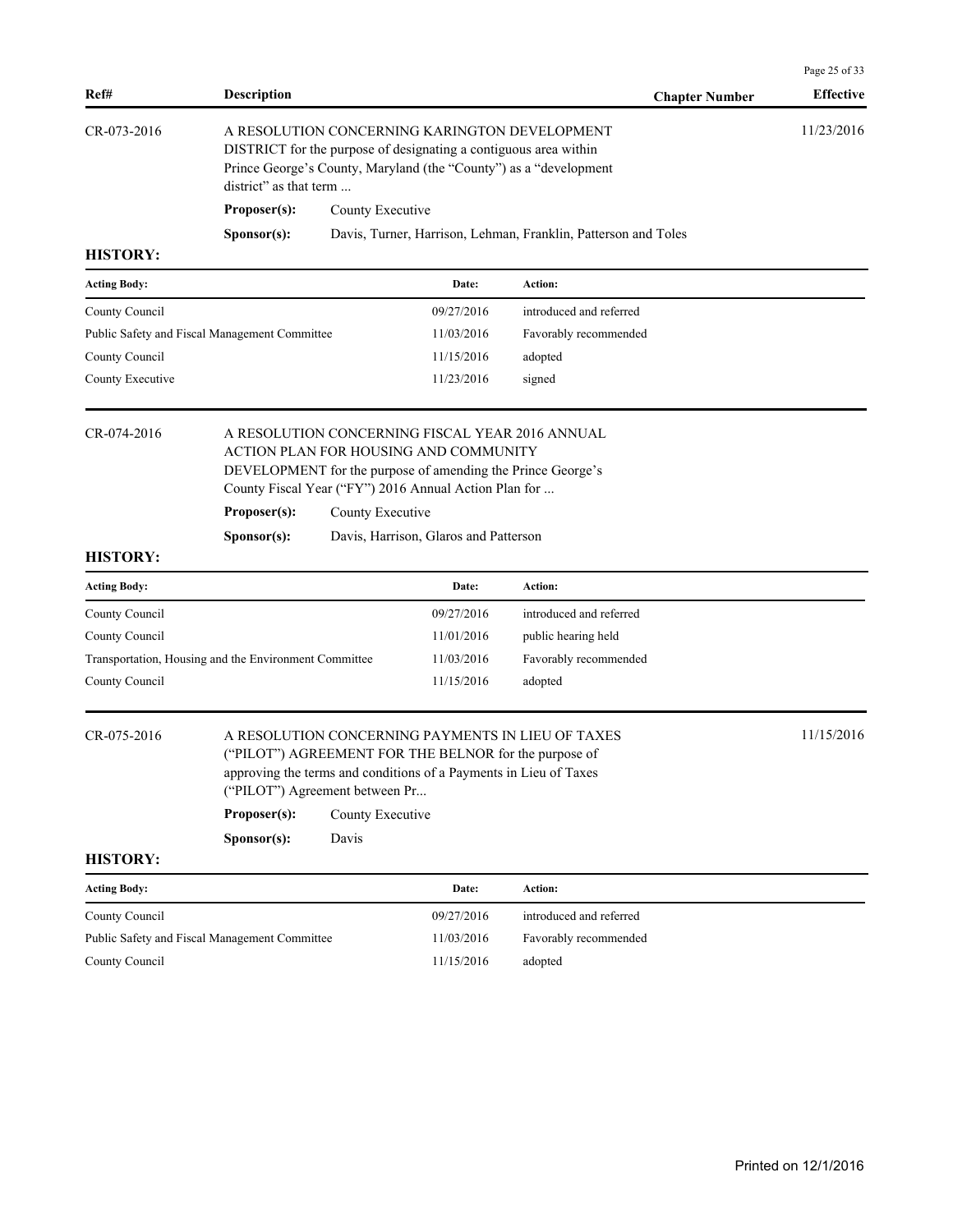| Ref#                | Description                                   |                  |                                                                                                                                                                                            | <b>Chapter Number</b>                                                                                                | <b>Effective</b> |  |
|---------------------|-----------------------------------------------|------------------|--------------------------------------------------------------------------------------------------------------------------------------------------------------------------------------------|----------------------------------------------------------------------------------------------------------------------|------------------|--|
| CR-076-2016         | as that term is use                           |                  | A RESOLUTION CONCERNING WESTPHALIA TOWN CENTER<br>SPECIAL TAXING DISTRICT for the purpose of designating an area<br>within Prince George's County, Maryland as a "special taxing district" | 11/10/2016                                                                                                           |                  |  |
|                     | Proposer(s):                                  | County Executive |                                                                                                                                                                                            |                                                                                                                      |                  |  |
|                     | Sponsor(s):                                   |                  | Davis, Harrison, Turner and Franklin                                                                                                                                                       |                                                                                                                      |                  |  |
| <b>HISTORY:</b>     |                                               |                  |                                                                                                                                                                                            |                                                                                                                      |                  |  |
| <b>Acting Body:</b> |                                               |                  | Date:                                                                                                                                                                                      | Action:                                                                                                              |                  |  |
| County Council      |                                               |                  | 09/27/2016                                                                                                                                                                                 | introduced and referred                                                                                              |                  |  |
|                     | Public Safety and Fiscal Management Committee |                  | 10/13/2016                                                                                                                                                                                 | Held in Committee                                                                                                    |                  |  |
|                     | Public Safety and Fiscal Management Committee |                  | 10/20/2016                                                                                                                                                                                 | Favorably recommended                                                                                                |                  |  |
| County Council      |                                               |                  | 11/01/2016                                                                                                                                                                                 | public hearing held                                                                                                  |                  |  |
| County Council      |                                               |                  | 11/01/2016                                                                                                                                                                                 | adopted                                                                                                              |                  |  |
| County Executive    |                                               |                  | 11/10/2016                                                                                                                                                                                 | signed                                                                                                               |                  |  |
| CR-077-2016         | as a "development district" as t              |                  | DEVELOPMENT DISTRICT for the purpose of designating a                                                                                                                                      | A RESOLUTION CONCERNING WESTPHALIA TOWN CENTER<br>contiguous area within Prince George's County, Maryland ("County") | 11/10/2016       |  |
|                     | Proposer(s):                                  | County Executive |                                                                                                                                                                                            |                                                                                                                      |                  |  |
|                     | Sponsor(s):                                   |                  | Davis, Harrison, Turner and Franklin                                                                                                                                                       |                                                                                                                      |                  |  |
| <b>HISTORY:</b>     |                                               |                  |                                                                                                                                                                                            |                                                                                                                      |                  |  |
| <b>Acting Body:</b> |                                               |                  | Date:                                                                                                                                                                                      | <b>Action:</b>                                                                                                       |                  |  |
| County Council      |                                               |                  | 09/27/2016                                                                                                                                                                                 | introduced and referred                                                                                              |                  |  |
|                     | Public Safety and Fiscal Management Committee |                  | 10/20/2016                                                                                                                                                                                 | Favorably recommended                                                                                                |                  |  |
| County Council      |                                               |                  | 11/01/2016                                                                                                                                                                                 | adopted                                                                                                              |                  |  |
| County Executive    |                                               |                  | 11/10/2016                                                                                                                                                                                 | signed                                                                                                               |                  |  |
| CR-078-2016         | (the "Housing Authority"), the                |                  | A RESOLUTION CONCERNING PARK TANGLEWOOD<br>revenue bonds by the Housing Authority of Prince George's County                                                                                | APARTMENTS for the purpose of approving the issuance and sale of                                                     |                  |  |
|                     | Proposer(s):                                  | County Executive |                                                                                                                                                                                            |                                                                                                                      |                  |  |
|                     | Sponsor(s):                                   | Davis and Glaros |                                                                                                                                                                                            |                                                                                                                      |                  |  |
| <b>HISTORY:</b>     |                                               |                  |                                                                                                                                                                                            |                                                                                                                      |                  |  |
| <b>Acting Body:</b> |                                               |                  | Date:                                                                                                                                                                                      | Action:                                                                                                              |                  |  |
| County Council      |                                               |                  | 09/27/2016                                                                                                                                                                                 | introduced and referred                                                                                              |                  |  |
|                     | Public Safety and Fiscal Management Committee |                  | 11/03/2016                                                                                                                                                                                 | Favorably recommended with amendments                                                                                |                  |  |
| County Council      |                                               |                  | 11/15/2016                                                                                                                                                                                 | new draft substituted                                                                                                |                  |  |
| County Council      |                                               |                  | 11/15/2016                                                                                                                                                                                 | adopted                                                                                                              |                  |  |
| County Executive    |                                               |                  | 11/23/2016                                                                                                                                                                                 | signed                                                                                                               |                  |  |

Page 26 of 33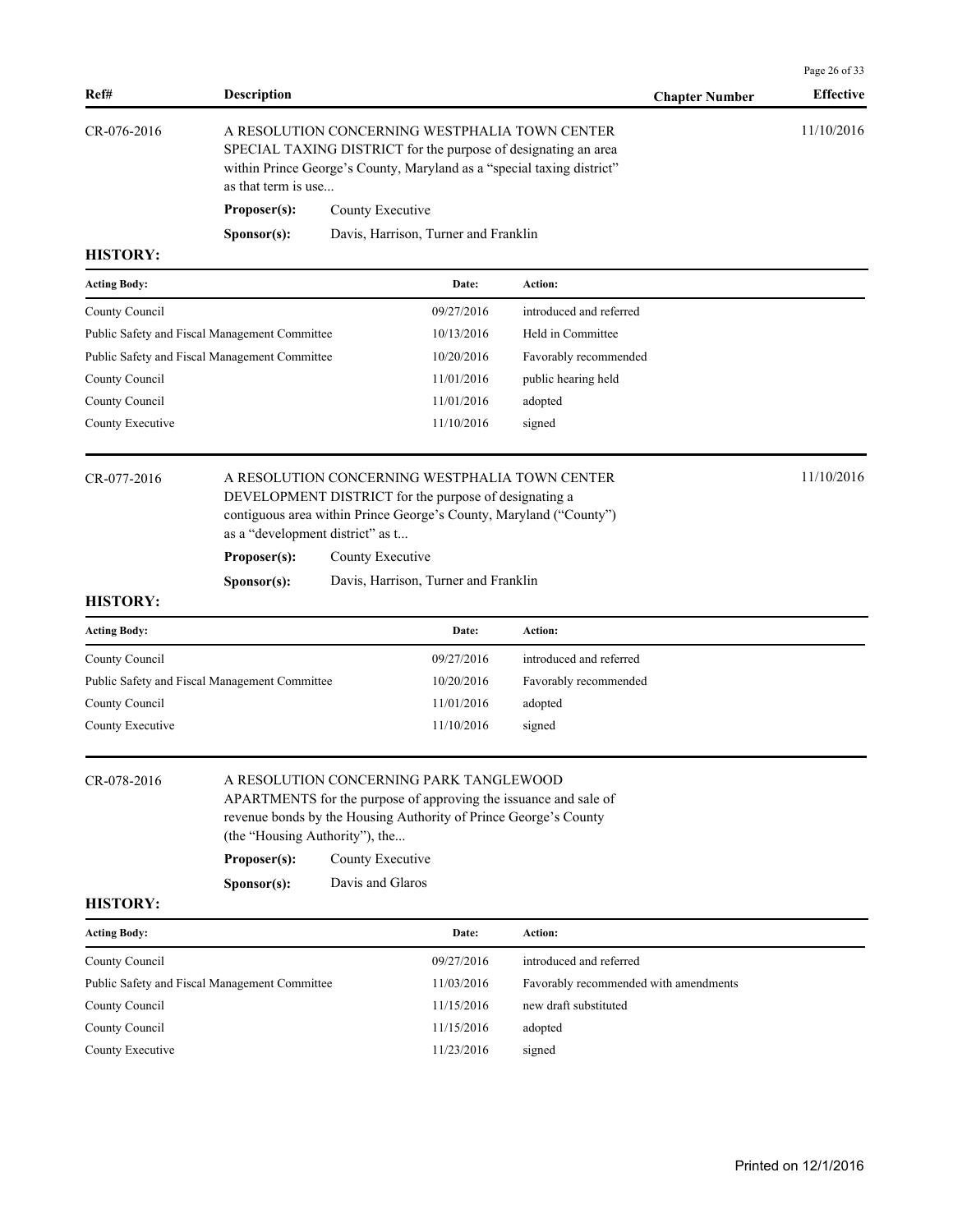| Ref#                | <b>Description</b>                            |                                                                                                                                                                                                                                                                                              |                         | <b>Chapter Number</b> | Page 27 of 33<br><b>Effective</b> |  |
|---------------------|-----------------------------------------------|----------------------------------------------------------------------------------------------------------------------------------------------------------------------------------------------------------------------------------------------------------------------------------------------|-------------------------|-----------------------|-----------------------------------|--|
| CR-079-2016         | Proposer(s):<br>Sponsor(s):                   | A RESOLUTION CONCERNING PAYMENTS IN LIEU OF TAXES<br>("PILOT") AGREEMENT FOR THE WOODS AT ADDISON<br>APARTMENTS for the purpose of approving the terms and conditions<br>of a Payments in Lieu of Taxes ("PILOT")<br>County Executive<br>Davis                                               |                         |                       | 11/15/2016                        |  |
| <b>HISTORY:</b>     |                                               |                                                                                                                                                                                                                                                                                              |                         |                       |                                   |  |
| <b>Acting Body:</b> |                                               | Date:                                                                                                                                                                                                                                                                                        | Action:                 |                       |                                   |  |
| County Council      |                                               | 10/04/2016                                                                                                                                                                                                                                                                                   | introduced and referred |                       |                                   |  |
|                     | Public Safety and Fiscal Management Committee | 11/03/2016                                                                                                                                                                                                                                                                                   | Favorably recommended   |                       |                                   |  |
| County Council      |                                               | 11/15/2016                                                                                                                                                                                                                                                                                   | adopted                 |                       |                                   |  |
| County Executive    |                                               | 11/23/2016                                                                                                                                                                                                                                                                                   | signed                  |                       |                                   |  |
| CR-080-2016         |                                               | A RESOLUTION CONCERNING PAYMENTS IN LIEU OF TAXES<br>("PILOT") AGREEMENT FOR HOLLY SPRING MEADOWS for the<br>purpose of approving the terms and conditions of a Payments in Lieu of<br>Taxes ("PILOT") Agreement                                                                             |                         |                       |                                   |  |
|                     | Proposer(s):                                  | County Executive                                                                                                                                                                                                                                                                             |                         |                       |                                   |  |
|                     | Sponsor(s):                                   | Davis                                                                                                                                                                                                                                                                                        |                         |                       |                                   |  |
| <b>HISTORY:</b>     |                                               |                                                                                                                                                                                                                                                                                              |                         |                       |                                   |  |
| <b>Acting Body:</b> |                                               | Date:                                                                                                                                                                                                                                                                                        | Action:                 |                       |                                   |  |
| County Council      |                                               | 10/04/2016                                                                                                                                                                                                                                                                                   | introduced and referred |                       |                                   |  |
|                     | Public Safety and Fiscal Management Committee | 10/20/2016                                                                                                                                                                                                                                                                                   | Held in Committee       |                       |                                   |  |
|                     | Public Safety and Fiscal Management Committee | 11/03/2016                                                                                                                                                                                                                                                                                   | Favorably recommended   |                       |                                   |  |
| County Council      |                                               | 11/15/2016                                                                                                                                                                                                                                                                                   | adopted                 |                       |                                   |  |
| County Executive    |                                               | 11/23/2016                                                                                                                                                                                                                                                                                   | signed                  |                       |                                   |  |
| CR-081-2016         | Proposer(s):<br>Sponsor(s):                   | A RESOLUTION CONCERNING APPROVAL OF A CERTAIN<br>REFUNDING PLAN OF THE WASHINGTON SUBURBAN<br>SANITARY COMMISSION FOR THE ISSUANCE OF REFUNDING<br>BONDS for the purpose of approving the Refunding Plan of the W<br>Washington Suburban Sanitary Commission<br>Franklin, Taveras and Turner |                         |                       |                                   |  |
| <b>HISTORY:</b>     |                                               |                                                                                                                                                                                                                                                                                              |                         |                       |                                   |  |
| <b>Acting Body:</b> |                                               | Date:                                                                                                                                                                                                                                                                                        | Action:                 |                       |                                   |  |
| County Council      |                                               | 10/04/2016                                                                                                                                                                                                                                                                                   | introduced              |                       |                                   |  |
| County Council      |                                               | 10/04/2016                                                                                                                                                                                                                                                                                   | rules suspended         |                       |                                   |  |
| County Council      |                                               | 10/04/2016                                                                                                                                                                                                                                                                                   | adopted                 |                       |                                   |  |
| County Executive    |                                               | 10/14/2016                                                                                                                                                                                                                                                                                   | signed                  |                       |                                   |  |

Printed on 12/1/2016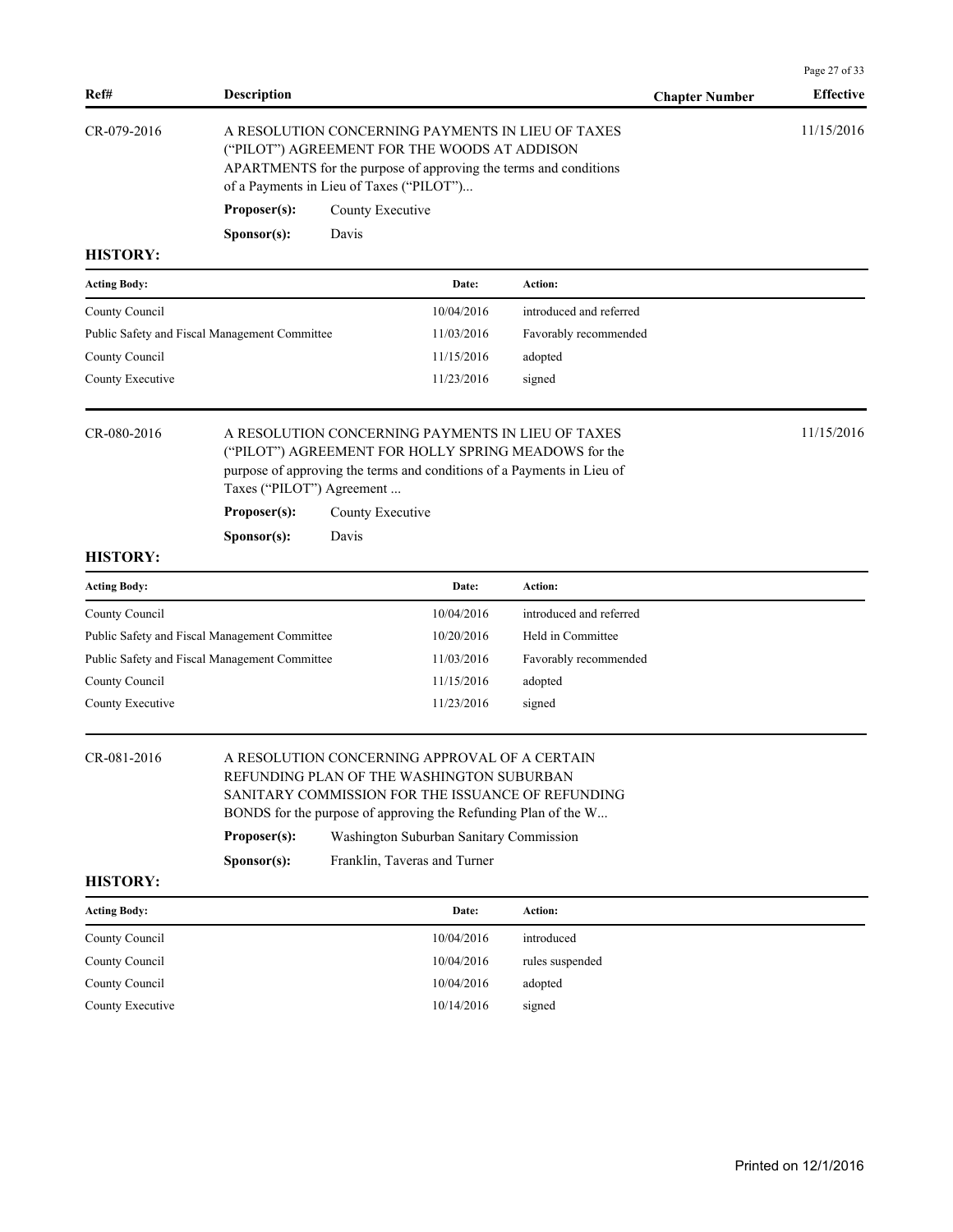| Ref#                                          | <b>Description</b>                                              |                                                                                                                                                                                                                |                                                                                                                                                                | <b>Chapter Number</b>                                                   | <b>Effective</b> |  |  |
|-----------------------------------------------|-----------------------------------------------------------------|----------------------------------------------------------------------------------------------------------------------------------------------------------------------------------------------------------------|----------------------------------------------------------------------------------------------------------------------------------------------------------------|-------------------------------------------------------------------------|------------------|--|--|
| CR-082-2016                                   | Prince Geo                                                      | A RESOLUTION CONCERNING FIRE PREVENTION CODE for<br>the purpose of adopting individuals codes and standards of the National<br>Fire Protection Association in accordance with Section 11-253 of the            |                                                                                                                                                                |                                                                         |                  |  |  |
|                                               | Proposer(s):                                                    | County Executive                                                                                                                                                                                               |                                                                                                                                                                |                                                                         |                  |  |  |
|                                               | Sponsor(s):                                                     |                                                                                                                                                                                                                |                                                                                                                                                                | Davis, Lehman, Harrison, Turner, Glaros, Franklin and Taveras           |                  |  |  |
| <b>HISTORY:</b>                               |                                                                 |                                                                                                                                                                                                                |                                                                                                                                                                |                                                                         |                  |  |  |
| <b>Acting Body:</b>                           |                                                                 |                                                                                                                                                                                                                | Date:                                                                                                                                                          | Action:                                                                 |                  |  |  |
| County Council                                |                                                                 |                                                                                                                                                                                                                | 10/11/2016                                                                                                                                                     | introduced and referred                                                 |                  |  |  |
| Public Safety and Fiscal Management Committee |                                                                 |                                                                                                                                                                                                                | 11/03/2016                                                                                                                                                     | Favorably recommended                                                   |                  |  |  |
| County Council                                |                                                                 |                                                                                                                                                                                                                | 11/15/2016                                                                                                                                                     | adopted                                                                 |                  |  |  |
| CR-083-2016                                   | purpose of endor                                                | 11/15/2016<br>A RESOLUTION CONCERNING LOANS TO SAFEWAY, INC.<br>("SAFEWAY") FROM THE MARYLAND ECONOMIC<br>DEVELOPMENT ASSISTANCE FUND ("MEDAF") AND PRINCE<br>GEORGE'S COUNTY, MARYLAND (THE "COUNTY") for the |                                                                                                                                                                |                                                                         |                  |  |  |
|                                               | Proposer(s):                                                    |                                                                                                                                                                                                                |                                                                                                                                                                |                                                                         |                  |  |  |
|                                               | County Executive<br>Davis, Taveras, Franklin, Glaros and Turner |                                                                                                                                                                                                                |                                                                                                                                                                |                                                                         |                  |  |  |
| <b>HISTORY:</b>                               | Sponsor(s):                                                     |                                                                                                                                                                                                                |                                                                                                                                                                |                                                                         |                  |  |  |
| <b>Acting Body:</b>                           |                                                                 |                                                                                                                                                                                                                | Date:                                                                                                                                                          | <b>Action:</b>                                                          |                  |  |  |
| County Council                                |                                                                 |                                                                                                                                                                                                                | 10/18/2016                                                                                                                                                     | introduced and referred                                                 |                  |  |  |
| Public Safety and Fiscal Management Committee |                                                                 |                                                                                                                                                                                                                | 11/03/2016                                                                                                                                                     | Favorably recommended                                                   |                  |  |  |
| County Council                                |                                                                 |                                                                                                                                                                                                                | 11/15/2016                                                                                                                                                     | adopted                                                                 |                  |  |  |
| County Executive                              |                                                                 |                                                                                                                                                                                                                | 11/23/2016                                                                                                                                                     | signed                                                                  |                  |  |  |
| CR-084-2016                                   | Proposer(s):                                                    | County Executive                                                                                                                                                                                               | DEVELOPMENTAL DISABILITIES ADMINISTRATION<br>PROVIDERS IN PRINCE GEORGE'S COUNTY, MARYLAND for<br>the purpose of providing a minimum wage waiver for Developme | A RESOLUTION CONCERNING MINIMUM WAGE WAIVER FOR                         |                  |  |  |
| <b>HISTORY:</b>                               | Sponsor(s):                                                     |                                                                                                                                                                                                                |                                                                                                                                                                | Davis, Toles, Harrison, Turner, Glaros, Franklin, Taveras and Patterson |                  |  |  |
|                                               |                                                                 |                                                                                                                                                                                                                |                                                                                                                                                                |                                                                         |                  |  |  |
| <b>Acting Body:</b>                           |                                                                 |                                                                                                                                                                                                                | Date:                                                                                                                                                          | Action:                                                                 |                  |  |  |
| County Council                                |                                                                 |                                                                                                                                                                                                                | 10/18/2016                                                                                                                                                     | introduced and referred                                                 |                  |  |  |
| Committee of the Whole                        |                                                                 |                                                                                                                                                                                                                | 10/25/2016                                                                                                                                                     | amended $(1)$                                                           |                  |  |  |
| Committee of the Whole                        |                                                                 |                                                                                                                                                                                                                | 10/25/2016                                                                                                                                                     | Reported out with no recommendation with amendments                     |                  |  |  |
| County Council                                |                                                                 |                                                                                                                                                                                                                | 11/15/2016                                                                                                                                                     | new draft substituted                                                   |                  |  |  |
| County Council                                |                                                                 |                                                                                                                                                                                                                | 11/15/2016                                                                                                                                                     | amended (1)                                                             |                  |  |  |
| County Council                                |                                                                 |                                                                                                                                                                                                                | 11/15/2016                                                                                                                                                     | adopted                                                                 |                  |  |  |
|                                               |                                                                 |                                                                                                                                                                                                                |                                                                                                                                                                |                                                                         |                  |  |  |

Page 28 of 33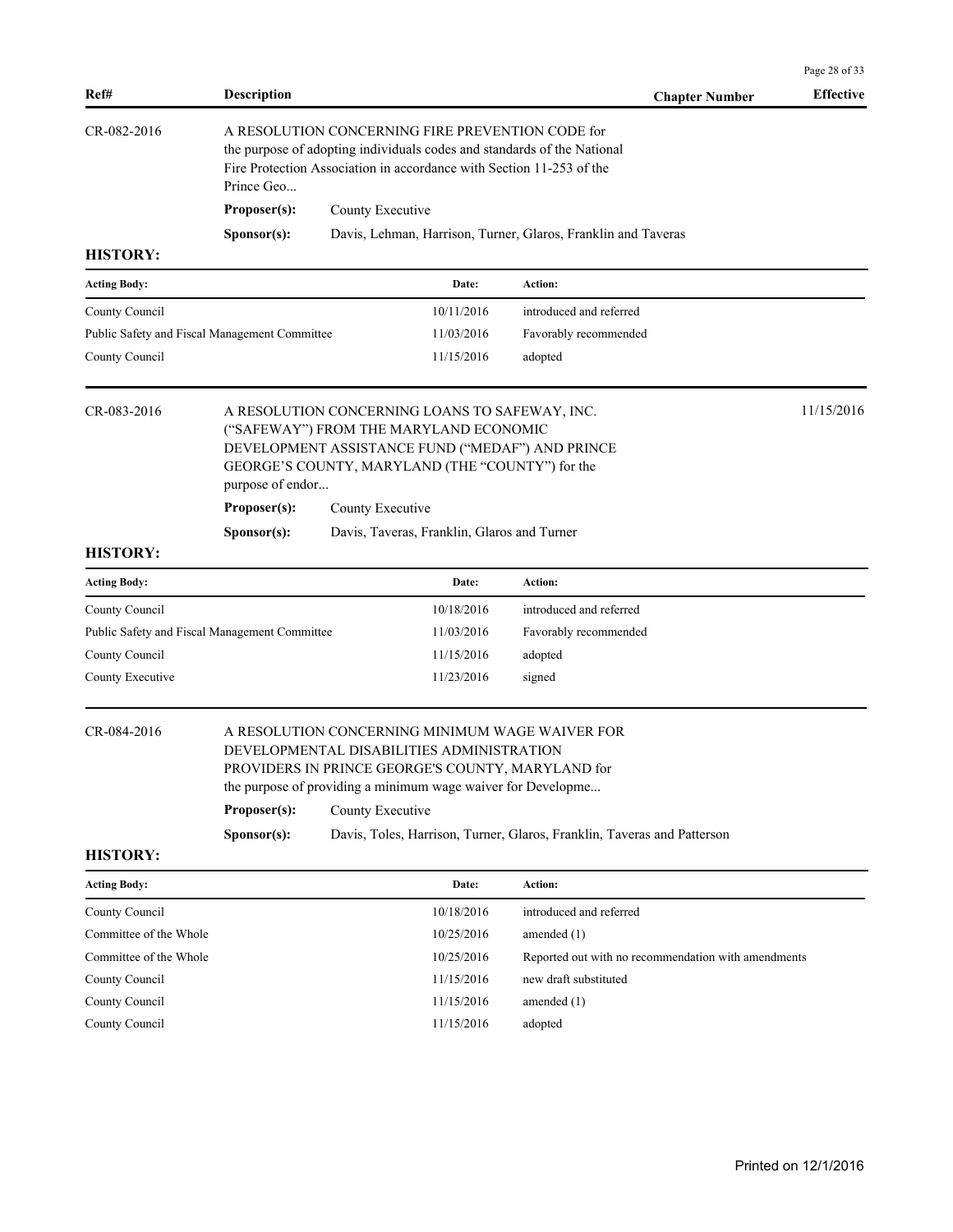|                     |                                                                                                                                                                                                                     |                                                                                                                                                                                                                                 |                                     |                                                                         | Page 29 of 33    |  |  |  |
|---------------------|---------------------------------------------------------------------------------------------------------------------------------------------------------------------------------------------------------------------|---------------------------------------------------------------------------------------------------------------------------------------------------------------------------------------------------------------------------------|-------------------------------------|-------------------------------------------------------------------------|------------------|--|--|--|
| Ref#                | <b>Description</b>                                                                                                                                                                                                  |                                                                                                                                                                                                                                 |                                     | <b>Chapter Number</b>                                                   | <b>Effective</b> |  |  |  |
| CR-085-2016         |                                                                                                                                                                                                                     | A RESOLUTION CONCERNING ROADS AND SIDEWALKS -<br>DESIGN AND CONSTRUCTION STANDARDS AND<br>REQUIREMENTS for the purpose of incorporating urban street design<br>standards and specifications as consistent with Pl               |                                     |                                                                         |                  |  |  |  |
|                     | Proposer(s):                                                                                                                                                                                                        | County Executive                                                                                                                                                                                                                |                                     |                                                                         |                  |  |  |  |
|                     | Sponsor(s):                                                                                                                                                                                                         |                                                                                                                                                                                                                                 |                                     | Davis, Lehman, Turner, Glaros, Franklin, Taveras and Patterson          |                  |  |  |  |
| <b>HISTORY:</b>     |                                                                                                                                                                                                                     |                                                                                                                                                                                                                                 |                                     |                                                                         |                  |  |  |  |
| <b>Acting Body:</b> |                                                                                                                                                                                                                     |                                                                                                                                                                                                                                 | Date:                               | Action:                                                                 |                  |  |  |  |
| County Council      |                                                                                                                                                                                                                     |                                                                                                                                                                                                                                 | 10/25/2016                          | introduced and referred                                                 |                  |  |  |  |
|                     | Transportation, Housing and the Environment Committee                                                                                                                                                               |                                                                                                                                                                                                                                 | 11/03/2016                          | Favorably recommended with amendments                                   |                  |  |  |  |
| County Council      |                                                                                                                                                                                                                     |                                                                                                                                                                                                                                 | 11/15/2016                          | new draft substituted                                                   |                  |  |  |  |
| County Council      |                                                                                                                                                                                                                     |                                                                                                                                                                                                                                 | 11/15/2016                          | adopted                                                                 |                  |  |  |  |
| County Executive    |                                                                                                                                                                                                                     |                                                                                                                                                                                                                                 | 11/23/2016                          | signed                                                                  |                  |  |  |  |
| CR-086-2016         |                                                                                                                                                                                                                     | 11/15/2016<br>A RESOLUTION CONCERNING PAYMENTS IN LIEU OF TAXES<br>("PILOT") AGREEMENT FOR PARK TANGLEWOOD<br>APARTMENTS for the purpose of approving the terms and conditions<br>of a Payments in Lieu of Taxes ("PILOT") Agre |                                     |                                                                         |                  |  |  |  |
|                     |                                                                                                                                                                                                                     | Proposer(s):<br>County Executive                                                                                                                                                                                                |                                     |                                                                         |                  |  |  |  |
|                     | Sponsor(s):                                                                                                                                                                                                         |                                                                                                                                                                                                                                 | Davis, Glaros, Franklin and Taveras |                                                                         |                  |  |  |  |
| <b>HISTORY:</b>     |                                                                                                                                                                                                                     |                                                                                                                                                                                                                                 |                                     |                                                                         |                  |  |  |  |
| <b>Acting Body:</b> |                                                                                                                                                                                                                     |                                                                                                                                                                                                                                 | Date:                               | Action:                                                                 |                  |  |  |  |
| County Council      |                                                                                                                                                                                                                     |                                                                                                                                                                                                                                 | 11/01/2016                          | introduced and referred                                                 |                  |  |  |  |
|                     | Public Safety and Fiscal Management Committee                                                                                                                                                                       |                                                                                                                                                                                                                                 | 11/03/2016                          | Favorably recommended with amendments                                   |                  |  |  |  |
| County Council      |                                                                                                                                                                                                                     |                                                                                                                                                                                                                                 | 11/15/2016                          | new draft substituted                                                   |                  |  |  |  |
| County Council      |                                                                                                                                                                                                                     |                                                                                                                                                                                                                                 | 11/15/2016                          | adopted                                                                 |                  |  |  |  |
| CR-087-2016         | A RESOLUTION CONCERNING MARYLAND-NATIONAL<br>CAPITAL PARK AND PLANNING COMMISSION-PRINCE<br>GEORGE'S COUNTY MEMBERS - APPOINTMENT AND<br>GEOGRAPHIC BALANCE for the purpose of addressing the<br>geographic distrib |                                                                                                                                                                                                                                 |                                     |                                                                         |                  |  |  |  |
|                     | Proposer(s):                                                                                                                                                                                                        | County Executive                                                                                                                                                                                                                |                                     |                                                                         |                  |  |  |  |
|                     | Sponsor(s):                                                                                                                                                                                                         |                                                                                                                                                                                                                                 |                                     | Davis, Toles, Lehman, Glaros, Franklin, Taveras, Patterson and Harrison |                  |  |  |  |
| <b>HISTORY:</b>     |                                                                                                                                                                                                                     |                                                                                                                                                                                                                                 |                                     |                                                                         |                  |  |  |  |
| <b>Acting Body:</b> |                                                                                                                                                                                                                     |                                                                                                                                                                                                                                 | Date:                               | Action:                                                                 |                  |  |  |  |
| County Council      |                                                                                                                                                                                                                     |                                                                                                                                                                                                                                 | 11/01/2016                          | introduced                                                              |                  |  |  |  |
| County Council      |                                                                                                                                                                                                                     |                                                                                                                                                                                                                                 | 11/01/2016                          | rules suspended                                                         |                  |  |  |  |
| County Council      |                                                                                                                                                                                                                     |                                                                                                                                                                                                                                 | 11/01/2016                          | adopted                                                                 |                  |  |  |  |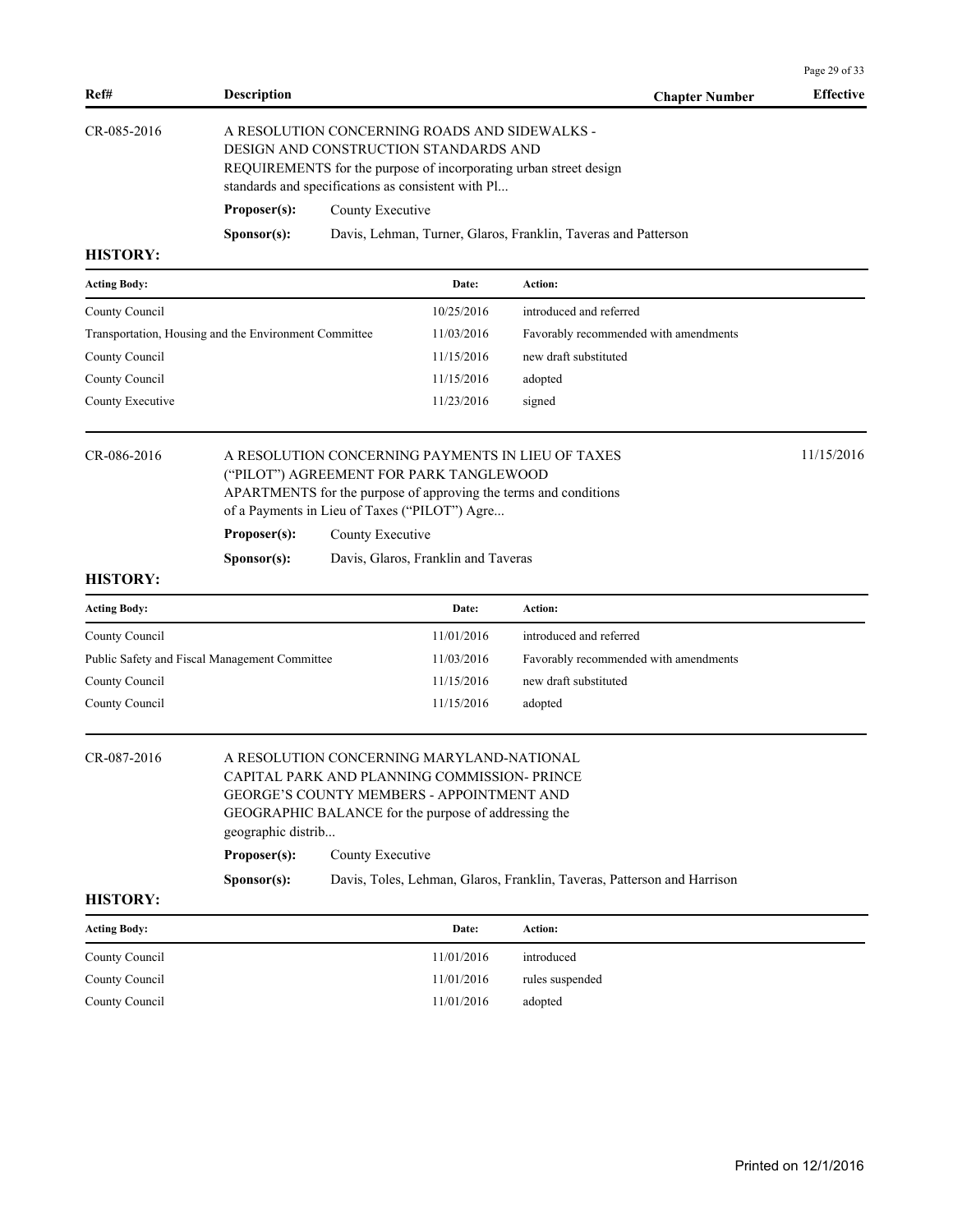| Ref#                | <b>Description</b>                                                                                                                                                                                                                           |                                                                                                                                                                                                                   |                 | <b>Chapter Number</b> | <b>Effective</b> |  |
|---------------------|----------------------------------------------------------------------------------------------------------------------------------------------------------------------------------------------------------------------------------------------|-------------------------------------------------------------------------------------------------------------------------------------------------------------------------------------------------------------------|-----------------|-----------------------|------------------|--|
| CR-088-2016         |                                                                                                                                                                                                                                              | A RESOLUTION CONCERNING SPENDING AFFORDABILITY<br>LIMITS FOR THE WASHINGTON SUBURBAN SANITARY<br>COMMISSION for the purpose of establishing spending control limits<br>on the Fiscal Year 2018 Water and Sewer Op |                 |                       |                  |  |
|                     | Proposer(s):                                                                                                                                                                                                                                 | Davis                                                                                                                                                                                                             |                 |                       |                  |  |
|                     | Sponsor(s):                                                                                                                                                                                                                                  | Davis and Taveras                                                                                                                                                                                                 |                 |                       |                  |  |
| <b>HISTORY:</b>     |                                                                                                                                                                                                                                              |                                                                                                                                                                                                                   |                 |                       |                  |  |
| <b>Acting Body:</b> |                                                                                                                                                                                                                                              | Date:                                                                                                                                                                                                             | Action:         |                       |                  |  |
| County Council      |                                                                                                                                                                                                                                              | 11/01/2016                                                                                                                                                                                                        | introduced      |                       |                  |  |
| County Council      |                                                                                                                                                                                                                                              | 11/01/2016                                                                                                                                                                                                        | rules suspended |                       |                  |  |
| County Council      |                                                                                                                                                                                                                                              | 11/01/2016                                                                                                                                                                                                        | adopted         |                       |                  |  |
| CR-089-2016         | A RESOLUTION CONCERNING THE 2004 GATEWAY ARTS<br>DISTRICT for Prince George's County - D-D-O Zone - Minor<br>Amendment for the purpose of directing the Planning Board to initiate a<br>minor amendment to the Ga<br>Proposer(s):<br>Taveras |                                                                                                                                                                                                                   |                 |                       |                  |  |
|                     | Sponsor(s):                                                                                                                                                                                                                                  | Taveras                                                                                                                                                                                                           |                 |                       |                  |  |
| <b>HISTORY:</b>     |                                                                                                                                                                                                                                              |                                                                                                                                                                                                                   |                 |                       |                  |  |
| <b>Acting Body:</b> |                                                                                                                                                                                                                                              | Date:                                                                                                                                                                                                             | Action:         |                       |                  |  |
| County Council      |                                                                                                                                                                                                                                              | 11/01/2016                                                                                                                                                                                                        | introduced      |                       |                  |  |
| County Council      |                                                                                                                                                                                                                                              | 11/01/2016                                                                                                                                                                                                        | rules suspended |                       |                  |  |
| County Council      |                                                                                                                                                                                                                                              | 11/01/2016                                                                                                                                                                                                        | adopted         |                       |                  |  |
| County Council      |                                                                                                                                                                                                                                              | 11/15/2016                                                                                                                                                                                                        | reconsidered    |                       |                  |  |
| County Council      |                                                                                                                                                                                                                                              | 11/15/2016                                                                                                                                                                                                        | amended $(1)$   |                       |                  |  |
| County Council      |                                                                                                                                                                                                                                              | 11/15/2016                                                                                                                                                                                                        | adopted         |                       |                  |  |
| CR-090-2016         | as the Prince George's C                                                                                                                                                                                                                     | A RESOLUTION CONCERNING PRINCE GEORGE'S COUNTY<br>NORTHERN GATEWAY for the purpose of designating an area of<br>unincorporated land in the northern portion of Prince George's County                             |                 |                       |                  |  |
|                     | Proposer(s):                                                                                                                                                                                                                                 | Taveras                                                                                                                                                                                                           |                 |                       |                  |  |
|                     | Sponsor(s):                                                                                                                                                                                                                                  | Taveras, Davis, Glaros, Lehman and Franklin                                                                                                                                                                       |                 |                       |                  |  |
| <b>HISTORY:</b>     |                                                                                                                                                                                                                                              |                                                                                                                                                                                                                   |                 |                       |                  |  |
| <b>Acting Body:</b> |                                                                                                                                                                                                                                              | Date:                                                                                                                                                                                                             | Action:         |                       |                  |  |
| County Council      |                                                                                                                                                                                                                                              | 11/15/2016                                                                                                                                                                                                        | amended $(1)$   |                       |                  |  |
| County Council      |                                                                                                                                                                                                                                              | 11/15/2016                                                                                                                                                                                                        | introduced      |                       |                  |  |
| County Council      |                                                                                                                                                                                                                                              | 11/15/2016                                                                                                                                                                                                        | rules suspended |                       |                  |  |
| County Council      |                                                                                                                                                                                                                                              | 11/15/2016                                                                                                                                                                                                        | adopted         |                       |                  |  |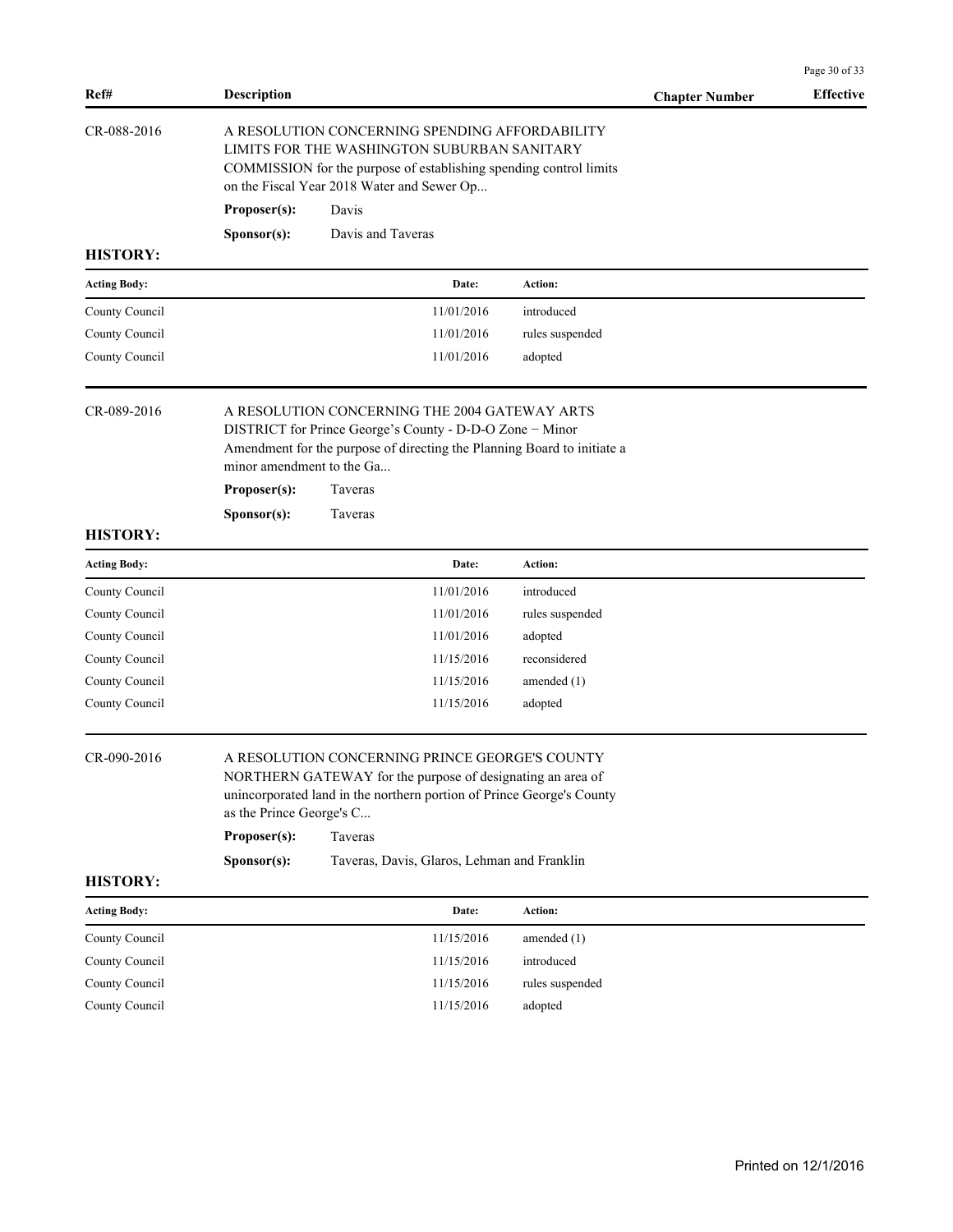|                     |                                                                                                                                                                                                                                                        |                                                                                                                       |                                                                          | Page 31 of 33    |  |  |
|---------------------|--------------------------------------------------------------------------------------------------------------------------------------------------------------------------------------------------------------------------------------------------------|-----------------------------------------------------------------------------------------------------------------------|--------------------------------------------------------------------------|------------------|--|--|
| Ref#                | <b>Description</b>                                                                                                                                                                                                                                     |                                                                                                                       | <b>Chapter Number</b>                                                    | <b>Effective</b> |  |  |
| CR-091-2016         | County Council.                                                                                                                                                                                                                                        | A RESOLUTION CONCERNING COUNTY COUNCIL RULES OF<br>PROCEDURE for the purpose of amending Rules of Procedure for the   |                                                                          |                  |  |  |
|                     | Proposer(s):                                                                                                                                                                                                                                           | Davis                                                                                                                 |                                                                          |                  |  |  |
|                     | Sponsor(s):                                                                                                                                                                                                                                            |                                                                                                                       | Davis, Lehman, Harrison, Turner, Glaros, Franklin, Taveras and Patterson |                  |  |  |
| <b>HISTORY:</b>     |                                                                                                                                                                                                                                                        |                                                                                                                       |                                                                          |                  |  |  |
| <b>Acting Body:</b> |                                                                                                                                                                                                                                                        | Date:                                                                                                                 | Action:                                                                  |                  |  |  |
| County Council      |                                                                                                                                                                                                                                                        | 11/15/2016                                                                                                            | introduced                                                               |                  |  |  |
| County Council      |                                                                                                                                                                                                                                                        | 11/15/2016                                                                                                            | rules suspended                                                          |                  |  |  |
| County Council      |                                                                                                                                                                                                                                                        | 11/15/2016                                                                                                            | adopted                                                                  |                  |  |  |
| CR-092-2016         | the District Council.                                                                                                                                                                                                                                  | A RESOLUTION CONCERNING DISTRICT COUNCIL RULES OF<br>PROCEDURE for the purpose of amending the Rules of Procedure for |                                                                          | 11/15/2016       |  |  |
|                     | Proposer(s):                                                                                                                                                                                                                                           | Davis                                                                                                                 |                                                                          |                  |  |  |
|                     | Sponsor(s):                                                                                                                                                                                                                                            | Davis, Turner, Harrison, Glaros, Franklin and Patterson                                                               |                                                                          |                  |  |  |
| <b>HISTORY:</b>     |                                                                                                                                                                                                                                                        |                                                                                                                       |                                                                          |                  |  |  |
| <b>Acting Body:</b> |                                                                                                                                                                                                                                                        | Date:                                                                                                                 | Action:                                                                  |                  |  |  |
| County Council      |                                                                                                                                                                                                                                                        | 11/15/2016                                                                                                            | introduced                                                               |                  |  |  |
| County Council      |                                                                                                                                                                                                                                                        | 11/15/2016                                                                                                            | rules suspended                                                          |                  |  |  |
| County Council      |                                                                                                                                                                                                                                                        | 11/15/2016                                                                                                            | adopted                                                                  |                  |  |  |
| CR-093-2016         | A RESOLUTION CONCERNING SUPPLEMENTARY<br>APPROPRIATIONS OF FEDERAL, STATE AND OTHER FUNDS<br>for the purpose of appropriating funding from grants in the amount of<br>\$317,118 to the Circuit Court, Department o<br>County Executive<br>Proposer(s): |                                                                                                                       |                                                                          |                  |  |  |
|                     | Sponsor(s):                                                                                                                                                                                                                                            | Davis, Franklin, Glaros, Patterson, Taveras, Turner and Toles                                                         |                                                                          |                  |  |  |
| <b>HISTORY:</b>     |                                                                                                                                                                                                                                                        |                                                                                                                       |                                                                          |                  |  |  |
| <b>Acting Body:</b> |                                                                                                                                                                                                                                                        | Date:                                                                                                                 | Action:                                                                  |                  |  |  |
| County Council      |                                                                                                                                                                                                                                                        | 11/15/2016                                                                                                            | introduced                                                               |                  |  |  |
| County Council      |                                                                                                                                                                                                                                                        | 11/15/2016                                                                                                            | rules suspended                                                          |                  |  |  |
| County Council      |                                                                                                                                                                                                                                                        | 11/15/2016                                                                                                            | adopted                                                                  |                  |  |  |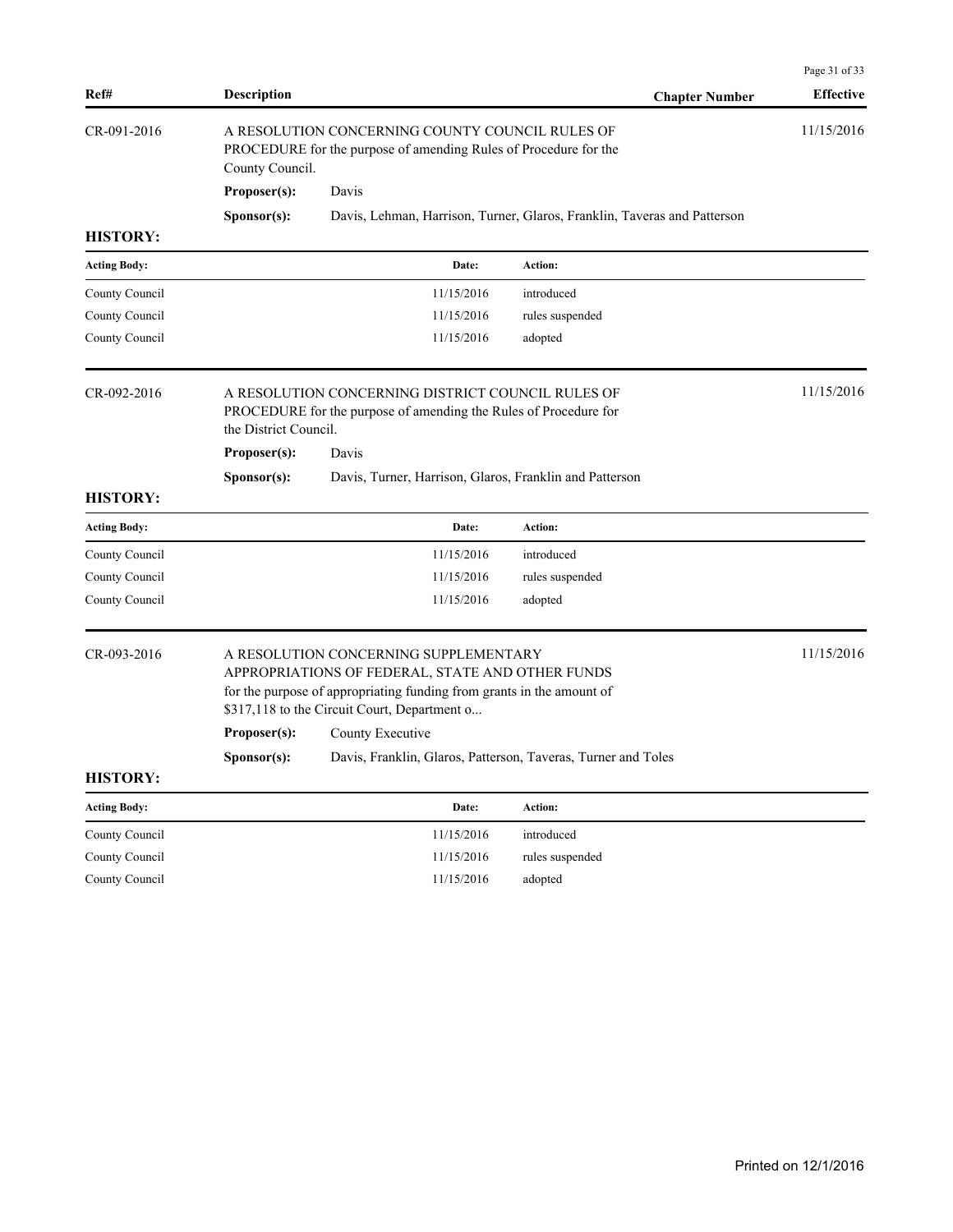|                                |                                                                                                                                                                                                                                                                                                                                   |                                                                                                                                                                                                                                                         |                 |                       | Page 32 of 33    |  |
|--------------------------------|-----------------------------------------------------------------------------------------------------------------------------------------------------------------------------------------------------------------------------------------------------------------------------------------------------------------------------------|---------------------------------------------------------------------------------------------------------------------------------------------------------------------------------------------------------------------------------------------------------|-----------------|-----------------------|------------------|--|
| Ref#                           | <b>Description</b>                                                                                                                                                                                                                                                                                                                |                                                                                                                                                                                                                                                         |                 | <b>Chapter Number</b> | <b>Effective</b> |  |
| CR-094-2016<br><b>HISTORY:</b> | A RESOLUTION CONCERNING THE 2013 LARGO TOWN<br>CENTER SECTOR PLAN AND SECTIONAL MAP AMENDMENT<br>for the purpose of initiating a minor amendment to certain development<br>district standards regulating building<br>Proposer(s):<br>M-NCPPC<br>Sponsor(s):<br>Davis, Franklin, Harrison and Turner                               |                                                                                                                                                                                                                                                         |                 |                       |                  |  |
| <b>Acting Body:</b>            |                                                                                                                                                                                                                                                                                                                                   | Date:                                                                                                                                                                                                                                                   | Action:         |                       |                  |  |
| County Council                 |                                                                                                                                                                                                                                                                                                                                   | 11/15/2016                                                                                                                                                                                                                                              | amended (1)     |                       |                  |  |
| County Council                 |                                                                                                                                                                                                                                                                                                                                   | 11/15/2016                                                                                                                                                                                                                                              | introduced      |                       |                  |  |
| County Council                 |                                                                                                                                                                                                                                                                                                                                   | 11/15/2016                                                                                                                                                                                                                                              | rules suspended |                       |                  |  |
| County Council                 |                                                                                                                                                                                                                                                                                                                                   | 11/15/2016                                                                                                                                                                                                                                              | adopted         |                       |                  |  |
| CR-095-2016<br><b>HISTORY:</b> | Proposer(s):<br>Sponsor(s):                                                                                                                                                                                                                                                                                                       | A RESOLUTION CONCERNING THE 2010 CENTRAL<br>ANNAPOLIS ROAD SECTOR PLAN AND SECTIONAL MAP<br>AMENDMENT for the purpose of initiating a minor amendment to the<br>2010 Central Annapolis Road Sector Plan and Secti<br>Glaros<br>Glaros, Davis and Turner |                 |                       |                  |  |
| <b>Acting Body:</b>            |                                                                                                                                                                                                                                                                                                                                   | Date:                                                                                                                                                                                                                                                   | Action:         |                       |                  |  |
| County Council                 |                                                                                                                                                                                                                                                                                                                                   | 11/15/2016                                                                                                                                                                                                                                              | amended $(1)$   |                       |                  |  |
| County Council                 |                                                                                                                                                                                                                                                                                                                                   | 11/15/2016                                                                                                                                                                                                                                              | introduced      |                       |                  |  |
| County Council                 |                                                                                                                                                                                                                                                                                                                                   | 11/15/2016                                                                                                                                                                                                                                              | rules suspended |                       |                  |  |
| County Council                 |                                                                                                                                                                                                                                                                                                                                   | 11/15/2016                                                                                                                                                                                                                                              | adopted         |                       |                  |  |
| CR-096-2016<br><b>HISTORY:</b> | A RESOLUTION CONCERNING PRINCE GEORGE'S COUNTY<br>ARTS AND HUMANITIES COMMISSION TASK FORCE for the<br>purpose of establishing the Prince George's County Arts and<br>Humanities Commission Task Force to impleme<br>Toles and Davis<br>Proposer(s):<br>Toles, Davis, Lehman, Turner, Glaros, Taveras and Franklin<br>Sponsor(s): |                                                                                                                                                                                                                                                         |                 |                       |                  |  |
| <b>Acting Body:</b>            |                                                                                                                                                                                                                                                                                                                                   | Date:                                                                                                                                                                                                                                                   | Action:         |                       |                  |  |
| County Council                 |                                                                                                                                                                                                                                                                                                                                   | 11/15/2016                                                                                                                                                                                                                                              | introduced      |                       |                  |  |
| County Council                 |                                                                                                                                                                                                                                                                                                                                   | 11/15/2016                                                                                                                                                                                                                                              | rules suspended |                       |                  |  |
| County Council                 |                                                                                                                                                                                                                                                                                                                                   | 11/15/2016                                                                                                                                                                                                                                              | adopted         |                       |                  |  |